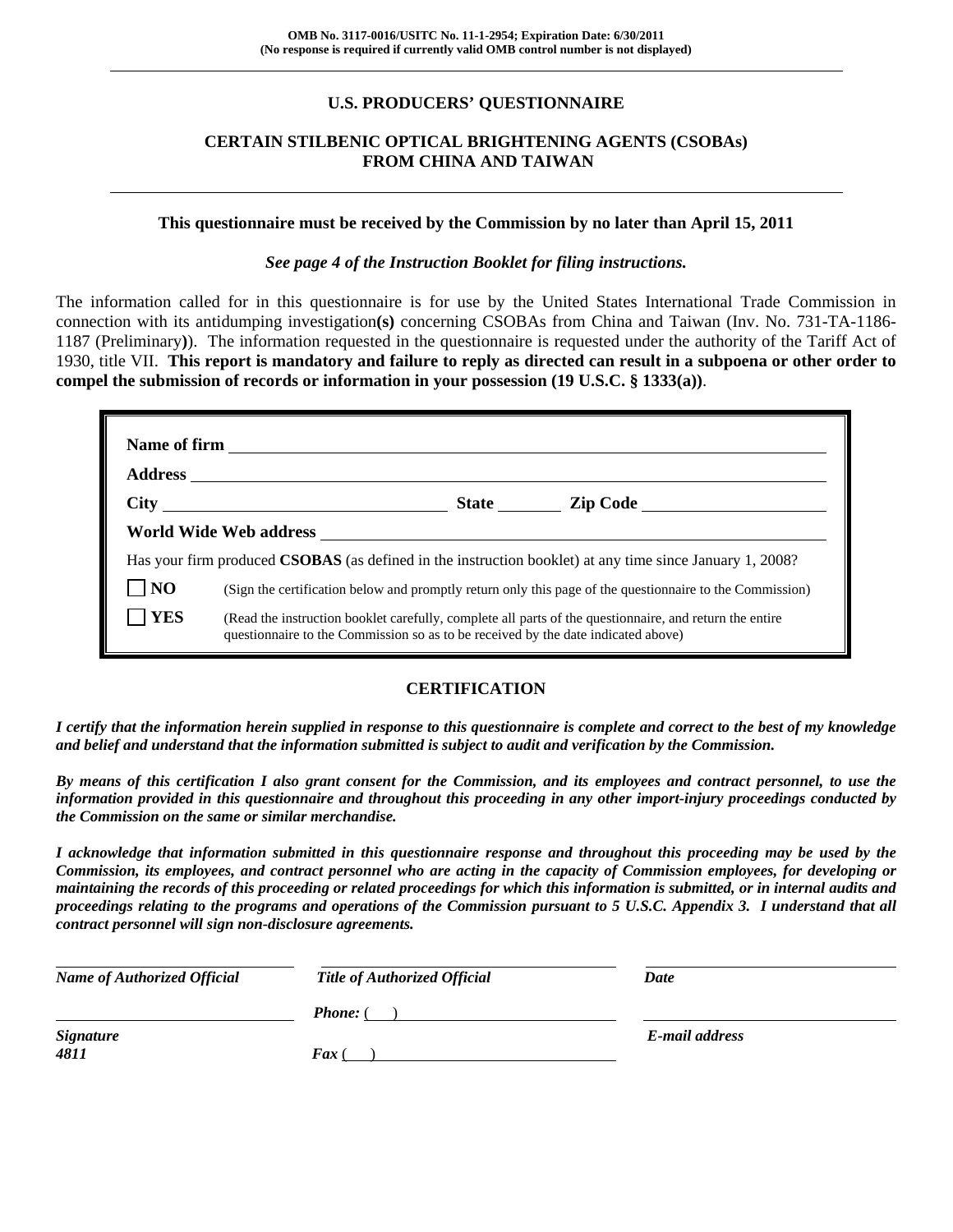# **PART I.—GENERAL INFORMATION**

The questions in this questionnaire have been reviewed with market participants to ensure that issues of concern are adequately addressed and that data requests are sufficient, meaningful, and as limited as possible. Public reporting burden for this questionnaire is estimated to average 50 hours per response, including the time for reviewing instructions, searching existing data sources, gathering the data needed, and completing and reviewing the questionnaire. Send comments regarding the accuracy of this burden estimate or any other aspect of this collection of information, including suggestions for reducing the burden, to the Office of Investigations, U.S. International Trade Commission, 500 E Street, SW, Washington, DC 20436.

I-1a. **OMB statistics**.--Please report below the actual number of hours required and the cost to your firm of preparing the reply to this questionnaire and completing the form.

hours dollars

- I-1b. **OMB feedback**.--We are interested in any comments you may have for improving this questionnaire in general or the clarity of specific questions. Please attach such comments to your response or send them to the above address.
- I-2. **Establishments covered**.--Provide the name and address of establishment(s) covered by this questionnaire (see page 3 of the instruction booklet for reporting guidelines). If your firm is publicly traded, please specify the stock exchange and trading symbol.

I-3. **Petition support**.--Do you support or oppose the petition?

 $\Box$  Support  $\Box$  Oppose  $\Box$  Take no position

 $\overline{a}$ 

 $\overline{a}$ 

 $\overline{a}$ 

l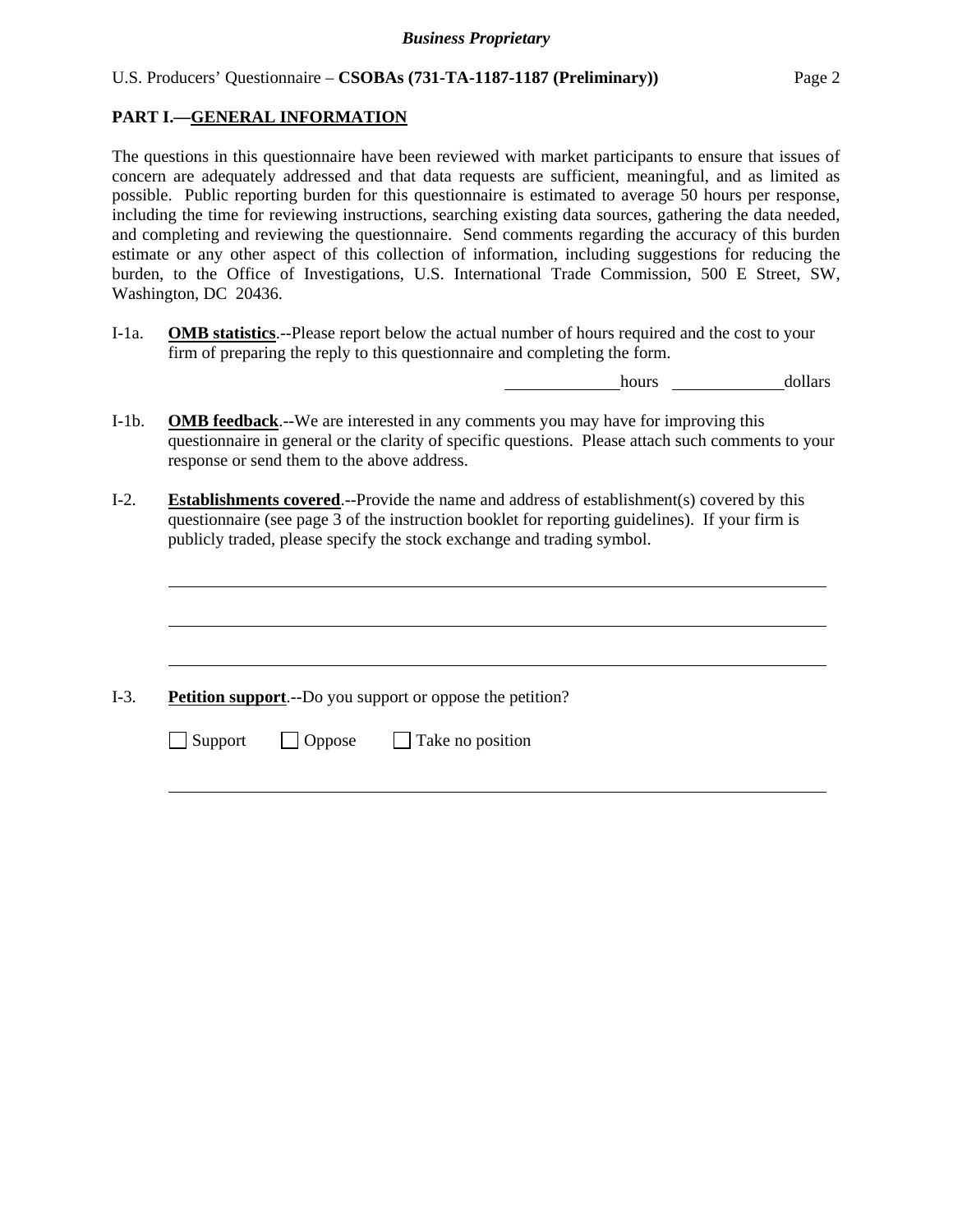| U.S. Producers' Questionnaire – CSOBAs (731-TA-1186-1187 (Preliminary)) | Page 3 |
|-------------------------------------------------------------------------|--------|

|            |                                      | <b>Ownership.</b> --Is your firm owned, in whole or in part, by any other firm? |                                                                                                                                                                                            |
|------------|--------------------------------------|---------------------------------------------------------------------------------|--------------------------------------------------------------------------------------------------------------------------------------------------------------------------------------------|
| $\vert$ No |                                      | Yes--List the following information                                             |                                                                                                                                                                                            |
| Firm name  |                                      | <b>Address</b>                                                                  | <b>Extent of</b><br>ownership                                                                                                                                                              |
|            |                                      |                                                                                 | Related importers/exporter.--Does your firm have any related firms, either domestic or foreign,<br>that are engaged in importing CSOBAS from CHINA and/or Taiwan into the United States or |
| $\Box$ No  |                                      | $\Box$ Yes--List the following information                                      | that are engaged in exporting CSOBAS from the CHINA and/or Taiwan to the United States?                                                                                                    |
| Firm name  |                                      | Address                                                                         | Affiliation                                                                                                                                                                                |
|            |                                      |                                                                                 |                                                                                                                                                                                            |
|            | engaged in the production of CSOBAS? |                                                                                 |                                                                                                                                                                                            |
| $\log$     |                                      | Yes--List the following information                                             |                                                                                                                                                                                            |
| Firm name  |                                      | <b>Address</b>                                                                  | <b>Affiliation</b>                                                                                                                                                                         |
|            |                                      |                                                                                 | Related producers.--Does your firm have any related firms, either domestic or foreign, that are                                                                                            |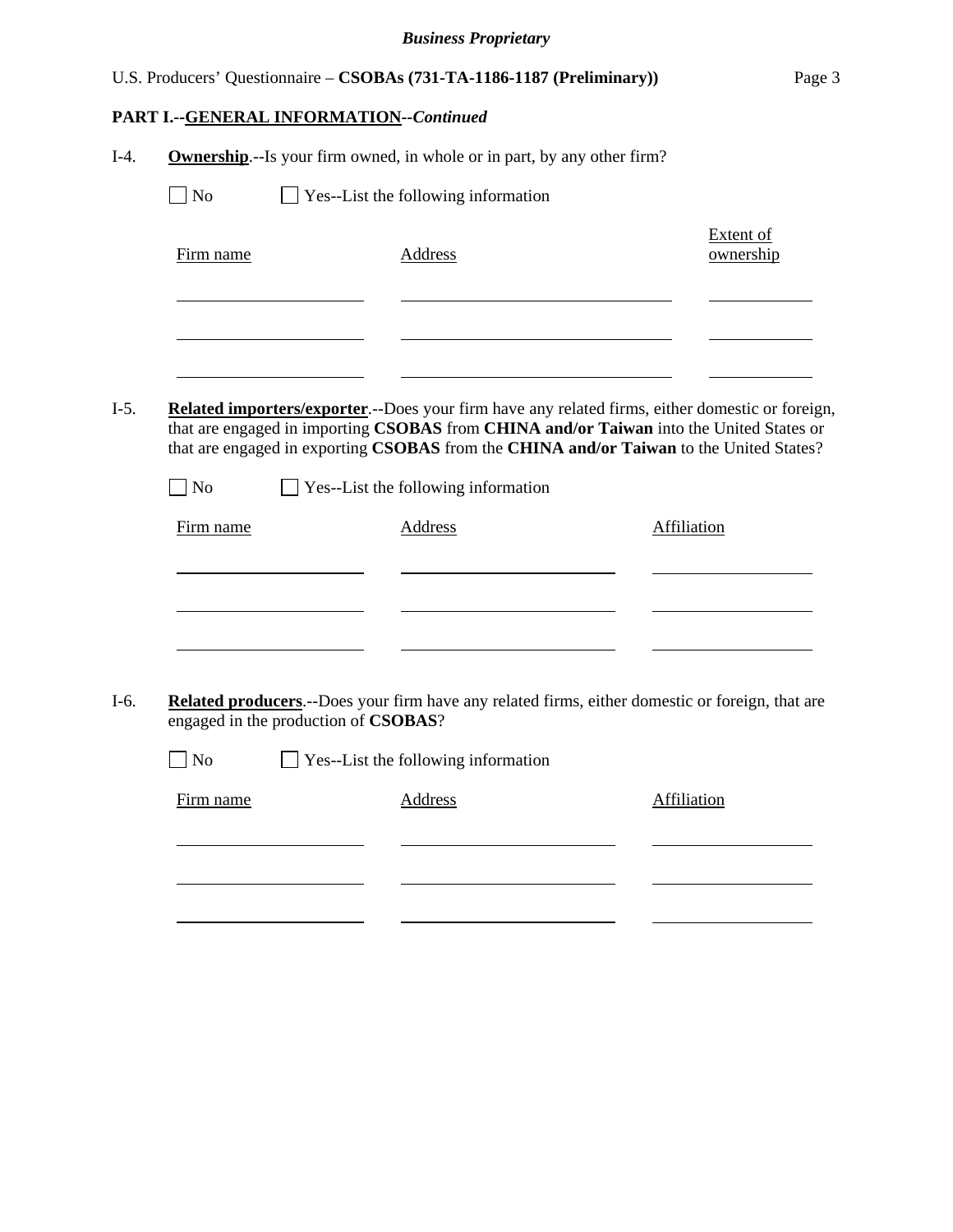**PART II.--TRADE AND RELATED INFORMATION**

Further information on this part of the questionnaire can be obtained from **Cynthia Trainor (202-205- 3354, cynthia.trainor@usitc.gov)**. **Supply all data requested on a calendar-year basis**.

II-1. Please identify the individual to be contacted regarding the confidential information requested in part II.

Name and title: Please indicate the manner by which Commission staff may contact the individual responsible for part II with questions regarding the submitted confidential information.

| $\cdot$ $\cdot$<br>∃-mail. | $\mathbf{r}$<br>Telephone:<br>∸ |
|----------------------------|---------------------------------|
| Fax:                       |                                 |

#### II-2. **Changes in operations.--**Please indicate whether your firm has experienced any of the following changes in relation to the production of **CSOBAs** since January 1, 2008.<br>(check as many as appropriate) (please describe) (*check as many as appropriate*) (*please describe*)

| (check as many as appropriate)                           | (pieuse aescrive)                                                                                                |
|----------------------------------------------------------|------------------------------------------------------------------------------------------------------------------|
|                                                          |                                                                                                                  |
|                                                          |                                                                                                                  |
|                                                          |                                                                                                                  |
|                                                          |                                                                                                                  |
|                                                          |                                                                                                                  |
|                                                          |                                                                                                                  |
|                                                          |                                                                                                                  |
|                                                          |                                                                                                                  |
|                                                          |                                                                                                                  |
|                                                          |                                                                                                                  |
|                                                          |                                                                                                                  |
|                                                          |                                                                                                                  |
|                                                          |                                                                                                                  |
| $\Box$ prolonged shutdowns or<br>production curtailments | and the control of the control of the control of the control of the control of the control of the control of the |
|                                                          |                                                                                                                  |
| revised labor agreements                                 |                                                                                                                  |
|                                                          |                                                                                                                  |
| other (e.g., technology)                                 |                                                                                                                  |
|                                                          |                                                                                                                  |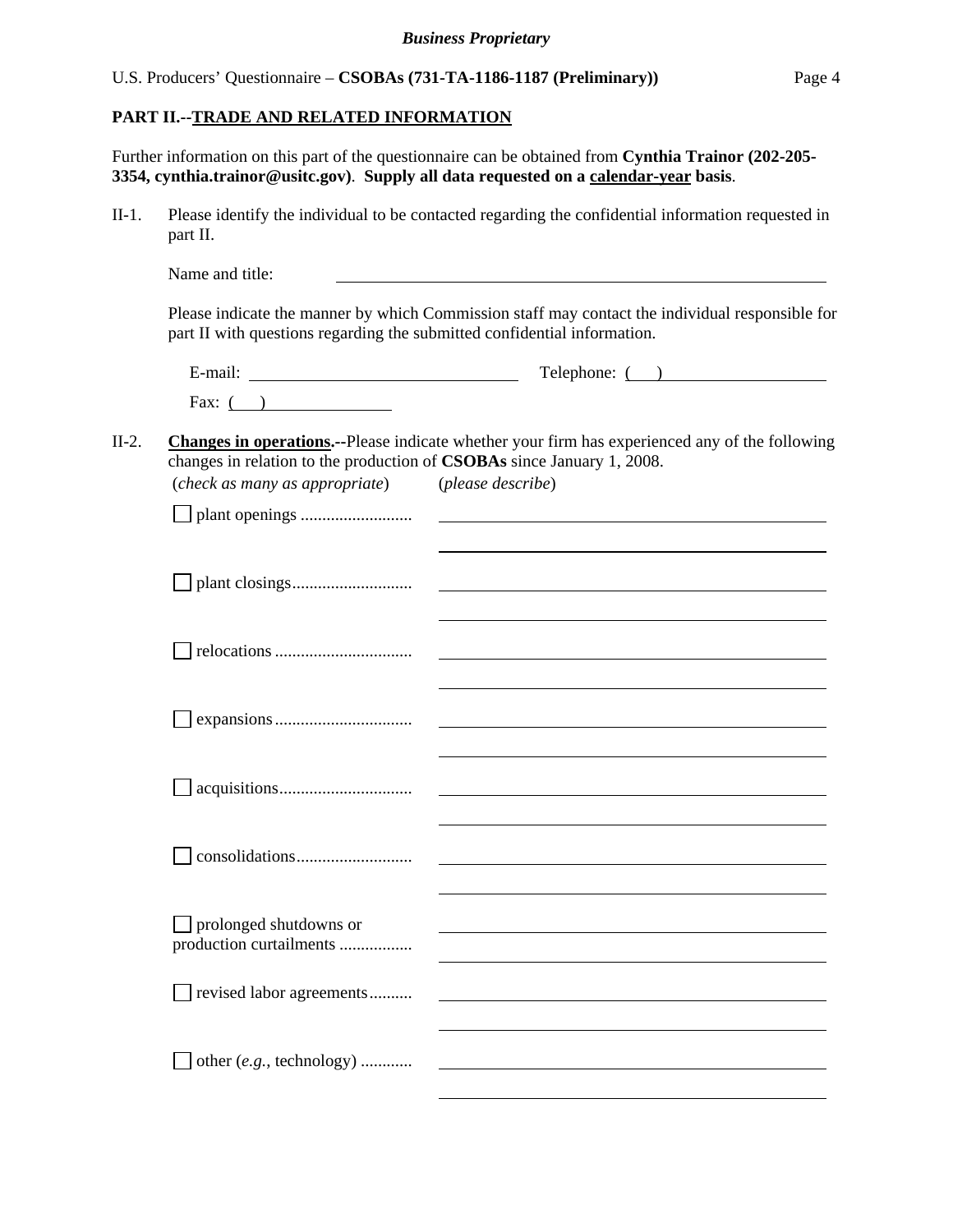### U.S. Producers' Questionnaire – **CSOBAs (731-TA-1186-1187 (Preliminary))** Page 5

#### **PART II.--TRADE AND RELATED INFORMATION***--Continued*

| $II-3$ . | <b>Same equipment, machinery, and workers.</b> --Has your firm since 2008 produced, or does your |
|----------|--------------------------------------------------------------------------------------------------|
|          | firm anticipate producing in the future, other products on the same equipment and machinery      |
|          | used in the production of <b>CSOBAs</b> and/or using the same production and related workers     |
|          | employed to produce CSOBAs?                                                                      |

l

No Ses--List the following information and report your firm's combined production capacity and production of these products and **CSOBAs** in the periods indicated**.**

| <b>Product</b> | Period | Basis for allocation of capacity and<br>employment data (indicate if different) |
|----------------|--------|---------------------------------------------------------------------------------|
|                |        |                                                                                 |
|                |        |                                                                                 |

| Quantity in 1,000 dry pounds (100 percent active ingredient basis) |                                        |      |      |  |
|--------------------------------------------------------------------|----------------------------------------|------|------|--|
| <b>Item</b>                                                        | <b>Calendar years</b>                  |      |      |  |
|                                                                    | 2008                                   | 2009 | 2010 |  |
| <b>Overall Production Capacity</b>                                 |                                        |      |      |  |
| <b>Production of:</b>                                              |                                        |      |      |  |
| <b>Subject CSOBAs</b>                                              |                                        |      |      |  |
| Fluorescent Brightener 71                                          |                                        |      |      |  |
| All other optical brighteners                                      |                                        |      |      |  |
| All other products                                                 |                                        |      |      |  |
|                                                                    | Quantity in 1,000 pounds (in solution) |      |      |  |
| <b>Item</b>                                                        | <b>Calendar years</b>                  |      |      |  |
|                                                                    | 2008                                   | 2009 | 2010 |  |
| <b>Overall Production Capacity</b>                                 |                                        |      |      |  |
| <b>Production of:</b>                                              |                                        |      |      |  |
| <b>Subject CSOBAs</b>                                              |                                        |      |      |  |
| Fluorescent Brightener 71                                          |                                        |      |      |  |
| All other optical brighteners                                      |                                        |      |      |  |
| All other products                                                 |                                        |      |      |  |

- II-4. **Production constraints and product shifting**.--Please describe the constraint(s) that set the limit(s) on your production capacity and your ability to shift production capacity between products.
- II-5. **Tolling**.--Since January 1, 2008, has your firm been involved in a toll agreement (see definition in the instruction booklet) regarding the production of **CSOBAs**?

 $\overline{a}$ 

 $\overline{a}$ 

 $\Box$  No  $\Box$  Yes--Name firm(s):  $\Box$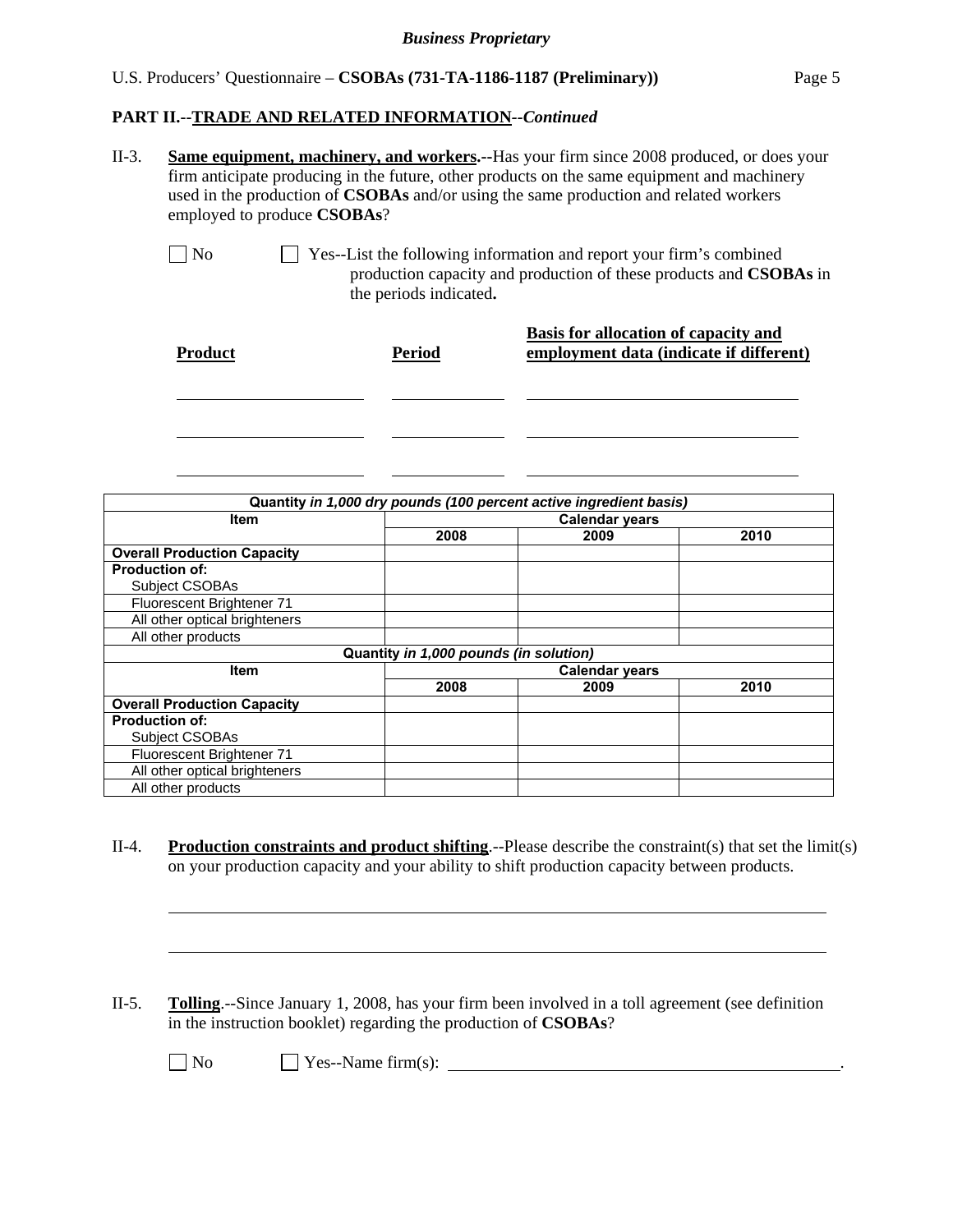# U.S. Producers' Questionnaire – **CSOBAs (731-TA-1186-1187 (Preliminary))** Page 6

# **PART II.--TRADE AND RELATED INFORMATION***--Continued*

II-6. **Foreign trade zone**.--Does your firm produce **CSOBAs** in a foreign trade zone (FTZ)?

 $\Box$  No  $\Box$  Yes--Identify FTZ(s):  $\Box$ 

II-7. **Importer**.--Since January 1, 2008, has your firm imported **CSOBAs**?

No Yes--*COMPLETE AND RETURN A U.S. IMPORTERS' QUESTIONNAIRE*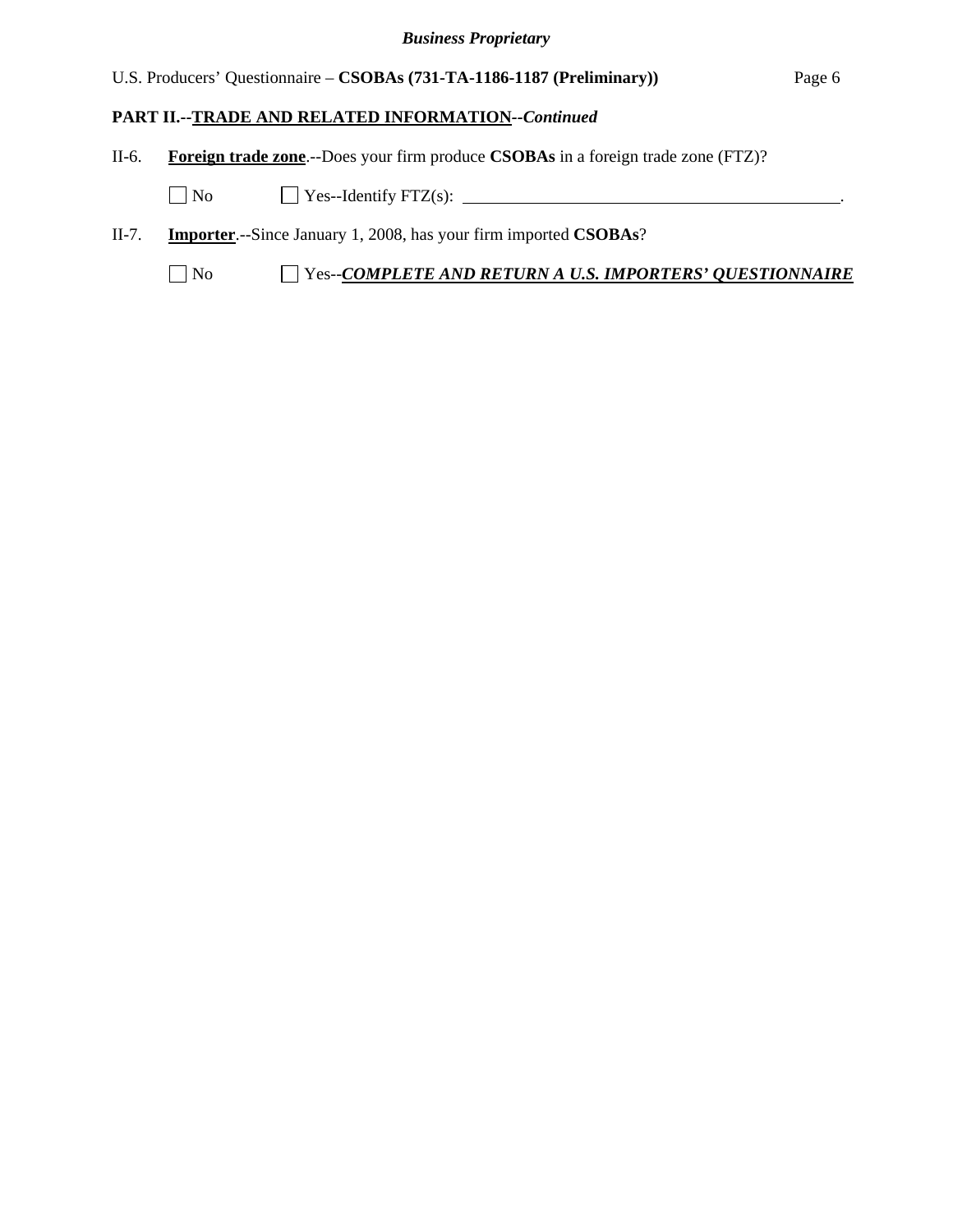# **PART II.--TRADE AND RELATED INFORMATION***--Continued*

II-8a. **Trade data**.--Report your firm's production capacity, production, shipments, inventories, and employment related to the production of **CSOBAs** in your U.S. establishment(s) during the specified periods. (See definitions in the instruction booklet.)

| Quantity in 1,000 dry pounds (100 percent active ingredient basis) and Value in \$1,000                                                                                                                                                                                                                   |                       |      |      |  |
|-----------------------------------------------------------------------------------------------------------------------------------------------------------------------------------------------------------------------------------------------------------------------------------------------------------|-----------------------|------|------|--|
|                                                                                                                                                                                                                                                                                                           | <b>Calendar years</b> |      |      |  |
| <b>Item</b>                                                                                                                                                                                                                                                                                               | 2008                  | 2009 | 2010 |  |
| Average production capacity <sup>1</sup> (quantity)                                                                                                                                                                                                                                                       |                       |      |      |  |
| Beginning-of-period inventories (quantity)                                                                                                                                                                                                                                                                |                       |      |      |  |
| <b>Production</b> (quantity)                                                                                                                                                                                                                                                                              |                       |      |      |  |
| U.S. shipments:                                                                                                                                                                                                                                                                                           |                       |      |      |  |
| <b>Commercial shipments:</b>                                                                                                                                                                                                                                                                              |                       |      |      |  |
| Quantity of commercial shipments                                                                                                                                                                                                                                                                          |                       |      |      |  |
| Value of commercial shipments                                                                                                                                                                                                                                                                             |                       |      |      |  |
| Internal consumption:                                                                                                                                                                                                                                                                                     |                       |      |      |  |
| Quantity of internal consumption                                                                                                                                                                                                                                                                          |                       |      |      |  |
| Value <sup>2</sup> of internal consumption                                                                                                                                                                                                                                                                |                       |      |      |  |
| <b>Transfers to related firms:</b>                                                                                                                                                                                                                                                                        |                       |      |      |  |
| Quantity of transfers                                                                                                                                                                                                                                                                                     |                       |      |      |  |
| Value <sup>2</sup> of transfers                                                                                                                                                                                                                                                                           |                       |      |      |  |
| Export shipments: <sup>3</sup>                                                                                                                                                                                                                                                                            |                       |      |      |  |
| Quantity of export shipments                                                                                                                                                                                                                                                                              |                       |      |      |  |
| Value of export shipments                                                                                                                                                                                                                                                                                 |                       |      |      |  |
| End-of-period inventories <sup>4</sup> (quantity)                                                                                                                                                                                                                                                         |                       |      |      |  |
| <b>Channels of distribution:</b>                                                                                                                                                                                                                                                                          |                       |      |      |  |
| U.S. shipments to distributors (quantity)                                                                                                                                                                                                                                                                 |                       |      |      |  |
| U.S. shipments to end users (quantity)                                                                                                                                                                                                                                                                    |                       |      |      |  |
| Form of product shipments:                                                                                                                                                                                                                                                                                |                       |      |      |  |
| U.S. shipments in solution form (quantity)                                                                                                                                                                                                                                                                |                       |      |      |  |
| U.S. shipments in powder form (quantity)                                                                                                                                                                                                                                                                  |                       |      |      |  |
| <b>Employment data:</b>                                                                                                                                                                                                                                                                                   |                       |      |      |  |
| Average number of PRWs (number)                                                                                                                                                                                                                                                                           |                       |      |      |  |
| Hours worked by PRWs (1,000 hours)                                                                                                                                                                                                                                                                        |                       |      |      |  |
| Wages paid to PRWs (value)                                                                                                                                                                                                                                                                                |                       |      |      |  |
| $1$ The production capacity (see definitions in instruction booklet) reported is based on operating $\_\_$ hours per week,<br>weeks per year. Please describe the methodology used to calculate production capacity, and explain any changes<br>in reported capacity (use additional pages as necessary). |                       |      |      |  |
| <sup>2</sup> Internal consumption and transfers to related firms must be valued at fair market value. In the event that you use a                                                                                                                                                                         |                       |      |      |  |
| different basis for valuing these transactions, please specify that basis (e.g., cost, cost plus, etc.) and provide value<br>data using that basis for each of the periods noted above:                                                                                                                   |                       |      |      |  |
|                                                                                                                                                                                                                                                                                                           |                       |      |      |  |
| <sup>3</sup> Identify your principal export markets:<br><sup>4</sup> Reconciliation of data.--Please note that the quantities reported above should reconcile as follows: beginning-of-                                                                                                                   |                       |      |      |  |
| period inventories, plus production, less total shipments, equals end-of-period inventories. Do the data reported<br>reconcile?<br>$\Box$ Yes<br>$\Box$ No--Please explain:                                                                                                                               |                       |      |      |  |
| Please advise the weighted average percentage of active ingredient contained:<br>2008:<br>2010:<br>:2009:                                                                                                                                                                                                 |                       |      |      |  |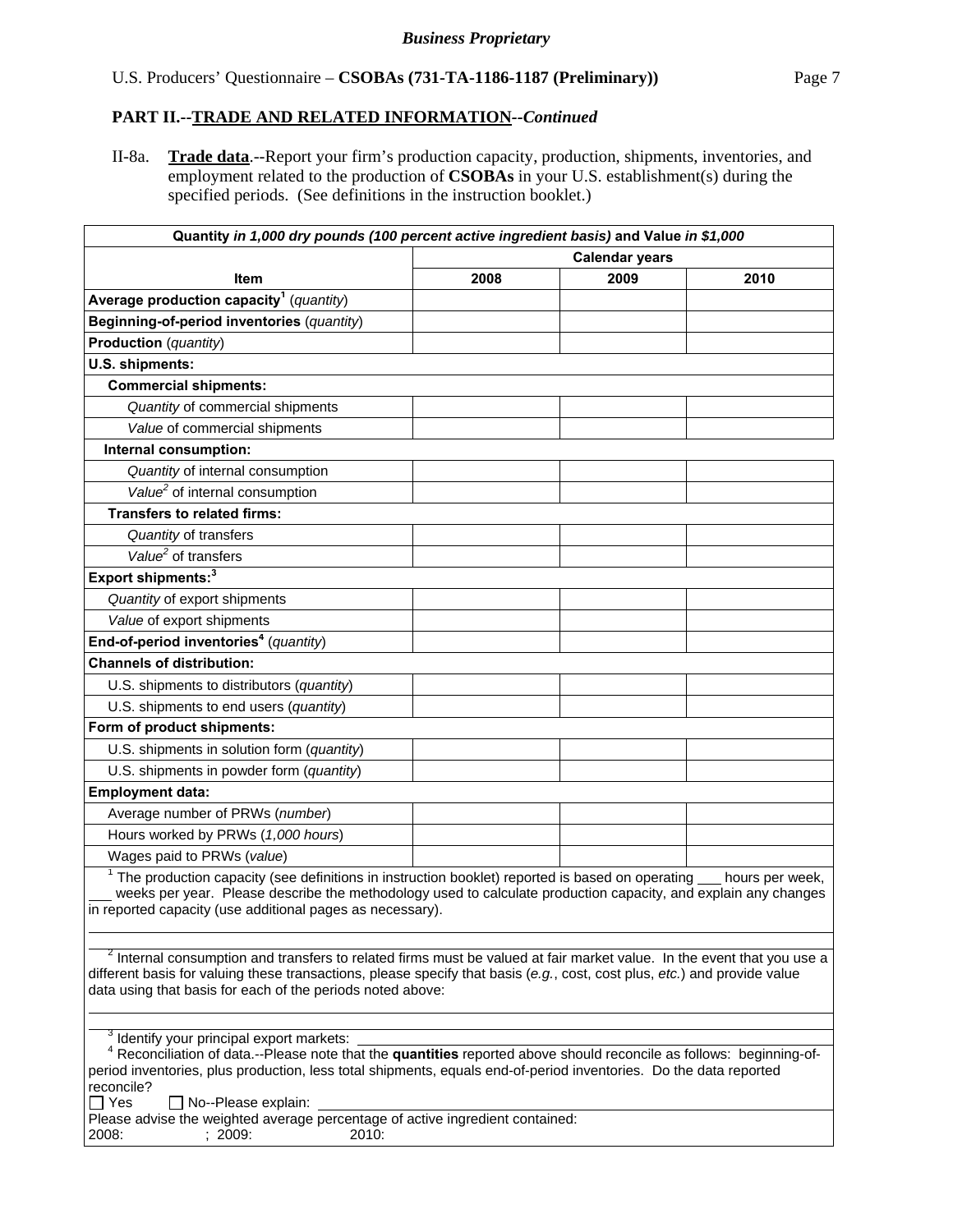# **PART II.--TRADE AND RELATED INFORMATION***--Continued*

II-8b. **Trade data**.--Report your firm's production capacity, production, shipments, inventories, and employment related to the production of **CSOBAs** in your U.S. establishment(s) during the specified periods. (See definitions in the instruction booklet.)

| Quantity in 1,000 pounds (in solution) and Value in \$1,000                                                            |                       |      |      |  |
|------------------------------------------------------------------------------------------------------------------------|-----------------------|------|------|--|
| <b>Item</b>                                                                                                            | <b>Calendar years</b> |      |      |  |
|                                                                                                                        | 2008                  | 2009 | 2010 |  |
| Average production capacity <sup>1</sup> (quantity)                                                                    |                       |      |      |  |
| Beginning-of-period inventories (quantity)                                                                             |                       |      |      |  |
| <b>Production</b> (quantity)                                                                                           |                       |      |      |  |
| U.S. shipments:                                                                                                        |                       |      |      |  |
| <b>Commercial shipments:</b>                                                                                           |                       |      |      |  |
| Quantity of commercial shipments                                                                                       |                       |      |      |  |
| Value of commercial shipments                                                                                          |                       |      |      |  |
| Internal consumption:                                                                                                  |                       |      |      |  |
| Quantity of internal consumption                                                                                       |                       |      |      |  |
| Value <sup>2</sup> of internal consumption                                                                             |                       |      |      |  |
| <b>Transfers to related firms:</b>                                                                                     |                       |      |      |  |
| Quantity of transfers                                                                                                  |                       |      |      |  |
| Value <sup>2</sup> of transfers                                                                                        |                       |      |      |  |
| Export shipments: <sup>3</sup>                                                                                         |                       |      |      |  |
| Quantity of export shipments                                                                                           |                       |      |      |  |
| Value of export shipments                                                                                              |                       |      |      |  |
| End-of-period inventories <sup>4</sup> (quantity)                                                                      |                       |      |      |  |
| <b>Channels of distribution:</b>                                                                                       |                       |      |      |  |
| U.S. shipments to distributors (quantity)                                                                              |                       |      |      |  |
| U.S. shipments to end users (quantity)                                                                                 |                       |      |      |  |
| Form of product shipments: <sup>5</sup>                                                                                |                       |      |      |  |
| U.S. shipments in solution form (quantity)                                                                             |                       |      |      |  |
| U.S. shipments in powder form (quantity)                                                                               |                       |      |      |  |
| <b>Employment data:</b>                                                                                                |                       |      |      |  |
| Average number of PRWs (number)                                                                                        |                       |      |      |  |
| Hours worked by PRWs (1,000 hours)                                                                                     |                       |      |      |  |
| Wages paid to PRWs (value)                                                                                             |                       |      |      |  |
| $1$ The production capacity (see definitions in instruction booklet) reported is based on operating $\qquad$ hours per |                       |      |      |  |
| week, __ weeks per year. Please describe the methodology used to calculate production capacity, and explain            |                       |      |      |  |
| any changes in reported capacity (use additional pages as necessary).                                                  |                       |      |      |  |
|                                                                                                                        |                       |      |      |  |
| $2$ Internal consumption and transfers to related firms must be valued at fair market value. In the event that you     |                       |      |      |  |
| use a different basis for valuing these transactions, please specify that basis (e.g., cost, cost plus, etc.) and      |                       |      |      |  |
| provide value data using that basis for each of the periods noted above:                                               |                       |      |      |  |
|                                                                                                                        |                       |      |      |  |
|                                                                                                                        |                       |      |      |  |
| <sup>3</sup> Identify your principal export markets:                                                                   |                       |      |      |  |
| <sup>4</sup> Reconciliation of data.--Please note that the quantities reported above should reconcile as follows:      |                       |      |      |  |
| beginning-of-period inventories, plus production, less total shipments, equals end-of-period inventories. Do the       |                       |      |      |  |
| data reported reconcile?                                                                                               |                       |      |      |  |
|                                                                                                                        |                       |      |      |  |
| $\square$ Yes<br>$\Box$ No--Please explain:                                                                            |                       |      |      |  |
| Please advise the weighted average percentage of active ingredient contained:                                          |                       |      |      |  |
| 2008:<br>: 2009:<br>2010:                                                                                              |                       |      |      |  |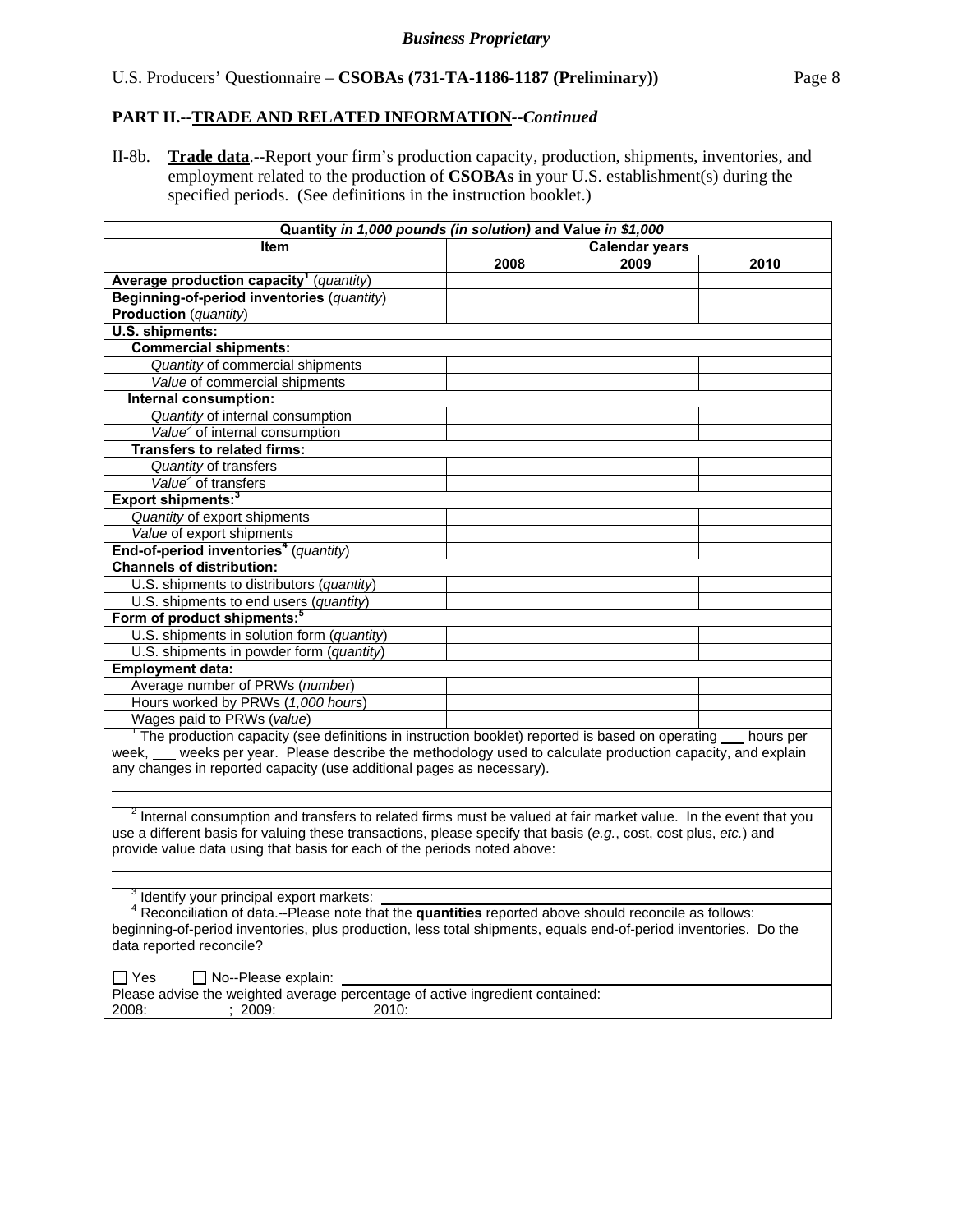#### *Business Proprietary*

# U.S. Producers' Questionnaire – **CSOBAs (731-TA-1186-1187 (Preliminary))** Page 9

# **PART II.--TRADE AND RELATED INFORMATION***--Continued*

II-9a. **Trade data**.--Report your firm's commercial shipments by category of **CSOBAs** from your U.S. production in your U.S. establishment(s) during the specified periods. (See definitions in the instruction booklet.)

| Quantity in 1,000 dry pounds (100 percent active ingredient basis) and value in \$1,000                                                                                                                                                                                                                                                                                                                                                                                        |                       |         |      |  |
|--------------------------------------------------------------------------------------------------------------------------------------------------------------------------------------------------------------------------------------------------------------------------------------------------------------------------------------------------------------------------------------------------------------------------------------------------------------------------------|-----------------------|---------|------|--|
|                                                                                                                                                                                                                                                                                                                                                                                                                                                                                | <b>Calendar years</b> |         |      |  |
| <b>Item</b>                                                                                                                                                                                                                                                                                                                                                                                                                                                                    | 2008                  | 2009    | 2010 |  |
| U.S. commercial shipments of CSOBAs: <sup>1</sup>                                                                                                                                                                                                                                                                                                                                                                                                                              |                       |         |      |  |
| Di-category:                                                                                                                                                                                                                                                                                                                                                                                                                                                                   |                       |         |      |  |
| Quantity of commercial shipments                                                                                                                                                                                                                                                                                                                                                                                                                                               |                       |         |      |  |
| Value of commercial shipments                                                                                                                                                                                                                                                                                                                                                                                                                                                  |                       |         |      |  |
| Tetra-category:                                                                                                                                                                                                                                                                                                                                                                                                                                                                |                       |         |      |  |
| Quantity of commercial shipments                                                                                                                                                                                                                                                                                                                                                                                                                                               |                       |         |      |  |
| Value of commercial shipments                                                                                                                                                                                                                                                                                                                                                                                                                                                  |                       |         |      |  |
| Hexa-category:                                                                                                                                                                                                                                                                                                                                                                                                                                                                 |                       |         |      |  |
| Quantity of commercial shipments                                                                                                                                                                                                                                                                                                                                                                                                                                               |                       |         |      |  |
| Value of commercial shipments                                                                                                                                                                                                                                                                                                                                                                                                                                                  |                       |         |      |  |
| All other categories of CSOBAs:                                                                                                                                                                                                                                                                                                                                                                                                                                                |                       |         |      |  |
| Quantity of commercial shipments                                                                                                                                                                                                                                                                                                                                                                                                                                               |                       |         |      |  |
| Value of commercial shipments                                                                                                                                                                                                                                                                                                                                                                                                                                                  |                       |         |      |  |
| U.S. commercial shipments of Fluorescent<br><b>Brightener 71:</b>                                                                                                                                                                                                                                                                                                                                                                                                              |                       |         |      |  |
| Quantity of commercial shipments                                                                                                                                                                                                                                                                                                                                                                                                                                               |                       |         |      |  |
| Value of commercial shipments                                                                                                                                                                                                                                                                                                                                                                                                                                                  |                       |         |      |  |
| <sup>1</sup> Reconciliation of data.--Please note that the total of the quantities and values reported by category should equal the<br>total quantity and value of commercial shipments reported in question II-8a. The total of the quantity and values<br>reported for CSOBAs plus fluorescent brightener 71 should equal the total quantity and value of commercial shipments<br>reported in question II-10a. Do the data reported reconcile?<br>□ Yes□ No--Please explain: |                       |         |      |  |
|                                                                                                                                                                                                                                                                                                                                                                                                                                                                                |                       |         |      |  |
| Identify your principal export markets by category of CSOBA: Di: ; Tetra:                                                                                                                                                                                                                                                                                                                                                                                                      |                       | . Hexa: |      |  |
| Does your firm ship different forms (solution or powder) of CSOBAs by category (Di-versus Tetra-versus Hexa-<br>category)?                                                                                                                                                                                                                                                                                                                                                     |                       |         |      |  |
| $\Box$ No $\Box$ Yes --Please explain:                                                                                                                                                                                                                                                                                                                                                                                                                                         |                       |         |      |  |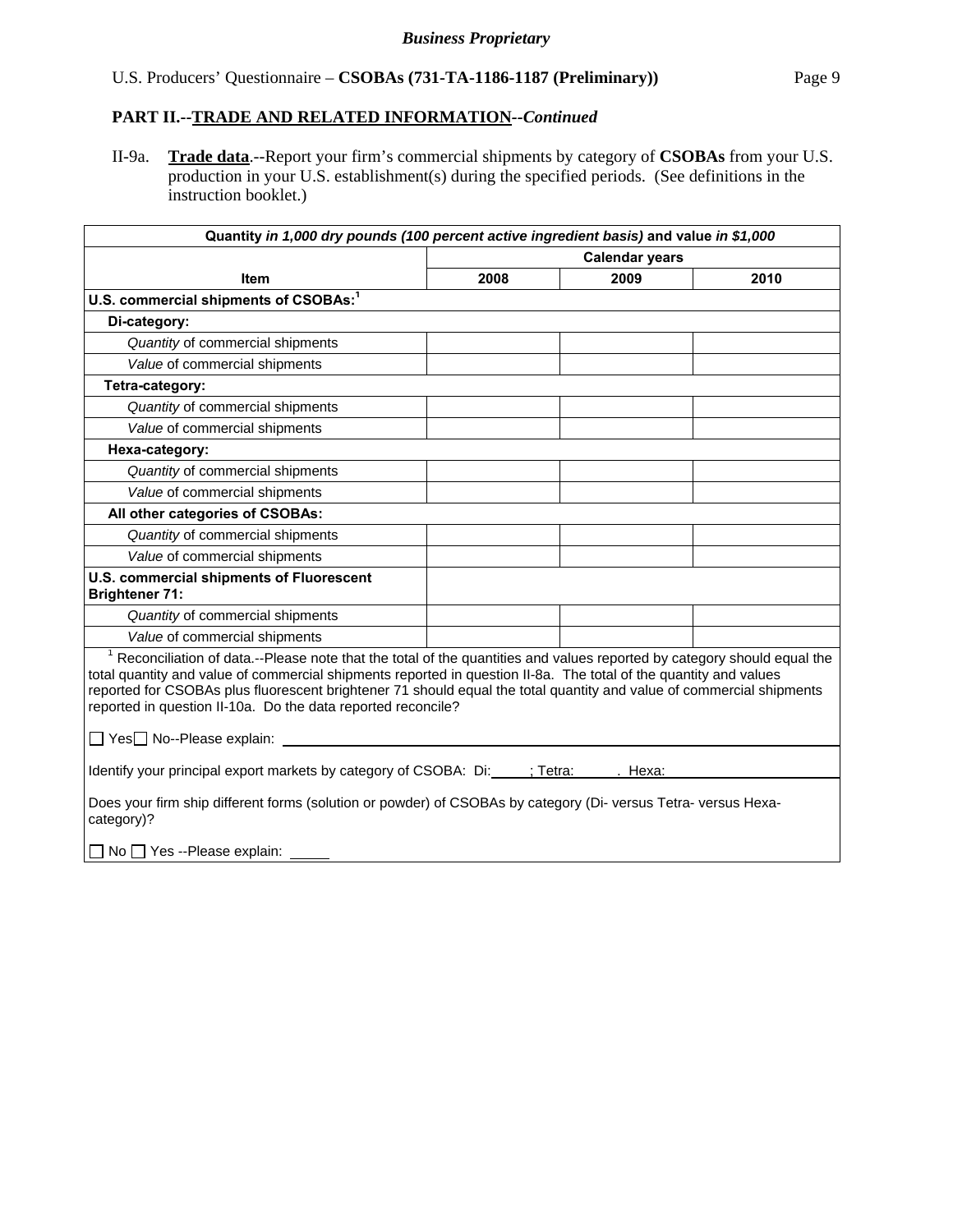#### *Business Proprietary*

# U.S. Producers' Questionnaire – **CSOBAs (731-TA-1186-1187 (Preliminary))** Page 10

# **PART II.--TRADE AND RELATED INFORMATION***--Continued*

II-9b. **Trade data**.--Report your firm's commercial shipments by category of **CSOBAs** from your U.S. production in your U.S. establishment(s) during the specified periods. (See definitions in the instruction booklet.)

| Quantity in 1,000 pounds (in solution) and value in \$1,000                                                                                                                                                                                                                                                                                                                                                                                      |                       |      |      |  |
|--------------------------------------------------------------------------------------------------------------------------------------------------------------------------------------------------------------------------------------------------------------------------------------------------------------------------------------------------------------------------------------------------------------------------------------------------|-----------------------|------|------|--|
|                                                                                                                                                                                                                                                                                                                                                                                                                                                  | <b>Calendar years</b> |      |      |  |
| <b>Item</b>                                                                                                                                                                                                                                                                                                                                                                                                                                      | 2008                  | 2009 | 2010 |  |
| U.S. commercial shipments of CSOBAs: <sup>1</sup>                                                                                                                                                                                                                                                                                                                                                                                                |                       |      |      |  |
| Di-category:                                                                                                                                                                                                                                                                                                                                                                                                                                     |                       |      |      |  |
| Quantity of commercial shipments                                                                                                                                                                                                                                                                                                                                                                                                                 |                       |      |      |  |
| Value of commercial shipments                                                                                                                                                                                                                                                                                                                                                                                                                    |                       |      |      |  |
| Tetra-category:                                                                                                                                                                                                                                                                                                                                                                                                                                  |                       |      |      |  |
| Quantity of commercial shipments                                                                                                                                                                                                                                                                                                                                                                                                                 |                       |      |      |  |
| Value of commercial shipments                                                                                                                                                                                                                                                                                                                                                                                                                    |                       |      |      |  |
| Hexa-category:                                                                                                                                                                                                                                                                                                                                                                                                                                   |                       |      |      |  |
| Quantity of commercial shipments                                                                                                                                                                                                                                                                                                                                                                                                                 |                       |      |      |  |
| Value of commercial shipments                                                                                                                                                                                                                                                                                                                                                                                                                    |                       |      |      |  |
| All other categories of CSOBAs:                                                                                                                                                                                                                                                                                                                                                                                                                  |                       |      |      |  |
| Quantity of commercial shipments                                                                                                                                                                                                                                                                                                                                                                                                                 |                       |      |      |  |
| Value of commercial shipments                                                                                                                                                                                                                                                                                                                                                                                                                    |                       |      |      |  |
| U.S. commercial shipments of Fluorescent<br><b>Brightener 71:</b>                                                                                                                                                                                                                                                                                                                                                                                |                       |      |      |  |
| Quantity of commercial shipments                                                                                                                                                                                                                                                                                                                                                                                                                 |                       |      |      |  |
| Value of commercial shipments                                                                                                                                                                                                                                                                                                                                                                                                                    |                       |      |      |  |
| <sup>1</sup> Reconciliation of data.--Please note that the total of the quantities and values reported by category should equal the<br>total quantity and value of commercial shipments reported in question II-8b. The total of the quantity and values<br>reported for CSOBAs plus fluorescent brightener 71 should equal the total quantity and value of commercial shipments<br>reported in question II-10b. Do the data reported reconcile? |                       |      |      |  |
|                                                                                                                                                                                                                                                                                                                                                                                                                                                  |                       |      |      |  |
| Identify your principal export markets by category of CSOBA: Di: ; Tetra: . Hexa:                                                                                                                                                                                                                                                                                                                                                                |                       |      |      |  |
| Does your firm ship different forms (solution or powder) of CSOBAs by category (Di-versus Tetra-versus Hexa-<br>category)?                                                                                                                                                                                                                                                                                                                       |                       |      |      |  |
| □ No □ Yes --Please explain: _____                                                                                                                                                                                                                                                                                                                                                                                                               |                       |      |      |  |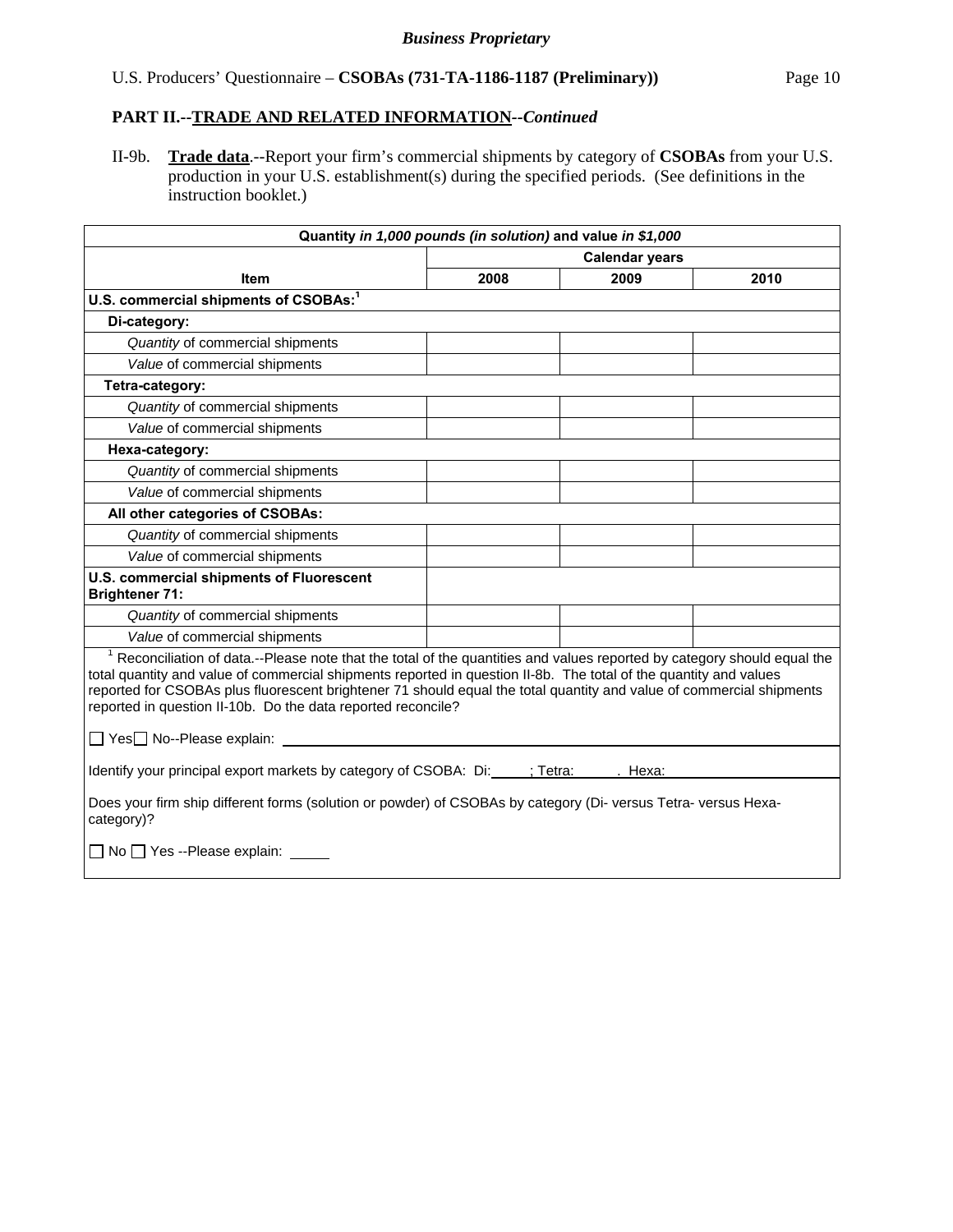# **PART II.--TRADE AND RELATED INFORMATION***--Continued*

II-10a. **Trade data**.--Report your firm's production capacity, production, shipments, inventories, and employment related to the production of **CSOBAs plus Fluorescent Brightener 71** in your U.S. establishment(s) during the specified periods. (See definitions in the instruction booklet.)

| Quantity in 1,000 dry pounds (100 percent active ingredient basis) and value in \$1,000                                                                                                                                                                                                                                      |                       |      |                 |
|------------------------------------------------------------------------------------------------------------------------------------------------------------------------------------------------------------------------------------------------------------------------------------------------------------------------------|-----------------------|------|-----------------|
|                                                                                                                                                                                                                                                                                                                              | <b>Calendar years</b> |      |                 |
| Item                                                                                                                                                                                                                                                                                                                         | 2008                  | 2009 | 2010            |
| Average production capacity <sup>1</sup> (quantity)                                                                                                                                                                                                                                                                          |                       |      |                 |
| Beginning-of-period inventories (quantity)                                                                                                                                                                                                                                                                                   |                       |      |                 |
| <b>Production</b> (quantity)                                                                                                                                                                                                                                                                                                 |                       |      |                 |
| U.S. shipments:                                                                                                                                                                                                                                                                                                              |                       |      |                 |
| <b>Commercial shipments:</b>                                                                                                                                                                                                                                                                                                 |                       |      |                 |
| Quantity of commercial shipments                                                                                                                                                                                                                                                                                             |                       |      |                 |
| Value of commercial shipments                                                                                                                                                                                                                                                                                                |                       |      |                 |
| Internal consumption:                                                                                                                                                                                                                                                                                                        |                       |      |                 |
| Quantity of internal consumption                                                                                                                                                                                                                                                                                             |                       |      |                 |
| Value <sup>2</sup> of internal consumption                                                                                                                                                                                                                                                                                   |                       |      |                 |
| <b>Transfers to related firms:</b>                                                                                                                                                                                                                                                                                           |                       |      |                 |
| Quantity of transfers                                                                                                                                                                                                                                                                                                        |                       |      |                 |
| Value <sup>2</sup> of transfers                                                                                                                                                                                                                                                                                              |                       |      |                 |
| Export shipments: <sup>3</sup>                                                                                                                                                                                                                                                                                               |                       |      |                 |
| Quantity of export shipments                                                                                                                                                                                                                                                                                                 |                       |      |                 |
| Value of export shipments                                                                                                                                                                                                                                                                                                    |                       |      |                 |
| End-of-period inventories <sup>4</sup> (quantity)                                                                                                                                                                                                                                                                            |                       |      |                 |
| <b>Channels of distribution:</b>                                                                                                                                                                                                                                                                                             |                       |      |                 |
| U.S. shipments to distributors (quantity)                                                                                                                                                                                                                                                                                    |                       |      |                 |
| U.S. shipments to end users (quantity)                                                                                                                                                                                                                                                                                       |                       |      |                 |
| Form of product shipments:                                                                                                                                                                                                                                                                                                   |                       |      |                 |
| U.S. shipments in solution form (quantity)                                                                                                                                                                                                                                                                                   |                       |      |                 |
| U.S. shipments in powder form (quantity)                                                                                                                                                                                                                                                                                     |                       |      |                 |
| <b>Employment data:</b>                                                                                                                                                                                                                                                                                                      |                       |      |                 |
| Average number of PRWs (number)                                                                                                                                                                                                                                                                                              |                       |      |                 |
| Hours worked by PRWs (1,000 hours)                                                                                                                                                                                                                                                                                           |                       |      |                 |
| Wages paid to PRWs (value)                                                                                                                                                                                                                                                                                                   |                       |      |                 |
| $1$ The production capacity (see definitions in instruction booklet) reported is based on operating<br>weeks per year. Please describe the methodology used to calculate production capacity, and explain any changes<br>in reported capacity (use additional pages as necessary).                                           |                       |      | hours per week, |
|                                                                                                                                                                                                                                                                                                                              |                       |      |                 |
| <sup>2</sup> Internal consumption and transfers to related firms must be valued at fair market value. In the event that you use a<br>different basis for valuing these transactions, please specify that basis (e.g., cost, cost plus, etc.) and provide value<br>data using that basis for each of the periods noted above: |                       |      |                 |
|                                                                                                                                                                                                                                                                                                                              |                       |      |                 |
| <sup>3</sup> Identify your principal export markets:<br><sup>4</sup> Reconciliation of data.--Please note that the quantities reported above should reconcile as follows: beginning-of-                                                                                                                                      |                       |      |                 |
| period inventories, plus production, less total shipments, equals end-of-period inventories. Do the data reported<br>reconcile?                                                                                                                                                                                              |                       |      |                 |

Yes No--Please explain: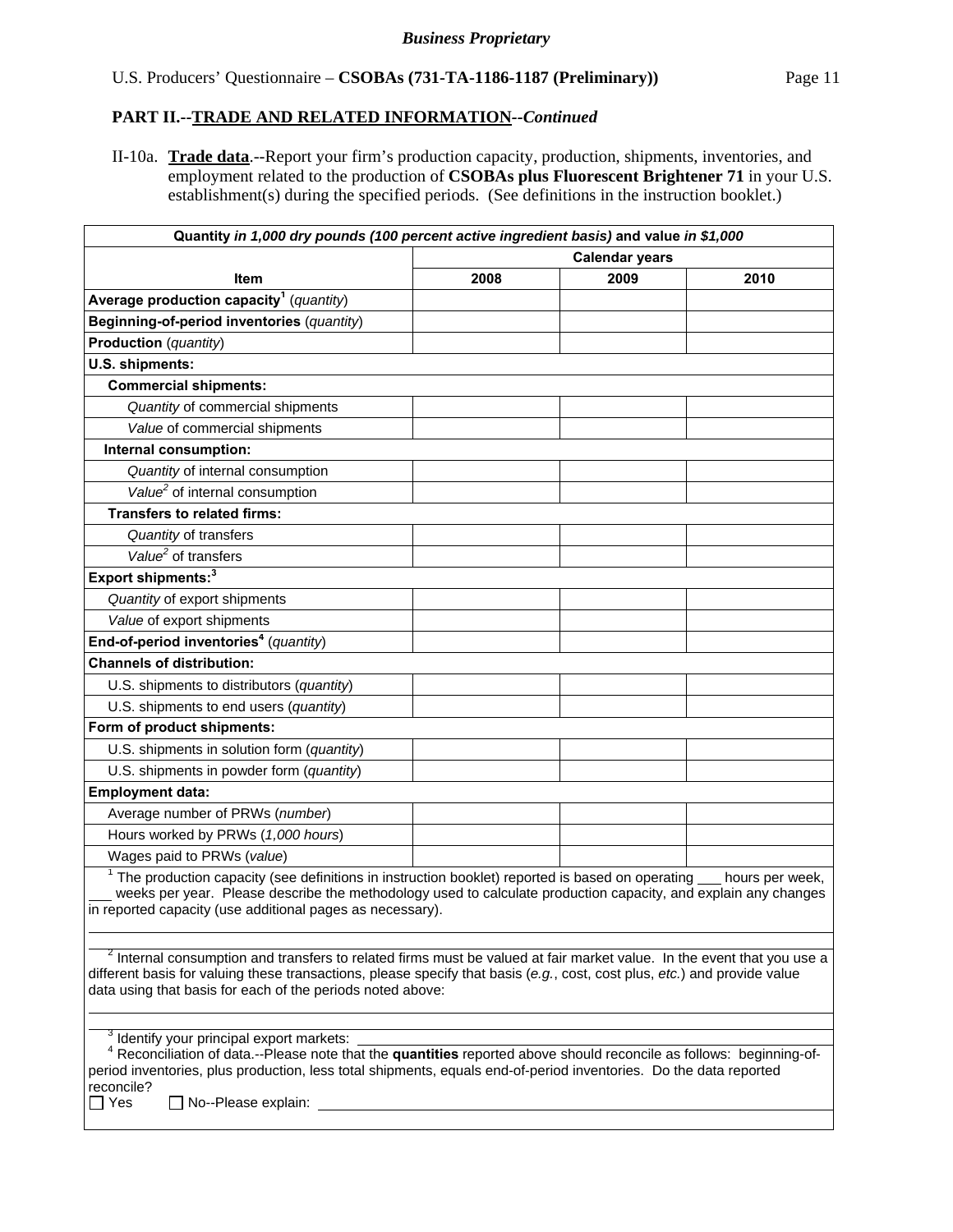### **PART II.--TRADE AND RELATED INFORMATION***--Continued*

II-10b. **Trade data**.--Report your firm's production capacity, production, shipments, inventories, and employment related to the production of **CSOBAs plus Fluorescent Brightener 71** in your U.S. establishment(s) during the specified periods. (See definitions in the instruction booklet.)

| Quantity in 1,000 pounds (in solution) and value in \$1,000                                                                                                                                                                                                                                                                                                                                     |                       |      |      |  |
|-------------------------------------------------------------------------------------------------------------------------------------------------------------------------------------------------------------------------------------------------------------------------------------------------------------------------------------------------------------------------------------------------|-----------------------|------|------|--|
|                                                                                                                                                                                                                                                                                                                                                                                                 | <b>Calendar years</b> |      |      |  |
| Item                                                                                                                                                                                                                                                                                                                                                                                            | 2008                  | 2009 | 2010 |  |
| Average production capacity <sup>1</sup> (quantity)                                                                                                                                                                                                                                                                                                                                             |                       |      |      |  |
| Beginning-of-period inventories (quantity)                                                                                                                                                                                                                                                                                                                                                      |                       |      |      |  |
| <b>Production</b> (quantity)                                                                                                                                                                                                                                                                                                                                                                    |                       |      |      |  |
| U.S. shipments:                                                                                                                                                                                                                                                                                                                                                                                 |                       |      |      |  |
| <b>Commercial shipments:</b>                                                                                                                                                                                                                                                                                                                                                                    |                       |      |      |  |
| Quantity of commercial shipments                                                                                                                                                                                                                                                                                                                                                                |                       |      |      |  |
| Value of commercial shipments                                                                                                                                                                                                                                                                                                                                                                   |                       |      |      |  |
| Internal consumption:                                                                                                                                                                                                                                                                                                                                                                           |                       |      |      |  |
| Quantity of internal consumption                                                                                                                                                                                                                                                                                                                                                                |                       |      |      |  |
| Value <sup>2</sup> of internal consumption                                                                                                                                                                                                                                                                                                                                                      |                       |      |      |  |
| <b>Transfers to related firms:</b>                                                                                                                                                                                                                                                                                                                                                              |                       |      |      |  |
| Quantity of transfers                                                                                                                                                                                                                                                                                                                                                                           |                       |      |      |  |
| Value <sup>2</sup> of transfers                                                                                                                                                                                                                                                                                                                                                                 |                       |      |      |  |
| Export shipments: <sup>3</sup>                                                                                                                                                                                                                                                                                                                                                                  |                       |      |      |  |
| Quantity of export shipments                                                                                                                                                                                                                                                                                                                                                                    |                       |      |      |  |
| Value of export shipments                                                                                                                                                                                                                                                                                                                                                                       |                       |      |      |  |
| End-of-period inventories <sup>4</sup> (quantity)                                                                                                                                                                                                                                                                                                                                               |                       |      |      |  |
| <b>Channels of distribution:</b>                                                                                                                                                                                                                                                                                                                                                                |                       |      |      |  |
| U.S. shipments to distributors (quantity)                                                                                                                                                                                                                                                                                                                                                       |                       |      |      |  |
| U.S. shipments to end users (quantity)                                                                                                                                                                                                                                                                                                                                                          |                       |      |      |  |
| Form of product shipments:                                                                                                                                                                                                                                                                                                                                                                      |                       |      |      |  |
| U.S. shipments in solution form (quantity)                                                                                                                                                                                                                                                                                                                                                      |                       |      |      |  |
| U.S. shipments in powder form (quantity)                                                                                                                                                                                                                                                                                                                                                        |                       |      |      |  |
| <b>Employment data:</b>                                                                                                                                                                                                                                                                                                                                                                         |                       |      |      |  |
| Average number of PRWs (number)                                                                                                                                                                                                                                                                                                                                                                 |                       |      |      |  |
| Hours worked by PRWs (1,000 hours)                                                                                                                                                                                                                                                                                                                                                              |                       |      |      |  |
| Wages paid to PRWs (value)                                                                                                                                                                                                                                                                                                                                                                      |                       |      |      |  |
| $1$ The production capacity (see definitions in instruction booklet) reported is based on operating $\_$<br>hours per week,<br>weeks per year. Please describe the methodology used to calculate production capacity, and explain any changes<br>in reported capacity (use additional pages as necessary).                                                                                      |                       |      |      |  |
|                                                                                                                                                                                                                                                                                                                                                                                                 |                       |      |      |  |
| $2$ Internal consumption and transfers to related firms must be valued at fair market value. In the event that you use a<br>different basis for valuing these transactions, please specify that basis (e.g., cost, cost plus, etc.) and provide value<br>data using that basis for each of the periods noted above:                                                                             |                       |      |      |  |
| <sup>3</sup> Identify your principal export markets:                                                                                                                                                                                                                                                                                                                                            |                       |      |      |  |
| <sup>4</sup> Reconciliation of data.--Please note that the quantities reported above should reconcile as follows: beginning-of-<br>period inventories, plus production, less total shipments, equals end-of-period inventories. Do the data reported<br>reconcile?<br>$\sqsupset$ Yes<br>□ No--Please explain:<br>Please-advise the weighted average percentage of active ingredient contained: |                       |      |      |  |

2008: ; 2009: 2010: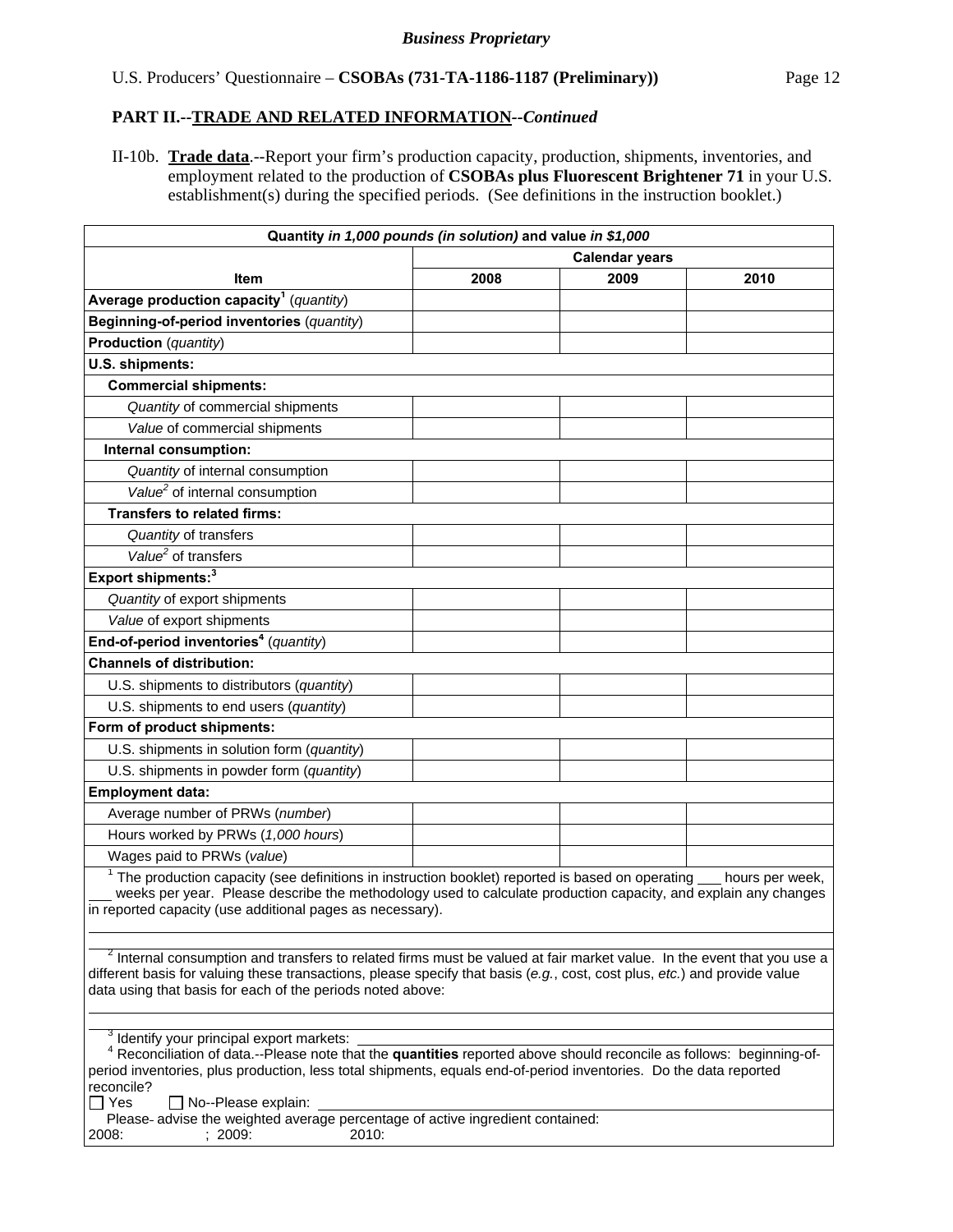# U.S. Producers' Questionnaire – **CSOBAs (731-TA-1186-1187 (Preliminary))** Page 13

# **PART II.--TRADE AND RELATED INFORMATION***--Continued*

| $II-11.$ | <b>Related firms</b> .--If you reported transfers to related firms in question II-8, please indicate the<br>nature of the relationship between your firm and the related firms $(e.g.,)$ joint venture, wholly<br>processed inputs from sources other than your firm. |                                                                          |                               | owned subsidiary), whether the transfers were priced at market value or by a non-market formula,<br>whether your firm retained marketing rights to all transfers, and whether the related firms also |
|----------|-----------------------------------------------------------------------------------------------------------------------------------------------------------------------------------------------------------------------------------------------------------------------|--------------------------------------------------------------------------|-------------------------------|------------------------------------------------------------------------------------------------------------------------------------------------------------------------------------------------------|
|          | II-12a. <b>Purchases</b> .--Other than direct imports, has your firm otherwise purchased <b>CSOBAs</b> since<br>January 1, 2008? (See definitions in the instruction booklet.)<br>N <sub>0</sub>                                                                      | Yes--Report such purchases below for the specified periods. <sup>1</sup> |                               |                                                                                                                                                                                                      |
|          |                                                                                                                                                                                                                                                                       |                                                                          |                               |                                                                                                                                                                                                      |
|          | Quantity in 1,000 dry pounds (100 percent active ingredient basis) and value in \$1,000                                                                                                                                                                               |                                                                          |                               |                                                                                                                                                                                                      |
|          | <b>Item</b>                                                                                                                                                                                                                                                           | 2008                                                                     | <b>Calendar years</b><br>2009 | 2010                                                                                                                                                                                                 |
|          | PURCHASES FROM U.S. IMPORTERS <sup>2</sup> OF CSOBAS FROM--                                                                                                                                                                                                           |                                                                          |                               |                                                                                                                                                                                                      |
|          | <b>CHINA:</b>                                                                                                                                                                                                                                                         |                                                                          |                               |                                                                                                                                                                                                      |
|          | Quantity                                                                                                                                                                                                                                                              |                                                                          |                               |                                                                                                                                                                                                      |
|          | Value                                                                                                                                                                                                                                                                 |                                                                          |                               |                                                                                                                                                                                                      |
|          | <b>TAIWAN</b>                                                                                                                                                                                                                                                         |                                                                          |                               |                                                                                                                                                                                                      |
|          | Quantity                                                                                                                                                                                                                                                              |                                                                          |                               |                                                                                                                                                                                                      |
|          | Value                                                                                                                                                                                                                                                                 |                                                                          |                               |                                                                                                                                                                                                      |
|          | All other countries:                                                                                                                                                                                                                                                  |                                                                          |                               |                                                                                                                                                                                                      |
|          | Quantity                                                                                                                                                                                                                                                              |                                                                          |                               |                                                                                                                                                                                                      |
|          | Value                                                                                                                                                                                                                                                                 |                                                                          |                               |                                                                                                                                                                                                      |
|          | PURCHASES FROM DOMESTIC PRODUCERS: <sup>2</sup>                                                                                                                                                                                                                       |                                                                          |                               |                                                                                                                                                                                                      |
|          | Quantity                                                                                                                                                                                                                                                              |                                                                          |                               |                                                                                                                                                                                                      |
| Value    |                                                                                                                                                                                                                                                                       |                                                                          |                               |                                                                                                                                                                                                      |
|          | PURCHASES FROM OTHER SOURCES:2                                                                                                                                                                                                                                        |                                                                          |                               |                                                                                                                                                                                                      |
|          | Quantity                                                                                                                                                                                                                                                              |                                                                          |                               |                                                                                                                                                                                                      |
| Value    |                                                                                                                                                                                                                                                                       |                                                                          |                               |                                                                                                                                                                                                      |
|          | <sup>1</sup> Please indicate your reasons for purchasing this product. If your reasons differ by source, please elaborate.                                                                                                                                            |                                                                          |                               |                                                                                                                                                                                                      |
|          | $2$ Please list the name of the firm(s) from which you purchased this product. If your suppliers differ by source,<br>please identify the source for each listed supplier.                                                                                            |                                                                          |                               |                                                                                                                                                                                                      |
|          |                                                                                                                                                                                                                                                                       |                                                                          |                               |                                                                                                                                                                                                      |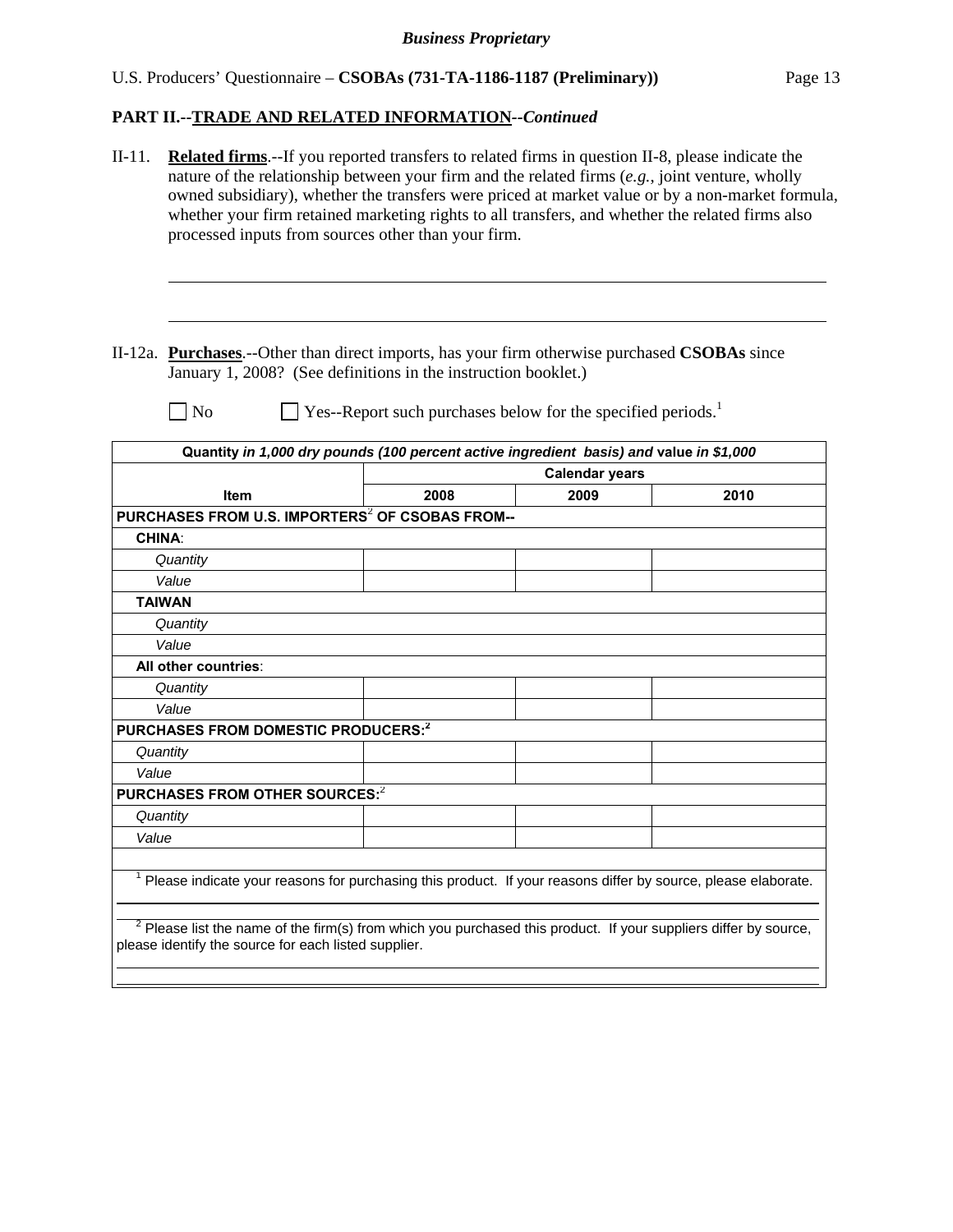#### *Business Proprietary*

# U.S. Producers' Questionnaire – **CSOBAs (731-TA-1186-1187 (Preliminary))** Page 14

# **PART II.--TRADE AND RELATED INFORMATION***--Continued*

II-12b. **Purchases**.--Other than direct imports, has your firm otherwise purchased **CSOBAs** since January 1, 2008? (See definitions in the instruction booklet.)

 $\Box$  No  $\Box$  Yes--Report such purchases below for the specified periods.<sup>1</sup>

| Quantity in 1,000 pounds (in solution) and value in \$1,000                                                                                                                |                       |      |      |  |
|----------------------------------------------------------------------------------------------------------------------------------------------------------------------------|-----------------------|------|------|--|
|                                                                                                                                                                            | <b>Calendar years</b> |      |      |  |
| <b>Item</b>                                                                                                                                                                | 2008                  | 2009 | 2010 |  |
| PURCHASES FROM U.S. IMPORTERS <sup>2</sup> OF CSOBAS FROM--                                                                                                                |                       |      |      |  |
| <b>CHINA:</b>                                                                                                                                                              |                       |      |      |  |
| Quantity                                                                                                                                                                   |                       |      |      |  |
| Value                                                                                                                                                                      |                       |      |      |  |
| <b>TAIWAN</b>                                                                                                                                                              |                       |      |      |  |
| Quantity                                                                                                                                                                   |                       |      |      |  |
| Value                                                                                                                                                                      |                       |      |      |  |
| All other countries:                                                                                                                                                       |                       |      |      |  |
| Quantity                                                                                                                                                                   |                       |      |      |  |
| Value                                                                                                                                                                      |                       |      |      |  |
| PURCHASES FROM DOMESTIC PRODUCERS: <sup>2</sup>                                                                                                                            |                       |      |      |  |
| Quantity                                                                                                                                                                   |                       |      |      |  |
| Value                                                                                                                                                                      |                       |      |      |  |
| PURCHASES FROM OTHER SOURCES: <sup>2</sup>                                                                                                                                 |                       |      |      |  |
| Quantity                                                                                                                                                                   |                       |      |      |  |
| Value                                                                                                                                                                      |                       |      |      |  |
|                                                                                                                                                                            |                       |      |      |  |
| Please indicate your reasons for purchasing this product. If your reasons differ by source, please elaborate.                                                              |                       |      |      |  |
| $2$ Please list the name of the firm(s) from which you purchased this product. If your suppliers differ by source,<br>please identify the source for each listed supplier. |                       |      |      |  |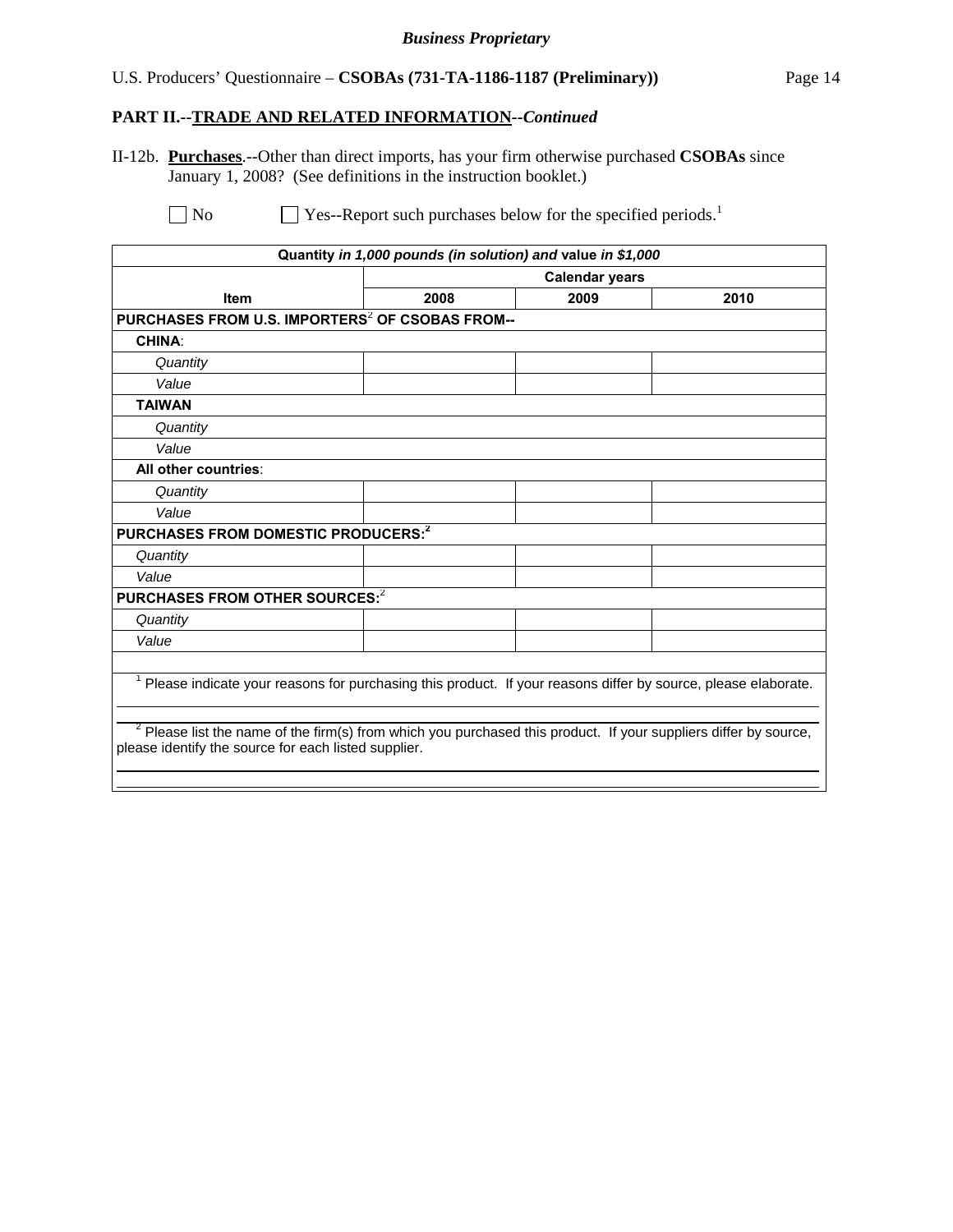#### U.S. Producers' Questionnaire – **CSOBAs (731-TA-1186-1187 (Preliminary))** Page 15

#### **PART III.--FINANCIAL INFORMATION**

l

l

| Address questions on this part of the questionnaire to <b>Charles Yost</b> (202-205-3432, |  |  |
|-------------------------------------------------------------------------------------------|--|--|
| charles.yost@ustc.gov.                                                                    |  |  |

III-1. Please identify the individual to be contacted regarding the confidential information requested in part III?

Name and title:

Please indicate the manner by which Commission staff may contact the individual responsible for part III with questions regarding the submitted confidential information.

E-mail: Telephone: ( ) Fax:  $($ )

III-2. **General guidance**:--Financial data are requested on a product-line basis that is CSOBAs according to the definition of the product in the instruction booklet. Inputs your firm receives from affiliates to produce CSOBAs should be stated at cost (i.e., intra-firm profits eliminated—see question III-7) while transfers of CSOBAse to related affiliates should be stated at fair market value. Please report all sales on an f.o.b. basis. Total sales in this section should equal total shipments plus exports in Part II Trade information of this questionnaire

III-3. **Accounting system**.--Briefly describe your financial accounting system.

- A. When does your fiscal year end (month and day)? If your fiscal year changed during the period examined, explain below:
- B.1. Describe the lowest level of operations (e.g., plant, division, company-wide) for which financial statements are prepared that include subject merchandise:
	- 2. Does your firm prepare profit/loss statements for the subject merchandise:<br> $\Box$  Yes  $\Box$  No  $\Box$  No
	- 3. How often did your firm (or parent company) prepare financial statements (including annual reports, 10Ks)? Please check relevant items below. Audited, unaudited, annual reports,  $\Box$  10Ks,  $\Box$  10 Qs,  $\Box$  Monthly,  $\Box$  quarterly,  $\Box$  semi-annually,  $\Box$  annually 4. Accounting basis:  $\Box$  GAAP,  $\Box$  cash,  $\Box$  tax, or  $\Box$  other comprehensive (specify)

*Note: The Commission may request that your company submit copies of its financial statements, including internal profit-and-loss statements for the division or product group that includes CSOBAs, as well as those statements and worksheets used to compile data for your firm's questionnaire response.*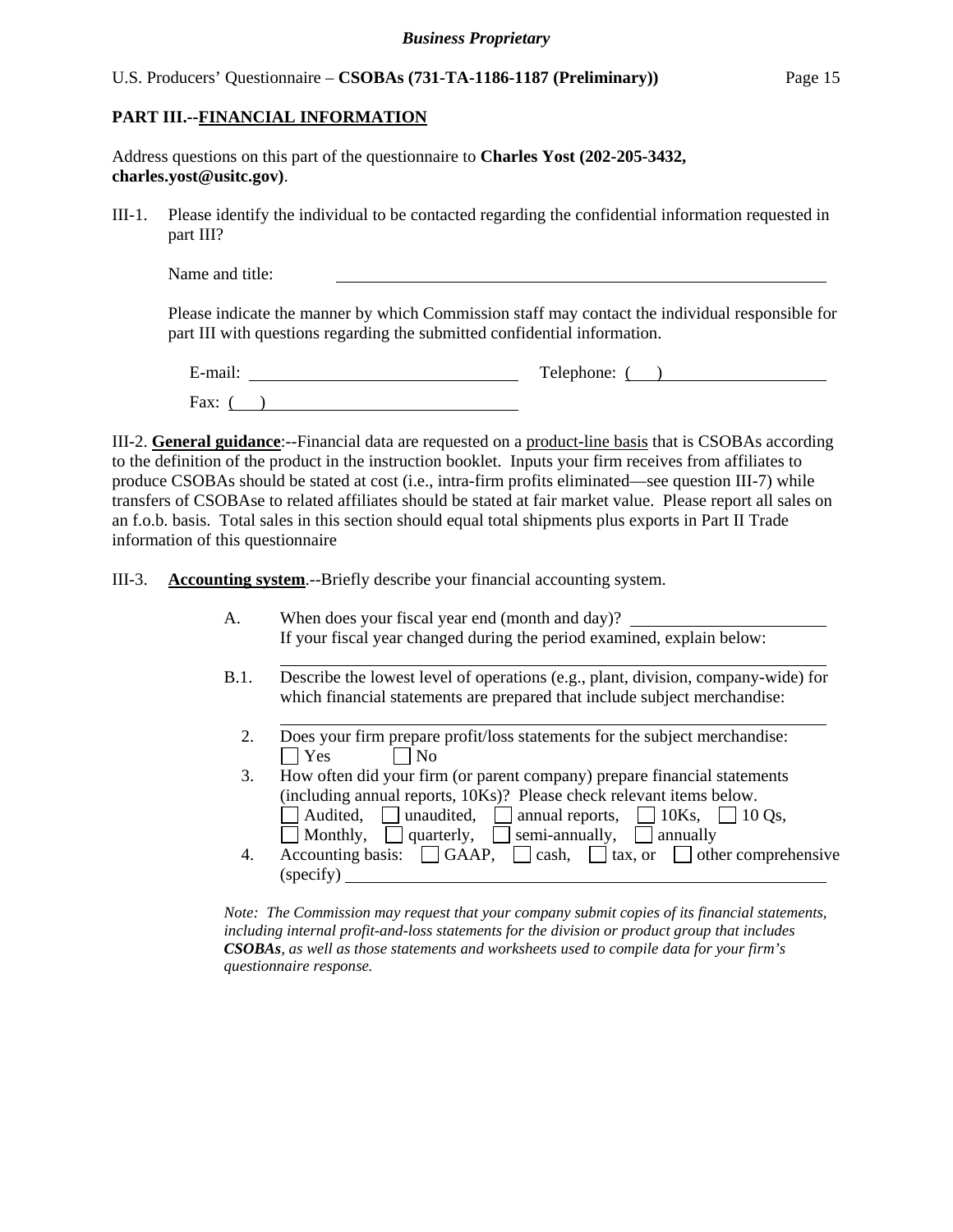| Cost accounting system.--Briefly describe your cost accounting system (e.g., standard cost, job<br>order cost, etc.).                                                                                                                |  |                |  |
|--------------------------------------------------------------------------------------------------------------------------------------------------------------------------------------------------------------------------------------|--|----------------|--|
|                                                                                                                                                                                                                                      |  |                |  |
| Allocation basis.--Briefly describe your allocation basis, if any, for COGS, SG&A, and interest<br>expense and other income and expenses.                                                                                            |  |                |  |
|                                                                                                                                                                                                                                      |  |                |  |
|                                                                                                                                                                                                                                      |  |                |  |
|                                                                                                                                                                                                                                      |  |                |  |
| <b>Other products</b> .--Please list any other products you produced in the facilities in which you<br>produced CSOBAs, and provide the share of net sales accounted for by these other products in<br>your most recent fiscal year: |  |                |  |
| Products                                                                                                                                                                                                                             |  | Share of sales |  |
| <b>Fluorescent Brightener 71</b>                                                                                                                                                                                                     |  |                |  |
| Other optical brighteners                                                                                                                                                                                                            |  |                |  |
|                                                                                                                                                                                                                                      |  |                |  |
|                                                                                                                                                                                                                                      |  |                |  |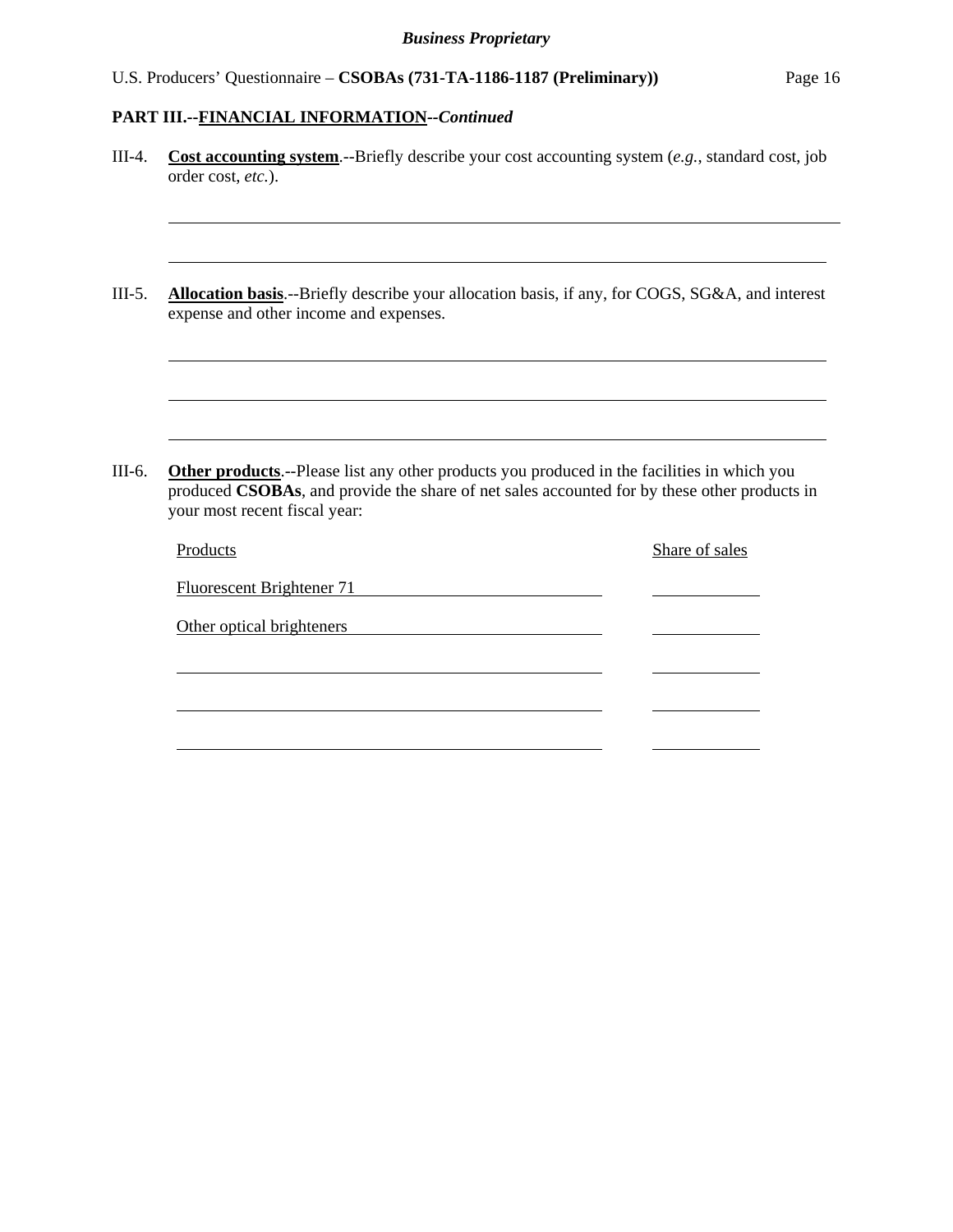#### U.S. Producers' Questionnaire – **CSOBAs (731-TA-1186-1187 (Preliminary))** Page 17

#### **PART III.--FINANCIAL INFORMATION***--Continued*

III-7a. Does your firm receive inputs (raw materials, labor, energy, or any other services) used in the production of **CSOBAs** from any related firm?

Yes—Continue to question III-7b below. No--Continue to question III-8 below.

III-7b. **Inputs from related firms.--**In the space provided below, identify the inputs used in the production of **CSOBAs** that your firm receives from related parties.

| Input | <b>Related party</b> |
|-------|----------------------|
|       |                      |
|       |                      |
|       |                      |
|       |                      |
|       |                      |
|       |                      |

III-7c. **Inputs from related firms at cost**.--All intercompany profit on inputs purchased from related parties that is eliminated pursuant to formal financial statement consolidation should also be eliminated from the costs reported to the Commission in question III-10 (i.e., costs reported in question III-10, to the extent that they reflect inputs purchased from related parties, should only reflect the related party's cost and not include an associated profit component). Reasonable methods for determining and eliminating the associated profit on inputs purchased from related parties are acceptable.

 Has your firm complied with the Commission's instructions regarding costs associated with inputs purchased from related parties?

Yes No—Please contact **Charles Yost (202-205-3432, charles.yost@usitc.gov)**.

III-8. **Nonrecurring charges**.--For each annual period for which financial results are reported in question III-9a and III-9b, please indicate in the schedule below the specific nonrecurring charges, the particular expense/cost line items from question III-11 where the associated charges are included, a brief description of the charges, and the associated values (*in \$1,000*). Nonrecurring charges would include, but are not limited to, items such as asset write-offs and accelerated depreciation due to restructuring of the company's **CSOBAs** operations.

|                                                                                                                                                                                                                            | Fiscal years ended-- |  |  |  |  |
|----------------------------------------------------------------------------------------------------------------------------------------------------------------------------------------------------------------------------|----------------------|--|--|--|--|
| <b>Item</b>                                                                                                                                                                                                                |                      |  |  |  |  |
| Non-recurring charges: (In this column please provide a brief description of each nonrecurring charge and indicate the<br>particular expense/cost line items where the associated charges are included in question III-9.) |                      |  |  |  |  |
| 1. Description:<br>: classification:                                                                                                                                                                                       |                      |  |  |  |  |
| 2. Description:<br>: classification:                                                                                                                                                                                       |                      |  |  |  |  |
| 3. Description:<br>: classification:                                                                                                                                                                                       |                      |  |  |  |  |
| 4. Description:<br>: classification:                                                                                                                                                                                       |                      |  |  |  |  |
| 5. Description:<br>: classification:                                                                                                                                                                                       |                      |  |  |  |  |
| 6. Description:<br>; classification:                                                                                                                                                                                       |                      |  |  |  |  |
| : classification:<br>7. Description:                                                                                                                                                                                       |                      |  |  |  |  |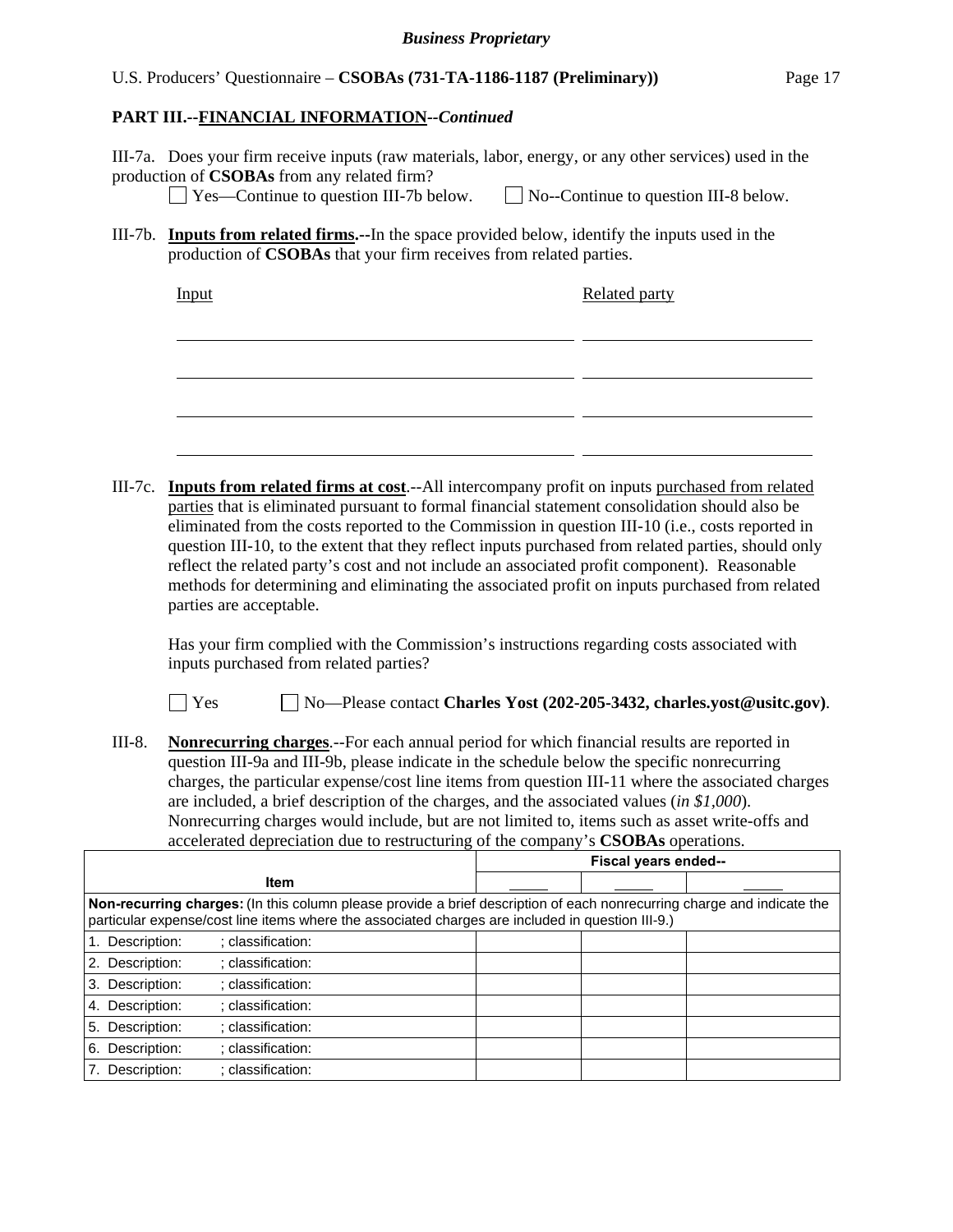III-9a. Operations on **CSOBAS**.--Report the revenue and related cost information requested below on the total **CSOBAs** operations of your U.S. establishment(s).<sup>1</sup> Do not report resales of products. Note that internal consumption and transfers to related firms must be valued at fair market value and purchases from related firms must be at  $cost<sup>2</sup>$ . Provide data for your three most recently completed fiscal years in chronological order from left to right. If your firm was involved in tolling operations (either as the toller or as the tollee) please **contact Charles Yost at (202) 205- 3432** before completing this section of the questionnaire.

| Quantity (in 1,000 dry pounds, 100 percent active ingredient basis) and value (in \$1,000)               |                      |  |  |
|----------------------------------------------------------------------------------------------------------|----------------------|--|--|
|                                                                                                          | Fiscal years ended-- |  |  |
| <b>Item</b>                                                                                              |                      |  |  |
| Net sales quantities: <sup>3</sup>                                                                       |                      |  |  |
| Commercial sales                                                                                         |                      |  |  |
| Internal consumption                                                                                     |                      |  |  |
| Transfers to related firms                                                                               |                      |  |  |
| Total net sales quantities                                                                               |                      |  |  |
| Net sales values: <sup>3</sup>                                                                           |                      |  |  |
| Commercial sales                                                                                         |                      |  |  |
| Internal consumption                                                                                     |                      |  |  |
| Transfers to related firms                                                                               |                      |  |  |
| Total net sales values                                                                                   |                      |  |  |
| Cost of goods sold (COGS): <sup>4</sup>                                                                  |                      |  |  |
| Raw materials                                                                                            |                      |  |  |
| Direct labor                                                                                             |                      |  |  |
| Other factory costs                                                                                      |                      |  |  |
| <b>Total COGS</b>                                                                                        |                      |  |  |
| <b>Gross profit or (loss)</b>                                                                            |                      |  |  |
| Selling, general, and administrative<br>(SG&A) expenses:                                                 |                      |  |  |
| Selling expenses                                                                                         |                      |  |  |
| General and administrative expenses                                                                      |                      |  |  |
| <b>Total SG&amp;A expenses</b>                                                                           |                      |  |  |
| <b>Operating income (loss)</b>                                                                           |                      |  |  |
| Other income and expenses:                                                                               |                      |  |  |
| Interest expense                                                                                         |                      |  |  |
| All other expense items                                                                                  |                      |  |  |
| All other income items                                                                                   |                      |  |  |
| All other income or expenses, net                                                                        |                      |  |  |
| Net income or (loss) before income taxes                                                                 |                      |  |  |
| Depreciation/amortization included above                                                                 |                      |  |  |
| Include only sales (whether domestic or export) and costs related to your U.S. manufacturing operations. |                      |  |  |

I sales (whether domestic or export) and costs related to your U.S. manufacturing o

<sup>2</sup> Please list the expense categories and amounts of any profits on internal inputs or inputs from related firms that are reflected on your books but which are eliminated from the costs reported below.

 $3$  Less discounts, returns, allowances, and prepaid freight. The quantities and values should approximate the corresponding shipment quantities and values reported in Part II (question II-8a) of this questionnaire.

 <sup>4</sup> COGS should include costs associated with internal consumption and transfers to related firms.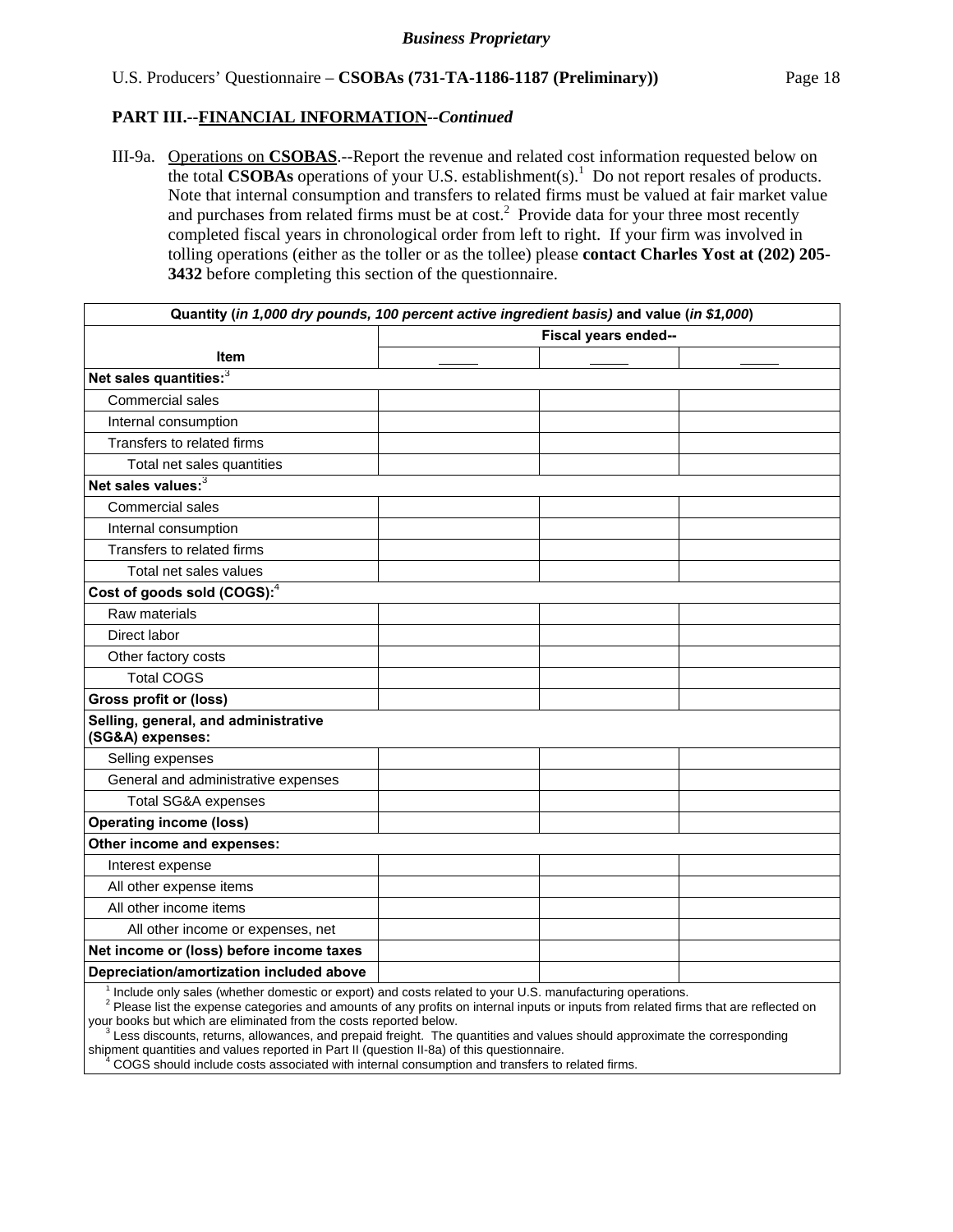III-9b. Operations on **CSOBAS**.--Report the revenue and related cost information requested below on the total **CSOBAs** operations of your U.S. establishment(s).<sup>1</sup> Do not report resales of products. Note that internal consumption and transfers to related firms must be valued at fair market value and purchases from related firms must be at  $cost<sup>2</sup>$ . Provide data for your three most recently completed fiscal years in chronological order from left to right. If your firm was involved in tolling operations (either as the toller or as the tollee) please **contact Charles Yost at (202) 205- 3432** before completing this section of the questionnaire.

| Quantity (in 1,000 pounds, in solution) and value (in \$1,000)                                                                                                                                                                                                            |                      |  |  |
|---------------------------------------------------------------------------------------------------------------------------------------------------------------------------------------------------------------------------------------------------------------------------|----------------------|--|--|
|                                                                                                                                                                                                                                                                           | Fiscal years ended-- |  |  |
| <b>Item</b>                                                                                                                                                                                                                                                               |                      |  |  |
| Net sales quantities: <sup>3</sup>                                                                                                                                                                                                                                        |                      |  |  |
| Commercial sales                                                                                                                                                                                                                                                          |                      |  |  |
| Internal consumption                                                                                                                                                                                                                                                      |                      |  |  |
| Transfers to related firms                                                                                                                                                                                                                                                |                      |  |  |
| Total net sales quantities                                                                                                                                                                                                                                                |                      |  |  |
| Net sales values: <sup>3</sup>                                                                                                                                                                                                                                            |                      |  |  |
| Commercial sales                                                                                                                                                                                                                                                          |                      |  |  |
| Internal consumption                                                                                                                                                                                                                                                      |                      |  |  |
| Transfers to related firms                                                                                                                                                                                                                                                |                      |  |  |
| Total net sales values                                                                                                                                                                                                                                                    |                      |  |  |
| Cost of goods sold (COGS): <sup>4</sup>                                                                                                                                                                                                                                   |                      |  |  |
| Raw materials                                                                                                                                                                                                                                                             |                      |  |  |
| Direct labor                                                                                                                                                                                                                                                              |                      |  |  |
| Other factory costs                                                                                                                                                                                                                                                       |                      |  |  |
| <b>Total COGS</b>                                                                                                                                                                                                                                                         |                      |  |  |
| <b>Gross profit or (loss)</b>                                                                                                                                                                                                                                             |                      |  |  |
| Selling, general, and administrative<br>(SG&A) expenses:                                                                                                                                                                                                                  |                      |  |  |
| Selling expenses                                                                                                                                                                                                                                                          |                      |  |  |
| General and administrative expenses                                                                                                                                                                                                                                       |                      |  |  |
| <b>Total SG&amp;A expenses</b>                                                                                                                                                                                                                                            |                      |  |  |
| <b>Operating income (loss)</b>                                                                                                                                                                                                                                            |                      |  |  |
| Other income and expenses:                                                                                                                                                                                                                                                |                      |  |  |
| Interest expense                                                                                                                                                                                                                                                          |                      |  |  |
| All other expense items                                                                                                                                                                                                                                                   |                      |  |  |
| All other income items                                                                                                                                                                                                                                                    |                      |  |  |
| All other income or expenses, net                                                                                                                                                                                                                                         |                      |  |  |
| Net income or (loss) before income taxes                                                                                                                                                                                                                                  |                      |  |  |
| Depreciation/amortization included above                                                                                                                                                                                                                                  |                      |  |  |
| <sup>1</sup> Include only sales (whether domestic or export) and costs related to your U.S. manufacturing operations.<br><sup>2</sup> Please list the expense categories and amounts of any profits on internal inputs or inputs from related firms that are reflected on |                      |  |  |

your books but which are eliminated from the costs reported below.<br><sup>3</sup> Less discounts, returns, allowances, and prepaid freight. The c

Less discounts, returns, allowances, and prepaid freight. The quantities and values should approximate the corresponding shipment quantities and values reported in Part II (question II-8b) of this questionnaire.

 <sup>4</sup> COGS should include costs associated with internal consumption and transfers to related firms.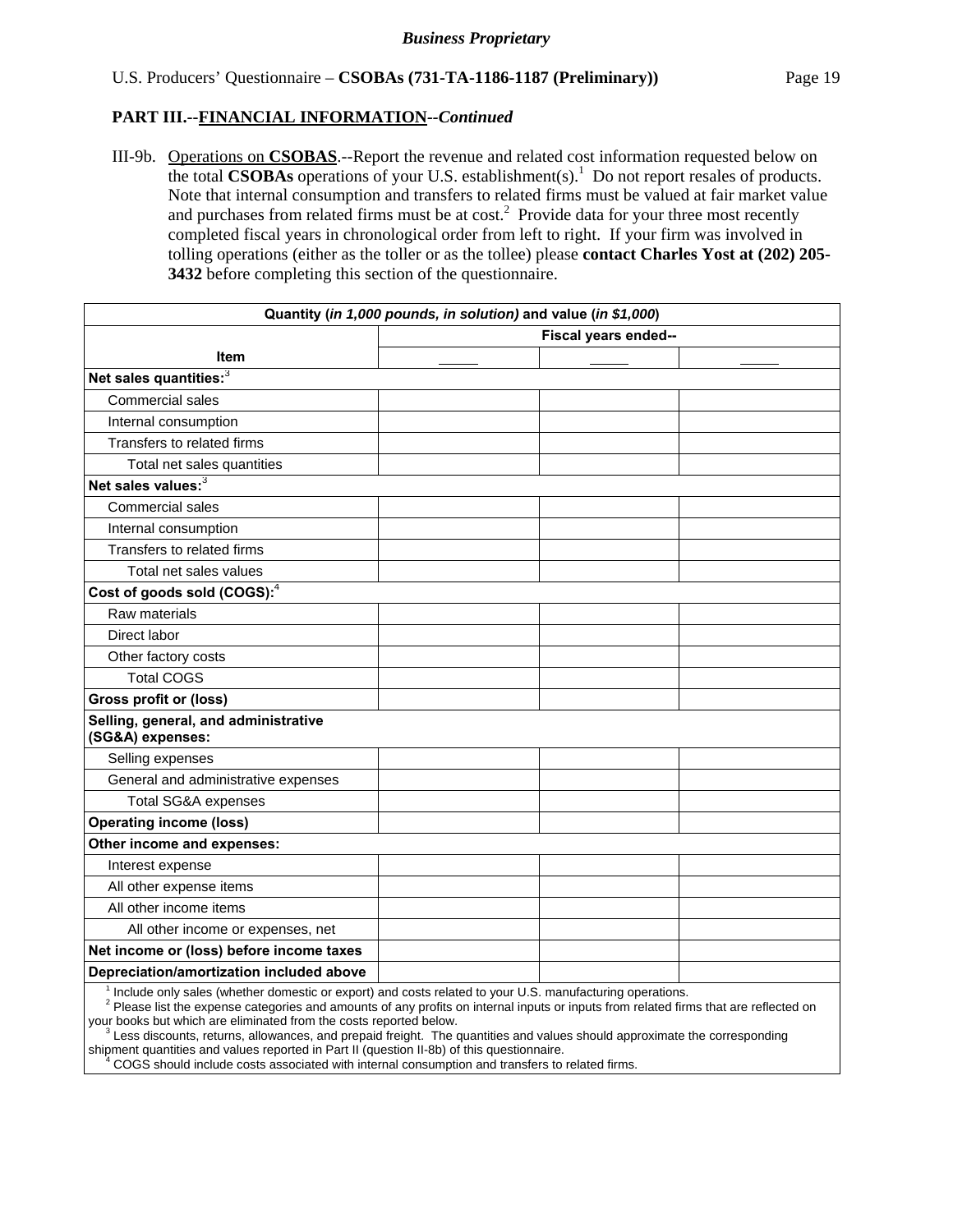III-10a. Operations on **CSOBAS and Fluorescent Brightener 71 combined**.--Report the revenue and related cost information requested below on the total **CSOBAs plus Fluorescent Brightener 71** operations of your U.S. establishment(s). $<sup>1</sup>$  Do not report resales of products. Note that internal</sup> consumption and transfers to related firms must be valued at fair market value and purchases from related firms must be at cost.<sup>2</sup> Provide data for your three most recently completed fiscal years in chronological order from left to right. If your firm was involved in tolling operations (either as the toller or as the tollee) please **contact Charles Yost at (202) 205-3432** before completing this section of the questionnaire.

| Quantity (in 1,000 dry pounds, 100 percent active ingredient basis) and value (in \$1,000)               |  |                      |  |  |  |
|----------------------------------------------------------------------------------------------------------|--|----------------------|--|--|--|
|                                                                                                          |  | Fiscal years ended-- |  |  |  |
| <b>Item</b>                                                                                              |  |                      |  |  |  |
| Net sales quantities: <sup>3</sup>                                                                       |  |                      |  |  |  |
| <b>Commercial sales</b>                                                                                  |  |                      |  |  |  |
| Internal consumption                                                                                     |  |                      |  |  |  |
| Transfers to related firms                                                                               |  |                      |  |  |  |
| Total net sales quantities                                                                               |  |                      |  |  |  |
| Net sales values:3                                                                                       |  |                      |  |  |  |
| Commercial sales                                                                                         |  |                      |  |  |  |
| Internal consumption                                                                                     |  |                      |  |  |  |
| Transfers to related firms                                                                               |  |                      |  |  |  |
| Total net sales values                                                                                   |  |                      |  |  |  |
| Cost of goods sold (COGS): <sup>4</sup>                                                                  |  |                      |  |  |  |
| Raw materials                                                                                            |  |                      |  |  |  |
| Direct labor                                                                                             |  |                      |  |  |  |
| Other factory costs                                                                                      |  |                      |  |  |  |
| <b>Total COGS</b>                                                                                        |  |                      |  |  |  |
| <b>Gross profit or (loss)</b>                                                                            |  |                      |  |  |  |
| Selling, general, and administrative<br>(SG&A) expenses:                                                 |  |                      |  |  |  |
| Selling expenses                                                                                         |  |                      |  |  |  |
| General and administrative expenses                                                                      |  |                      |  |  |  |
| Total SG&A expenses                                                                                      |  |                      |  |  |  |
| <b>Operating income (loss)</b>                                                                           |  |                      |  |  |  |
| Other income and expenses:                                                                               |  |                      |  |  |  |
| Interest expense                                                                                         |  |                      |  |  |  |
| All other expense items                                                                                  |  |                      |  |  |  |
| All other income items                                                                                   |  |                      |  |  |  |
| All other income or expenses, net                                                                        |  |                      |  |  |  |
| Net income or (loss) before income taxes                                                                 |  |                      |  |  |  |
| Depreciation/amortization included above                                                                 |  |                      |  |  |  |
| Include only sales (whether domestic or export) and costs related to your U.S. manufacturing operations. |  |                      |  |  |  |

<sup>1</sup> Include only sales (whether domestic or export) and costs related to your U.S. manufacturing operations.<br><sup>2</sup> Please list the expense categories and amounts of any profits on internal inputs or inputs from related firms your books but which are eliminated from the costs reported below.

 $3$  Less discounts, returns, allowances, and prepaid freight. The quantities and values should approximate the corresponding

shipment quantities and values reported in Part II (question II-10a) of this questionnaire.<br><sup>4</sup> COGS should include costs associated with internal consumption and transfers to re COGS should include costs associated with internal consumption and transfers to related firms.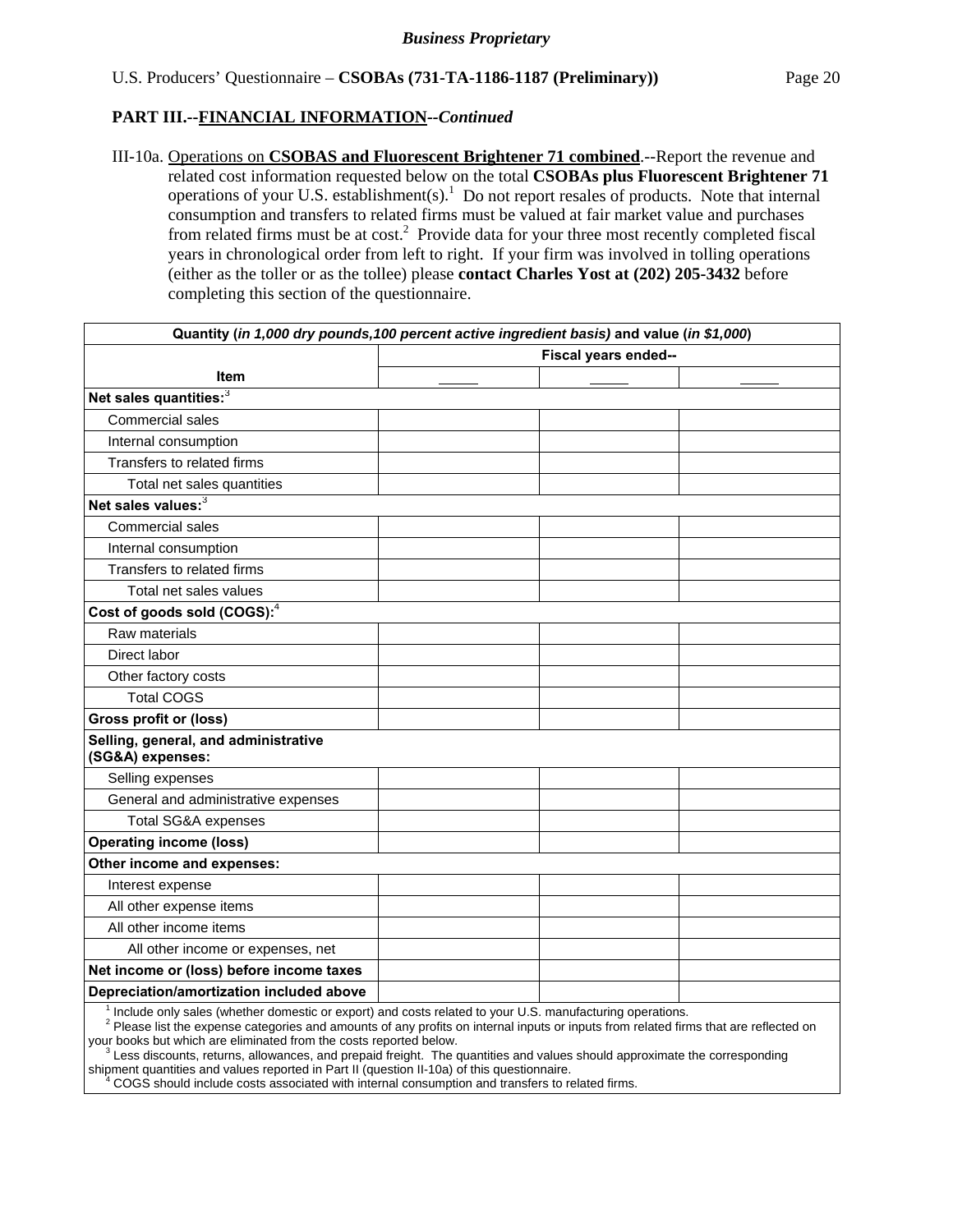III-10b. Operations on **CSOBAS and Fluorescent Brightener 71 combined**.--Report the revenue and related cost information requested below on the total **CSOBAs plus Fluorescent Brightener 71** operations of your U.S. establishment(s). $<sup>1</sup>$  Do not report resales of products. Note that internal</sup> consumption and transfers to related firms must be valued at fair market value and purchases from related firms must be at cost.<sup>2</sup> Provide data for your three most recently completed fiscal years in chronological order from left to right. If your firm was involved in tolling operations (either as the toller or as the tollee) please **contact Charles Yost at (202) 205-3432** before completing this section of the questionnaire.

|                                                                                                          | Quantity (in 1,000 pounds, in solution) and value (in \$1,000) |                      |  |
|----------------------------------------------------------------------------------------------------------|----------------------------------------------------------------|----------------------|--|
|                                                                                                          |                                                                | Fiscal years ended-- |  |
| <b>Item</b>                                                                                              |                                                                |                      |  |
| Net sales quantities:3                                                                                   |                                                                |                      |  |
| Commercial sales                                                                                         |                                                                |                      |  |
| Internal consumption                                                                                     |                                                                |                      |  |
| Transfers to related firms                                                                               |                                                                |                      |  |
| Total net sales quantities                                                                               |                                                                |                      |  |
| Net sales values: <sup>3</sup>                                                                           |                                                                |                      |  |
| Commercial sales                                                                                         |                                                                |                      |  |
| Internal consumption                                                                                     |                                                                |                      |  |
| Transfers to related firms                                                                               |                                                                |                      |  |
| Total net sales values                                                                                   |                                                                |                      |  |
| Cost of goods sold (COGS): $4$                                                                           |                                                                |                      |  |
| Raw materials                                                                                            |                                                                |                      |  |
| Direct labor                                                                                             |                                                                |                      |  |
| Other factory costs                                                                                      |                                                                |                      |  |
| <b>Total COGS</b>                                                                                        |                                                                |                      |  |
| <b>Gross profit or (loss)</b>                                                                            |                                                                |                      |  |
| Selling, general, and administrative<br>(SG&A) expenses:                                                 |                                                                |                      |  |
| Selling expenses                                                                                         |                                                                |                      |  |
| General and administrative expenses                                                                      |                                                                |                      |  |
| <b>Total SG&amp;A expenses</b>                                                                           |                                                                |                      |  |
| <b>Operating income (loss)</b>                                                                           |                                                                |                      |  |
| Other income and expenses:                                                                               |                                                                |                      |  |
| Interest expense                                                                                         |                                                                |                      |  |
| All other expense items                                                                                  |                                                                |                      |  |
| All other income items                                                                                   |                                                                |                      |  |
| All other income or expenses, net                                                                        |                                                                |                      |  |
| Net income or (loss) before income taxes                                                                 |                                                                |                      |  |
| Depreciation/amortization included above                                                                 |                                                                |                      |  |
| Include only sales (whether domestic or export) and costs related to your U.S. manufacturing operations. |                                                                |                      |  |

<sup>2</sup> Please list the expense categories and amounts of any profits on internal inputs or inputs from related firms that are reflected on your books but which are eliminated from the costs reported below.

 $3$  Less discounts, returns, allowances, and prepaid freight. The quantities and values should approximate the corresponding shipment quantities and values reported in Part II (question II-8a) of this questionnaire.<br>4 COGS should include costs associated with internal consumption and transfers to i

COGS should include costs associated with internal consumption and transfers to related firms.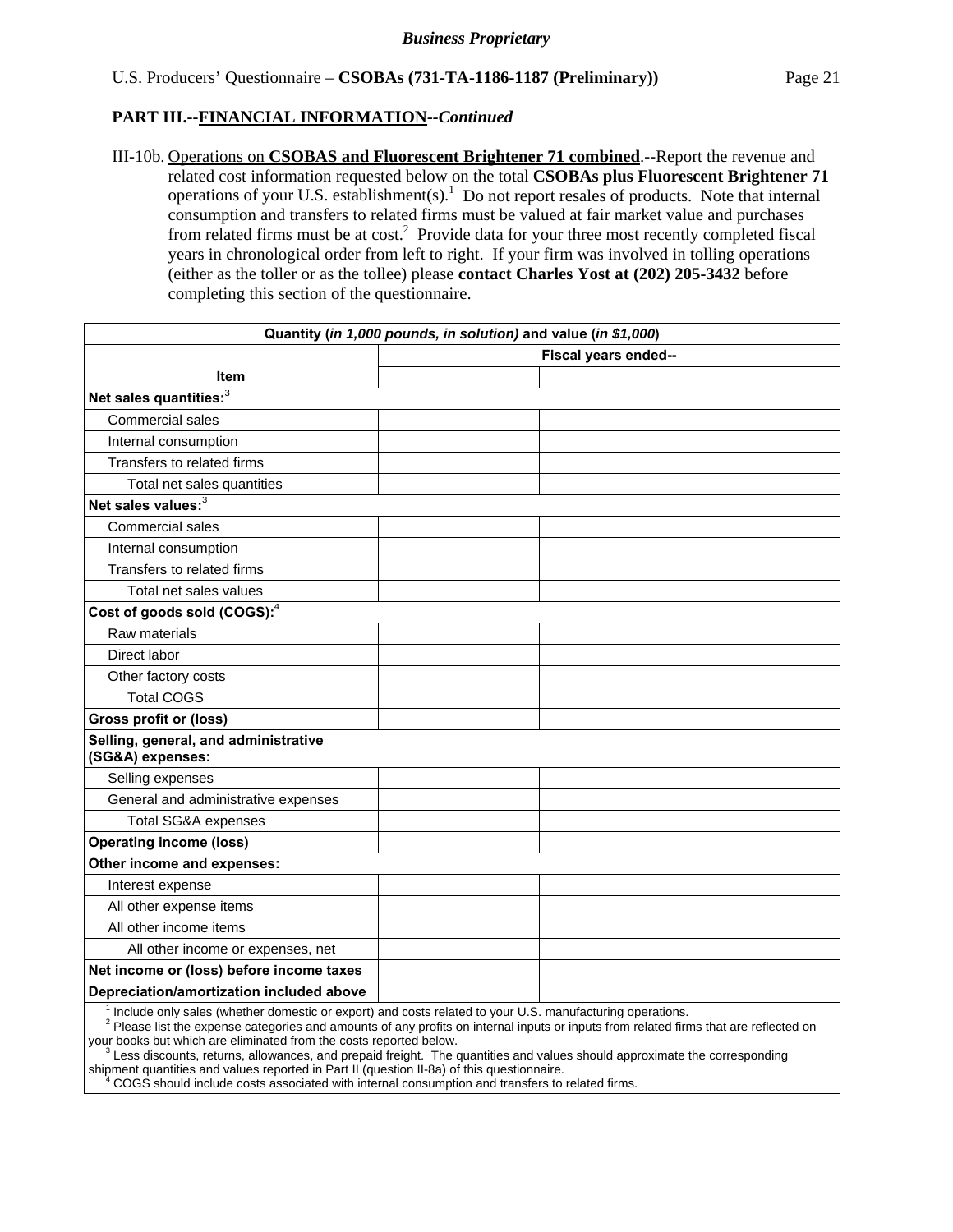### U.S. Producers' Questionnaire – **CSOBAs (731-TA-1186-1187 (Preliminary))** Page 22

#### **PART III.--FINANCIAL INFORMATION***--Continued*

III-11a. **Operations on CSOBAs only**.—For the costs reported in question III-9 of your U.S. establishment(s), please provide breakouts of your raw material costs and energy and utility costs; also estimate the ratio of fixed and variable costs to total costs in COGS and SG&A. Provide data for your three most recently completed fiscal years in chronological order from left to right.

| Value (in \$1,000)                    |                                                                                  |  |  |  |  |
|---------------------------------------|----------------------------------------------------------------------------------|--|--|--|--|
|                                       | Fiscal years ended--                                                             |  |  |  |  |
| <b>Item</b>                           |                                                                                  |  |  |  |  |
| Raw material costs:<br><b>DAS</b>     |                                                                                  |  |  |  |  |
| Aniline derivatives                   |                                                                                  |  |  |  |  |
| All other raw materials               |                                                                                  |  |  |  |  |
| Energy and utility costs <sup>1</sup> |                                                                                  |  |  |  |  |
| COGS:                                 |                                                                                  |  |  |  |  |
| Variable costs (percent)              |                                                                                  |  |  |  |  |
| Fixed costs (percent)                 |                                                                                  |  |  |  |  |
| SG&A expenses:                        |                                                                                  |  |  |  |  |
| Variable costs (percent)              |                                                                                  |  |  |  |  |
| Fixed costs (percent)                 |                                                                                  |  |  |  |  |
|                                       | Please identify where energy and utility costs are classified in question III-11 |  |  |  |  |

III-11b. **Operations on CSOBAs and Fluorescent Brightener 71 combined**.—For the costs reported in question III-10 of your U.S. establishment(s), please provide breakouts of your raw material costs and energy and utility costs; also estimate the ratio of fixed and variable costs to total costs in COGS and SG&A. Provide data for your three most recently completed fiscal years in chronological order from left to right.

| Value (in \$1,000)                    |                                                                                  |  |  |  |  |
|---------------------------------------|----------------------------------------------------------------------------------|--|--|--|--|
|                                       | Fiscal years ended--                                                             |  |  |  |  |
| Item                                  |                                                                                  |  |  |  |  |
| Raw material costs:<br><b>DAS</b>     |                                                                                  |  |  |  |  |
| Aniline derivatives                   |                                                                                  |  |  |  |  |
| All other raw materials               |                                                                                  |  |  |  |  |
| Energy and utility costs <sup>1</sup> |                                                                                  |  |  |  |  |
| COGS:                                 |                                                                                  |  |  |  |  |
| Variable costs (percent)              |                                                                                  |  |  |  |  |
| Fixed costs (percent)                 |                                                                                  |  |  |  |  |
| SG&A expenses:                        |                                                                                  |  |  |  |  |
| Variable costs (percent)              |                                                                                  |  |  |  |  |
| Fixed costs (percent)                 |                                                                                  |  |  |  |  |
|                                       | Please identify where energy and utility costs are classified in question III-11 |  |  |  |  |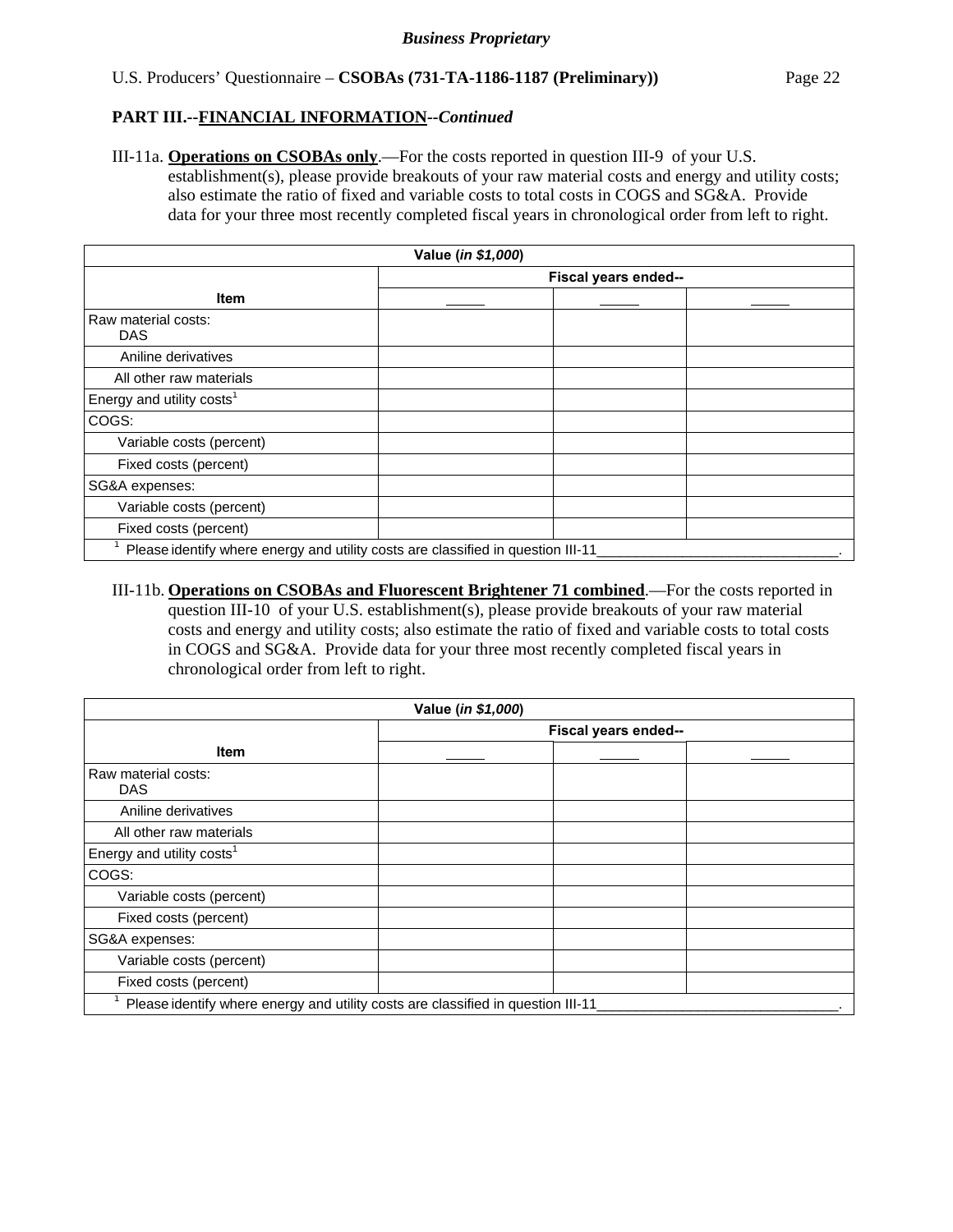III-12a. **Asset values**.--Report the total assets associated with the production, warehousing, and sale of **CSOBAs only**. If your firm does not maintain some or all of the specific asset data in the normal course of business, please estimate it based upon some rational method (such as production, sales, or costs) that is consistent with your cost allocations in the previous question. Your finished goods inventory value should reconcile with the inventory quantity data reported in Part II. Provide data as of the end of your three most recently completed fiscal years in chronological order from left to right.

| Value ( <i>in \$1,000</i> )                                                |                      |  |  |  |
|----------------------------------------------------------------------------|----------------------|--|--|--|
|                                                                            | Fiscal years ended-- |  |  |  |
| <b>Item</b>                                                                |                      |  |  |  |
| Assets associated with the production, warehousing, and<br>sale of CSOBAs: |                      |  |  |  |
| <b>1. Current assets:</b>                                                  |                      |  |  |  |
| A. Cash and equivalents                                                    |                      |  |  |  |
| B. Accounts receivable, net                                                |                      |  |  |  |
| C. Finished goods inventories                                              |                      |  |  |  |
| D. Other (describe: ______)                                                |                      |  |  |  |
| E. Total current assets (lines 1.A. through 1.D.)                          |                      |  |  |  |
| 2. Property, plant, and equipment                                          |                      |  |  |  |
| A. Original cost of property, plant, and equipment                         |                      |  |  |  |
| B. Less: Accumulated depreciation                                          |                      |  |  |  |
| C. Equals: Book value of property, plant, and equipment                    |                      |  |  |  |
| 3. Other (describe: \[                                                     |                      |  |  |  |
| 4. Total assets (lines 1.E., 2.C., and 3)                                  |                      |  |  |  |

# III-12b. **Asset values**.--Report the total assets associated with the production, warehousing, and sale of **CSOBAS and Fluorescent Brightener 71 combined.** Provide data as of the end of your three most recently completed fiscal years in chronological order from left to right.

| Value (in \$1,000)                                                         |  |                      |  |  |
|----------------------------------------------------------------------------|--|----------------------|--|--|
|                                                                            |  | Fiscal years ended-- |  |  |
| <b>Item</b>                                                                |  |                      |  |  |
| Assets associated with the production, warehousing, and<br>sale of CSOBAs: |  |                      |  |  |
| 1. Current assets:                                                         |  |                      |  |  |
| A. Cash and equivalents                                                    |  |                      |  |  |
| B. Accounts receivable, net                                                |  |                      |  |  |
| C. Finished goods inventories                                              |  |                      |  |  |
| D. Other (describe: ______)                                                |  |                      |  |  |
| E. Total current assets (lines 1.A. through 1.D.)                          |  |                      |  |  |
| 2. Property, plant, and equipment                                          |  |                      |  |  |
| A. Original cost of property, plant, and equipment                         |  |                      |  |  |
| B. Less: Accumulated depreciation                                          |  |                      |  |  |
| C. Equals: Book value of property, plant, and equipment                    |  |                      |  |  |
| 3. Other (describe: _____                                                  |  |                      |  |  |
| 4. Total assets (lines 1.E., 2.C., and 3)                                  |  |                      |  |  |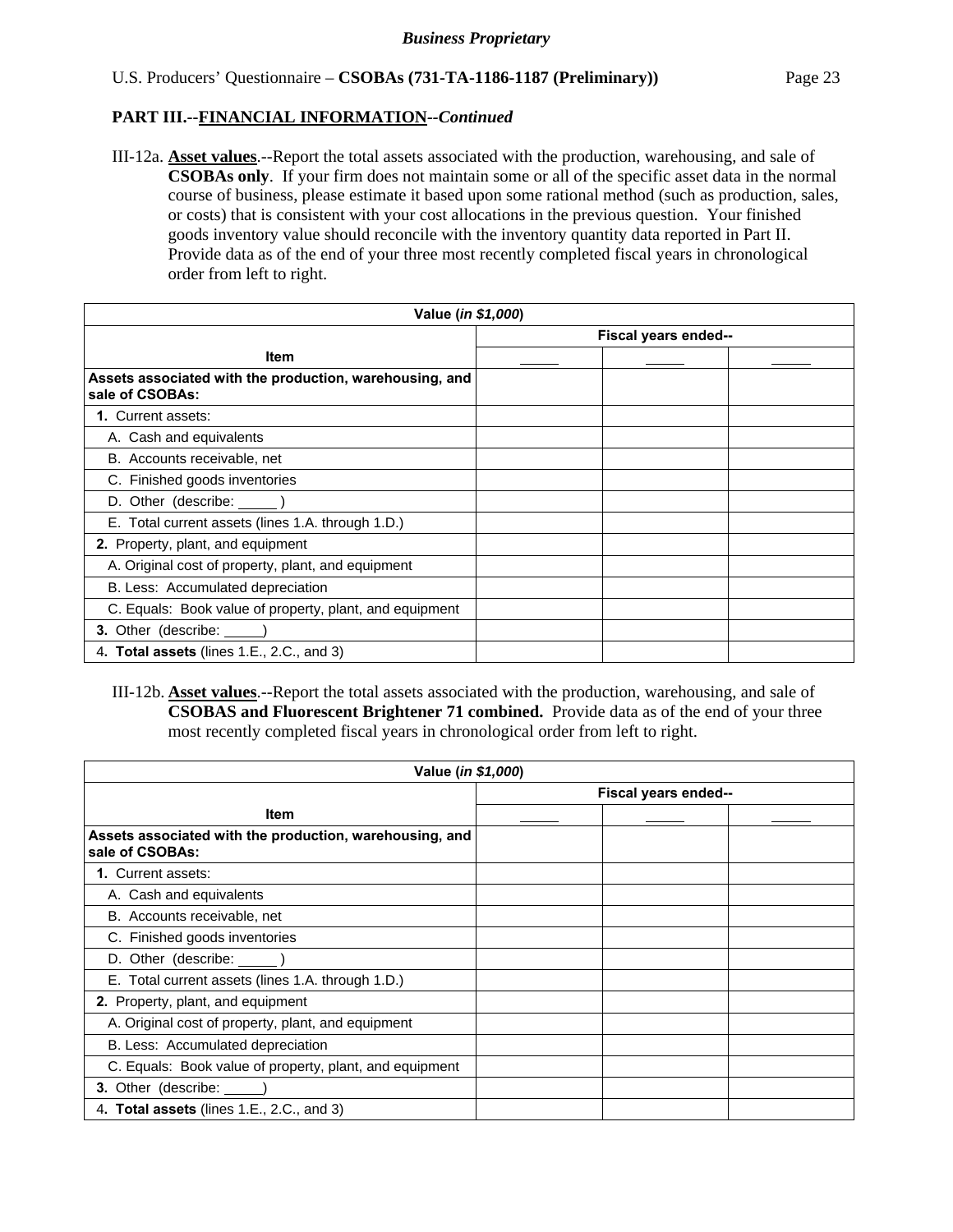#### U.S. Producers' Questionnaire – **CSOBAs (731-TA-1186-1187 (Preliminary))** Page 24

### **PART III.--FINANCIAL INFORMATION***--Continued*

III-13a. **Capital expenditures and research and development expenses**.--Report your firm's capital expenditures and research and development expenses on **CSOBAs**. Provide data for your three most recently completed fiscal years in chronological order from left to right, and for the specified interim periods.

|                                          | Fiscal years ended-- |  |  |  |
|------------------------------------------|----------------------|--|--|--|
| Item                                     |                      |  |  |  |
| Capital expenditures                     |                      |  |  |  |
| <b>Research and development expenses</b> |                      |  |  |  |

III-13b. **Capital expenditures and research and development expenses**.--Report your firm's capital expenditures and research and development expenses on **CSOBAS and Fluorescent Brightener 71 combined** . Provide data for your three most recently completed fiscal years in chronological order from left to right, and for the specified interim periods.

|                                          | Fiscal years ended-- |  |  |  |
|------------------------------------------|----------------------|--|--|--|
| Item                                     |                      |  |  |  |
| Capital expenditures                     |                      |  |  |  |
| <b>Research and development expenses</b> |                      |  |  |  |

- III-14. **Effects of inputs**.--Since January 1, 2008, has your firm experienced any actual negative effects on its return on investment or its growth, investment, ability to raise capital, existing development and production efforts (including efforts to develop a derivative or more advanced version of the product), or the scale of capital investments as a result of imports of **CSOBAs** from **China and/or Taiwan**?
	-

No  $\Box$  Yes--My firm has experienced actual negative effects as follows:

# **China Taiwan**

- $\Box$  Cancellation, postponement, or rejection of expansion projects
	- $\Box$  Denial or rejection of investment proposal
	- $\Box$  Reduction in the size of capital investments
	- $\Box$  Rejection of bank loans
		- **Lowering of credit rating**
		- $\n$  Problem related to the issue of stocks or bonds
- $\Box$  Other (specify; also specify whether CHINA or TAIWAN)  $\Box$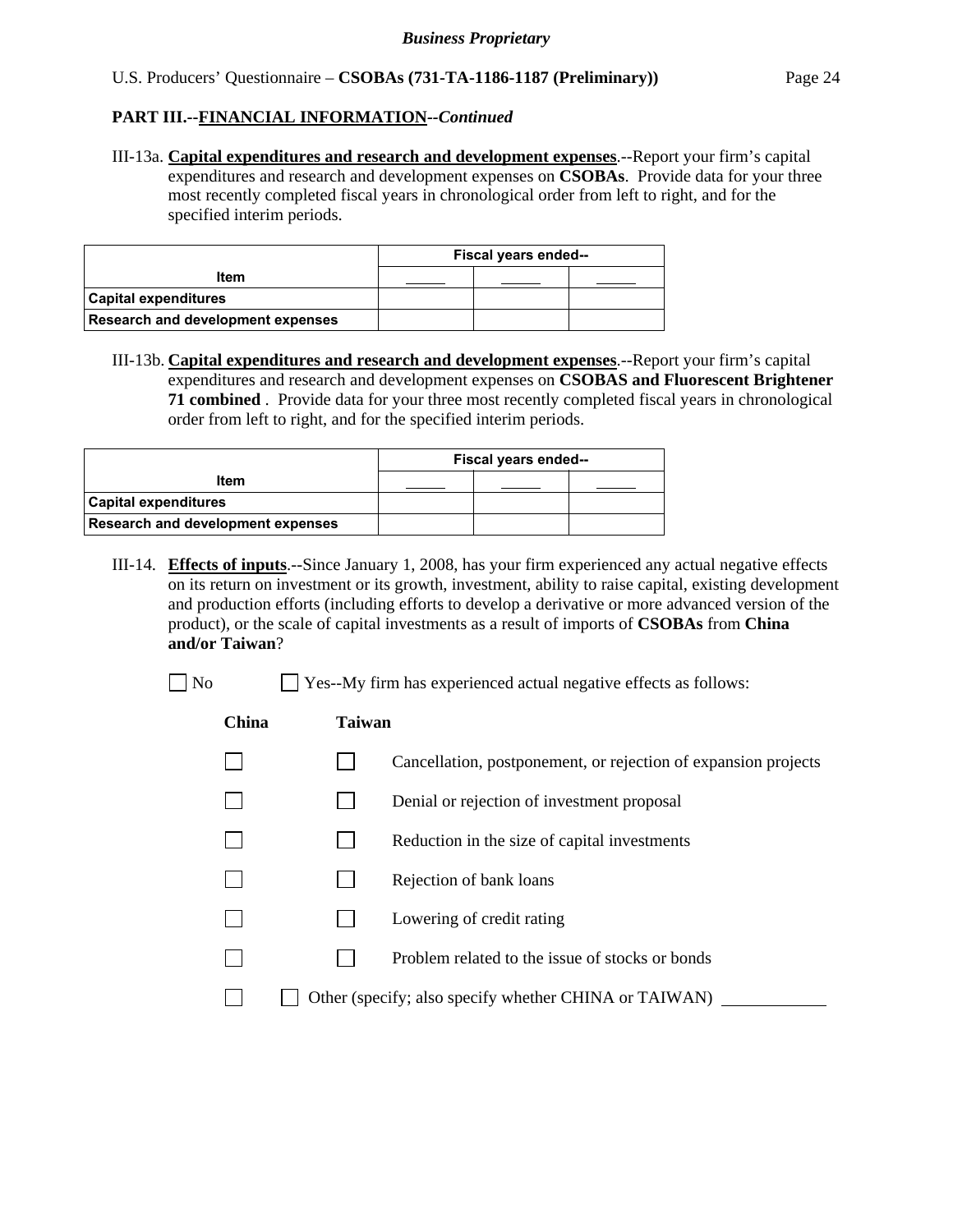l

 $\overline{a}$ 

 $\overline{a}$ 

l

 $\overline{a}$ 

 $\overline{a}$ 

III-15a. **Anticipated effects of imports**.--Does your firm anticipate any negative impact of imports of **CSOBAS** from **CHINA**?

III-15b. **Anticipated effects of imports**.--Does your firm anticipate any negative impact of imports of **CSOBAS** from **TAIWAN**?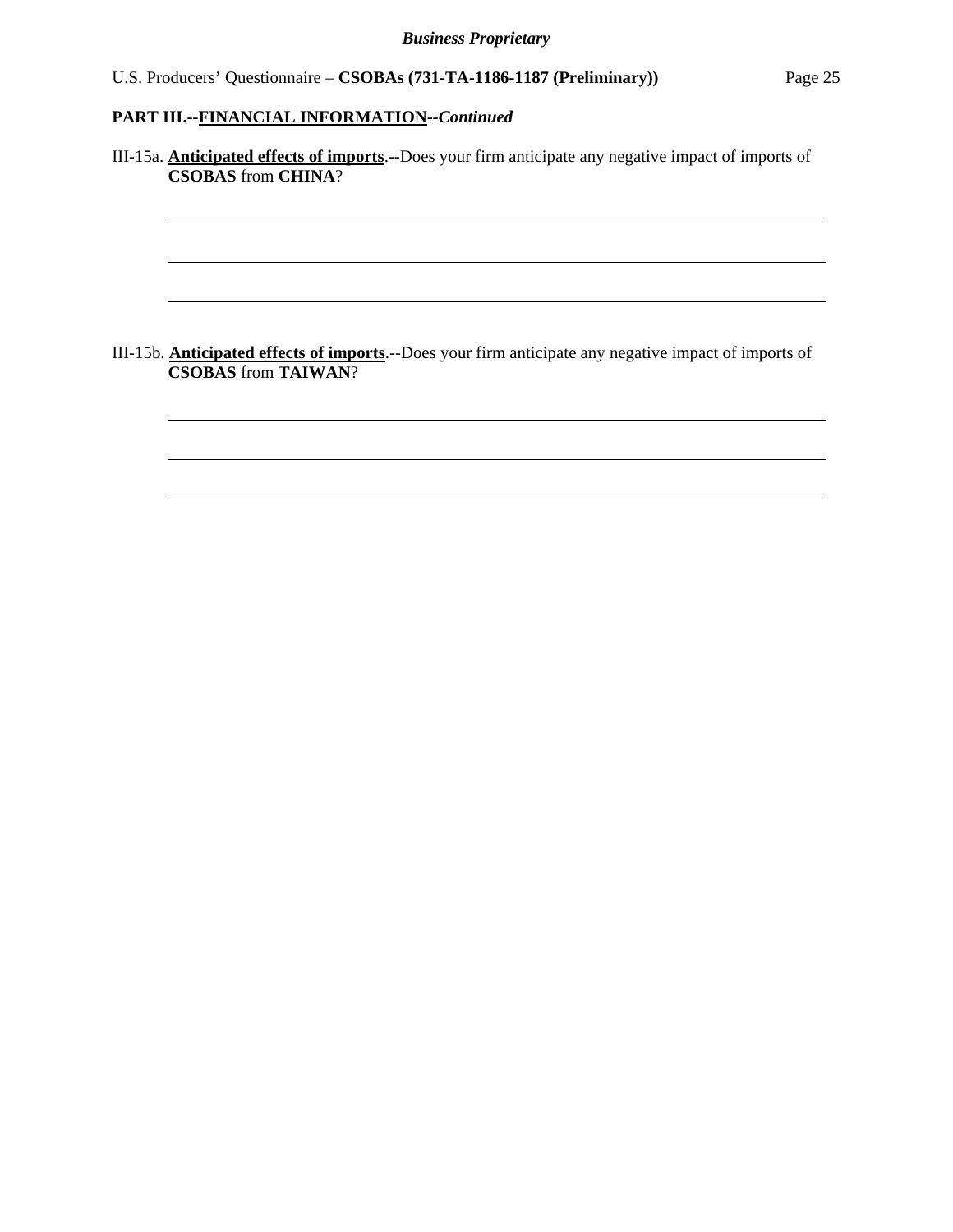#### U.S. Producers' Questionnaire – **CSOBAS (731-TA-1186-1187 (Preliminary))** Page 26

#### **PART IV.--PRICING AND RELATED INFORMATION**

Further information on this part of the questionnaire can be obtained from **Gerry Benedick (202-205- 3244, gerald.benedick@usitc.gov)**

IV-1. Please identify the individual to be contacted regarding the confidential information requested in part IV.

Name and title:

Please indicate the manner by which Commission staff may contact the individual responsible for parts IV with questions regarding the submitted confidential information.

| $\cdot$ $\cdot$<br>$\sim$<br>$ man.$ | $\mathbf{r}$<br>phone:<br>. $\Delta$ $\Delta$ $\tau$<br>T ATC |
|--------------------------------------|---------------------------------------------------------------|
| Fax:                                 |                                                               |

# **PRICE DATA**

 $\overline{a}$ 

IV-2. This section requests quarterly selling quantity and value data during January 2008-December 2010 for your firm's U.S. commercial shipments of the following products that it produced domestically and shipped **in solution** to U.S. **paper-producing companies** *unrelated* to your firm by ownership.

*Product 1*.–4,4'-bis[4-[bis (2-hydroxyethyl) amino]-6-(4-sulfoanilino)-1,3,5-triazin-2-yl]amino-2,2'-stilbenedisulfonic acid,  $C_{40}H_{44}N_{12}O_{16}S_4$  ("Fluorescent Brightener 220")<sup>1</sup> --For example:

 Clariant's Leucophor T-100 Liquid, T-105 Liquid, or T-4 Liquid; BASF's Tinopal ABP-A Liquid; TFM's Taflunol UMS T/P Powder or UMS 640L Liquid; and Hongda's 4PL-C, BBU-D, or Elcowhite TS.

Report Fluorescent Brightener 220 **in solution**, in bulk packaging (e.g., *tank trucks, road tankers, and/or rail cars*);

*Product 2*.–Fluorescent Brightener 220 **in solution**, in non-bulk packaging (e.g., *drums, totes, and/or intermediate bulk containers*).

<sup>&</sup>lt;sup>1</sup> Representative forms of this compound include the free acid form (CAS No. 3066-05-5), identified in the product descriptions, as well as the tetrasodium salt form (CAS No. 16470-24-9).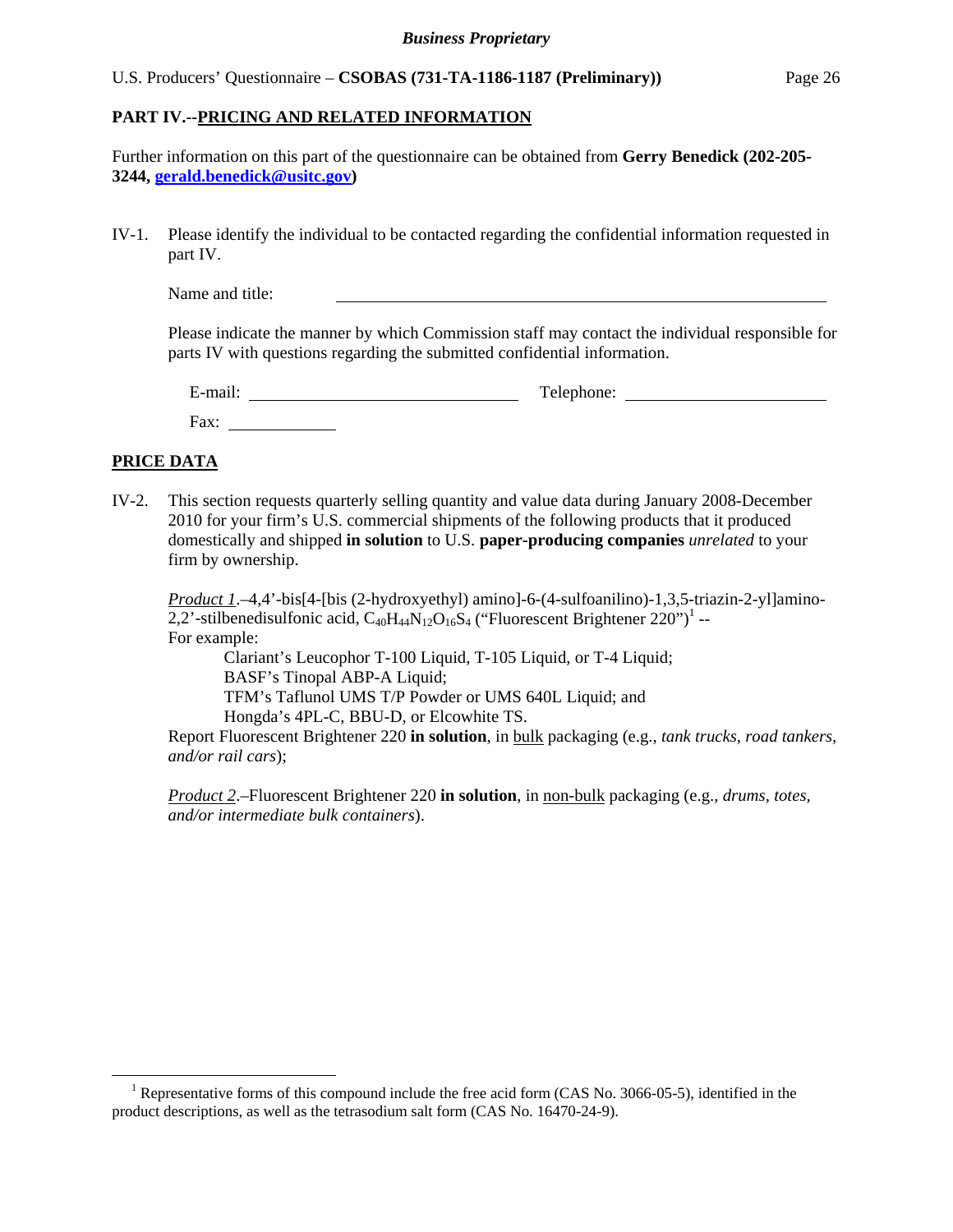#### IV-2—*Continued*

Please note that the total quarterly sales values, on a shipment basis, should be reported two ways:

#### (1) **Delivered** to U.S. customers (paper companies)--

 **Please report transactions on a delivered sales basis**. The total quarterly quantities should correspond to sales values shown on a delivered shipment basis. Total dollar figures should reflect the FINAL NET amount paid to your firm (i.e., should be net of all deductions for discounts, allowances, rebates, and the value of returned goods).

And, to the extent possible,

 (2) **Estimated f.o.b. U.S. plant(s), excluding all U.S.-inland freight,** to U.S. customers (paper companies)--

 Deduct from the delivered price (a) an estimate of U.S.-inland freight and shipping charges from your U.S. shipping point(s) to the U.S. customers and (b) an estimate of any U.S.-inland freight from your firm's U.S. plant(s) to its non-plant U.S. shipping points, and report the resulting estimated f.o.b. U.S. plant sales value. **Please report transactions only where your firm can report values on an (estimated) f.o.b. U.S. plant(s) sales basis**.

The total quarterly quantities should correspond to sales values shown on estimated f.o.b. U.S. plant(s) basis. Total dollar figures should reflect the FINAL NET return to your firm (i.e., should be net of all deduction for discounts, allowances, rebates, absorbed freight, and the value of returned goods).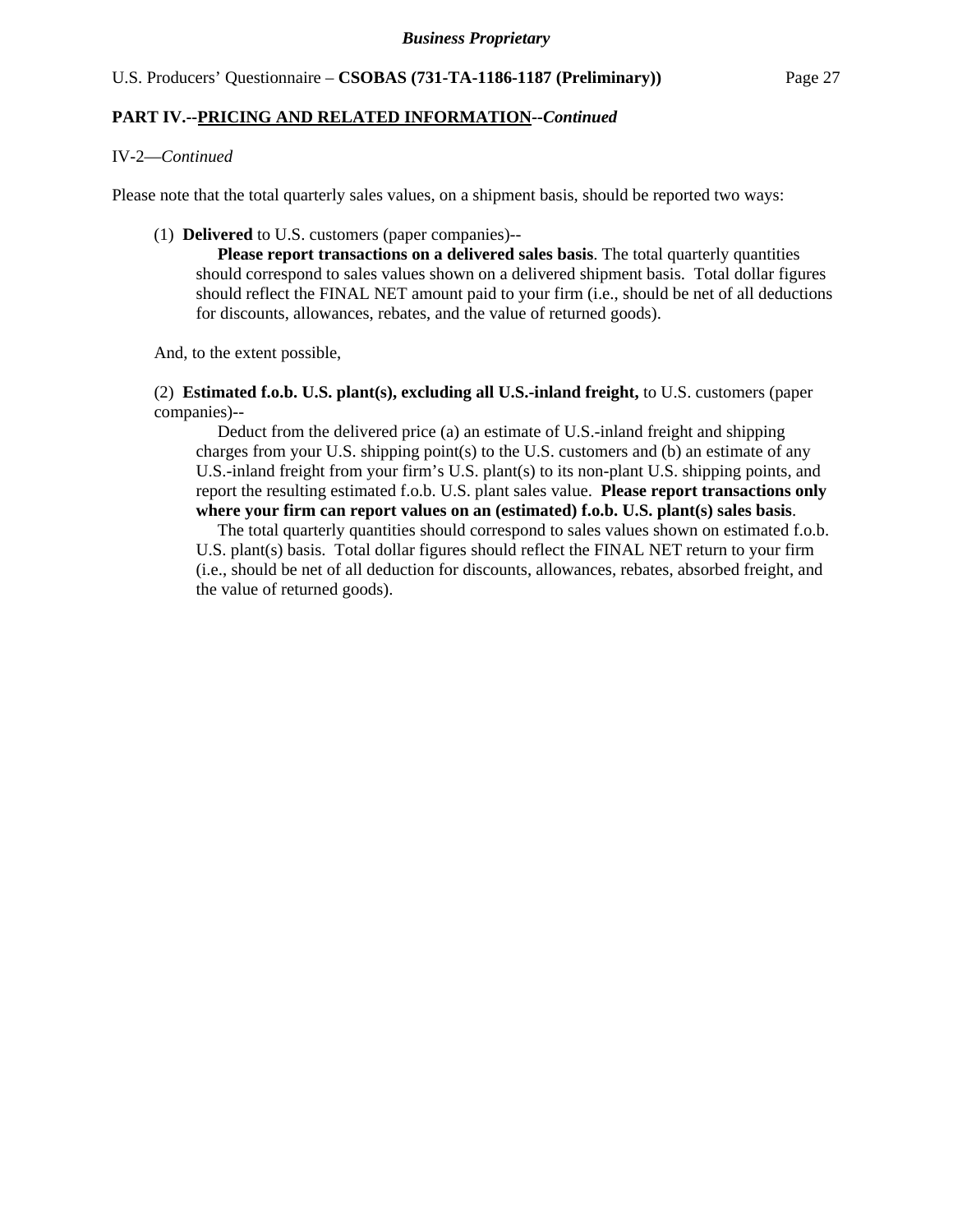IV-2a. **Pricing data(delivered value).—**Please report below the quarterly price data for the specified pricing products<sup>1</sup> produced and sold by your firm as delivered in solution to U.S. paper**producing companies** *unrelated* by ownership to your firm.

|                              | (Quantity in pounds, value in dollars)                                                                                                                                                                                             |                              |          |                              |  |
|------------------------------|------------------------------------------------------------------------------------------------------------------------------------------------------------------------------------------------------------------------------------|------------------------------|----------|------------------------------|--|
|                              | <b>Product 1</b><br><b>Product 2</b>                                                                                                                                                                                               |                              |          |                              |  |
| <b>Period of</b><br>shipment | Quantity                                                                                                                                                                                                                           | Delivered Value <sup>2</sup> | Quantity | Delivered Value <sup>2</sup> |  |
| 2008:<br>Jan-Mar             |                                                                                                                                                                                                                                    |                              |          |                              |  |
| Apr-June                     |                                                                                                                                                                                                                                    |                              |          |                              |  |
| July-Sept                    |                                                                                                                                                                                                                                    |                              |          |                              |  |
| Oct.-Dec                     |                                                                                                                                                                                                                                    |                              |          |                              |  |
| 2009:<br>Jan-Mar             |                                                                                                                                                                                                                                    |                              |          |                              |  |
| Apr-June                     |                                                                                                                                                                                                                                    |                              |          |                              |  |
| July-Sept                    |                                                                                                                                                                                                                                    |                              |          |                              |  |
| Oct.-Dec                     |                                                                                                                                                                                                                                    |                              |          |                              |  |
| 2010:<br>Jan-Mar             |                                                                                                                                                                                                                                    |                              |          |                              |  |
| Apr-June                     |                                                                                                                                                                                                                                    |                              |          |                              |  |
| July-Sept                    |                                                                                                                                                                                                                                    |                              |          |                              |  |
| Oct.-Dec                     |                                                                                                                                                                                                                                    |                              |          |                              |  |
|                              | Pricing product definitions are provided on the first page of Part IV.<br>$2$ Net values (i.e., gross sales values less all discounts, allowances, rebates, and the value of returned<br>goods), delivered to your U.S. customers. |                              |          |                              |  |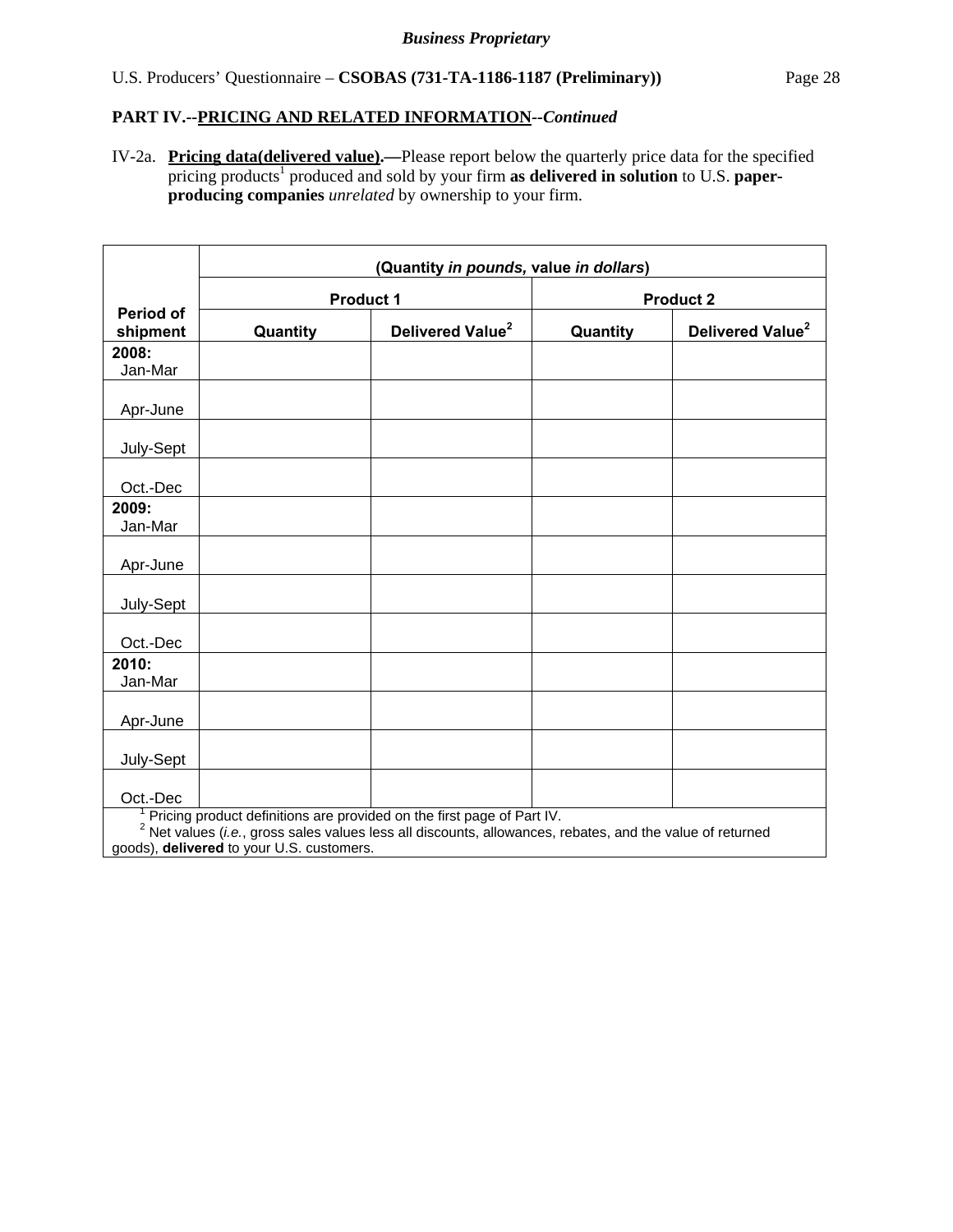IV-2b. **Pricing data (U.S. f.o.b. value).—**Please report below the quarterly price data for the specified pricing products<sup>1</sup> produced and sold by your firm **f.o.b. in solution** to U.S. paper-producing **companies** *unrelated* by ownership to your firm.

|                              | (Quantity in pounds, value in dollars) |                                                                                                                                                                                             |          |                                |  |
|------------------------------|----------------------------------------|---------------------------------------------------------------------------------------------------------------------------------------------------------------------------------------------|----------|--------------------------------|--|
|                              |                                        | <b>Product 1</b>                                                                                                                                                                            |          | <b>Product 2</b>               |  |
| <b>Period of</b><br>shipment | Quantity                               | U.S. f.o.b. value $^2$                                                                                                                                                                      | Quantity | U.S. f.o.b. value <sup>2</sup> |  |
| 2008:<br>Jan-Mar             |                                        |                                                                                                                                                                                             |          |                                |  |
| Apr-June                     |                                        |                                                                                                                                                                                             |          |                                |  |
| July-Sept                    |                                        |                                                                                                                                                                                             |          |                                |  |
| Oct.-Dec                     |                                        |                                                                                                                                                                                             |          |                                |  |
| 2009:<br>Jan-Mar             |                                        |                                                                                                                                                                                             |          |                                |  |
| Apr-June                     |                                        |                                                                                                                                                                                             |          |                                |  |
| July-Sept                    |                                        |                                                                                                                                                                                             |          |                                |  |
| Oct.-Dec                     |                                        |                                                                                                                                                                                             |          |                                |  |
| 2010:<br>Jan-Mar             |                                        |                                                                                                                                                                                             |          |                                |  |
| Apr-June                     |                                        |                                                                                                                                                                                             |          |                                |  |
| July-Sept                    |                                        |                                                                                                                                                                                             |          |                                |  |
| Oct.-Dec                     |                                        | Pricing product definitions are provided on the first page of Part IV.<br>$2$ Net values (i.e., gross sales values less all discounts, allowances, rebates, absorbed freight, and the value |          |                                |  |
|                              |                                        | of returned goods), f.o.b. your U.S. plant(s), estimated to exclude U.S.-inland freight.                                                                                                    |          |                                |  |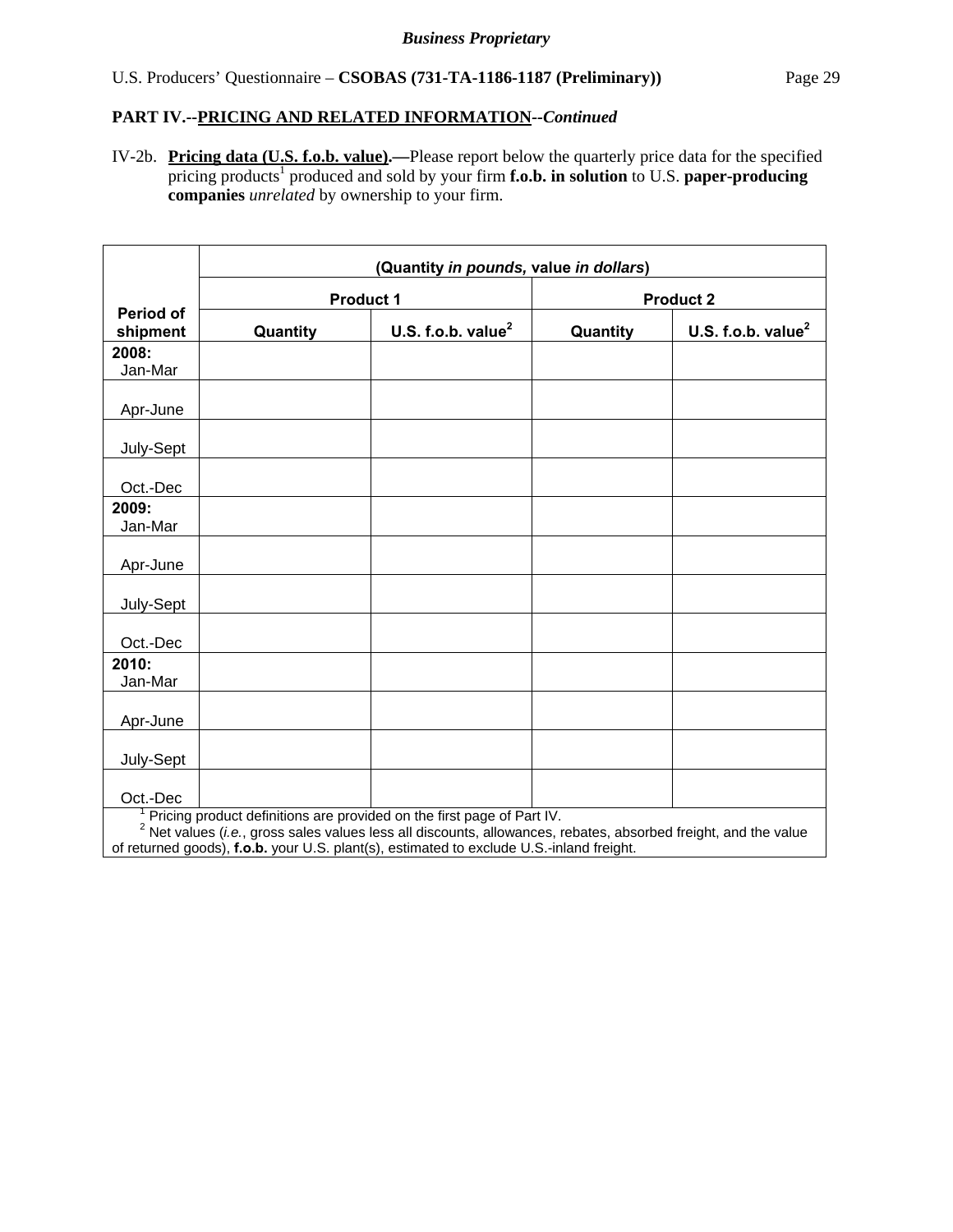# *Business Proprietary*

# U.S. Producers' Questionnaire – **CSOBAS (731-TA-1186-1187 (Preliminary))** Page 30

# **PART IV.--PRICING AND RELATED INFORMATION***--Continued*

| $IV-3.$<br><b>Price setting.</b> -- How does your firm determine the prices that it charges for sales of its U.S.-<br>produced CSOBAs (check all that apply)? |     |                                                                                                                                                                                                                                                                                                                                                                                        |                               |           |                                                     |                 |  |
|---------------------------------------------------------------------------------------------------------------------------------------------------------------|-----|----------------------------------------------------------------------------------------------------------------------------------------------------------------------------------------------------------------------------------------------------------------------------------------------------------------------------------------------------------------------------------------|-------------------------------|-----------|-----------------------------------------------------|-----------------|--|
|                                                                                                                                                               |     | Transaction by transaction                                                                                                                                                                                                                                                                                                                                                             |                               | Contracts |                                                     | Set price lists |  |
|                                                                                                                                                               |     | Reverse internet auction sales                                                                                                                                                                                                                                                                                                                                                         |                               |           |                                                     |                 |  |
|                                                                                                                                                               |     | Other--Please describe: University of the set of the set of the set of the set of the set of the set of the set of the set of the set of the set of the set of the set of the set of the set of the set of the set of the set                                                                                                                                                          |                               |           |                                                     |                 |  |
|                                                                                                                                                               |     |                                                                                                                                                                                                                                                                                                                                                                                        |                               |           |                                                     |                 |  |
| $IV-4.$                                                                                                                                                       |     | <b>Discount policy.</b> -- Please indicate and describe your firm's discount policies for sales of its U.S.-<br>produced CSOBAs (check all that apply).                                                                                                                                                                                                                                |                               |           |                                                     |                 |  |
|                                                                                                                                                               |     | Quantity discounts                                                                                                                                                                                                                                                                                                                                                                     | Annual total volume discounts |           |                                                     | No discounts    |  |
|                                                                                                                                                               |     | Other--Please describe: Manual Contract of the Contract of the Contract of the Contract of the Contract of the Contract of the Contract of the Contract of the Contract of the Contract of the Contract of the Contract of the                                                                                                                                                         |                               |           |                                                     |                 |  |
|                                                                                                                                                               |     |                                                                                                                                                                                                                                                                                                                                                                                        |                               |           |                                                     |                 |  |
|                                                                                                                                                               |     |                                                                                                                                                                                                                                                                                                                                                                                        |                               |           |                                                     |                 |  |
| $IV-5.$                                                                                                                                                       |     | Pricing terms for CSOBAs.--                                                                                                                                                                                                                                                                                                                                                            |                               |           |                                                     |                 |  |
|                                                                                                                                                               | (a) | What are your firm's typical sales terms for its U.S.-produced CSOBAs $(e.g., 2/10$ net 30<br>$\frac{days}{?}$                                                                                                                                                                                                                                                                         |                               |           |                                                     |                 |  |
|                                                                                                                                                               | (b) | On what basis are your prices of its domestic CSOBAs usually quoted? (check one)                                                                                                                                                                                                                                                                                                       |                               |           |                                                     | Delivered       |  |
| IV-6.                                                                                                                                                         |     | <b>Contract versus spot.--</b> Approximately what share of your firm's U.S. commercial shipment<br>value (f.o.b.) of its U.S.-produced CSOBAs in 2010 were on a (1) long-term contract basis<br>(multiple deliveries for more than 12 months), (2) short-term contract basis (multiple deliveries<br>up to and including 12 months), and (3) spot sales basis (for a single delivery)? |                               |           |                                                     |                 |  |
|                                                                                                                                                               |     |                                                                                                                                                                                                                                                                                                                                                                                        |                               |           | Share of U.S. commercial<br>shipment values in 2010 |                 |  |
|                                                                                                                                                               |     | Type of sale                                                                                                                                                                                                                                                                                                                                                                           |                               | (percent) |                                                     |                 |  |
|                                                                                                                                                               |     | Long-term contracts                                                                                                                                                                                                                                                                                                                                                                    |                               |           |                                                     |                 |  |
|                                                                                                                                                               |     | Short-term contracts                                                                                                                                                                                                                                                                                                                                                                   |                               |           |                                                     |                 |  |
|                                                                                                                                                               |     | Spot sales                                                                                                                                                                                                                                                                                                                                                                             |                               |           |                                                     |                 |  |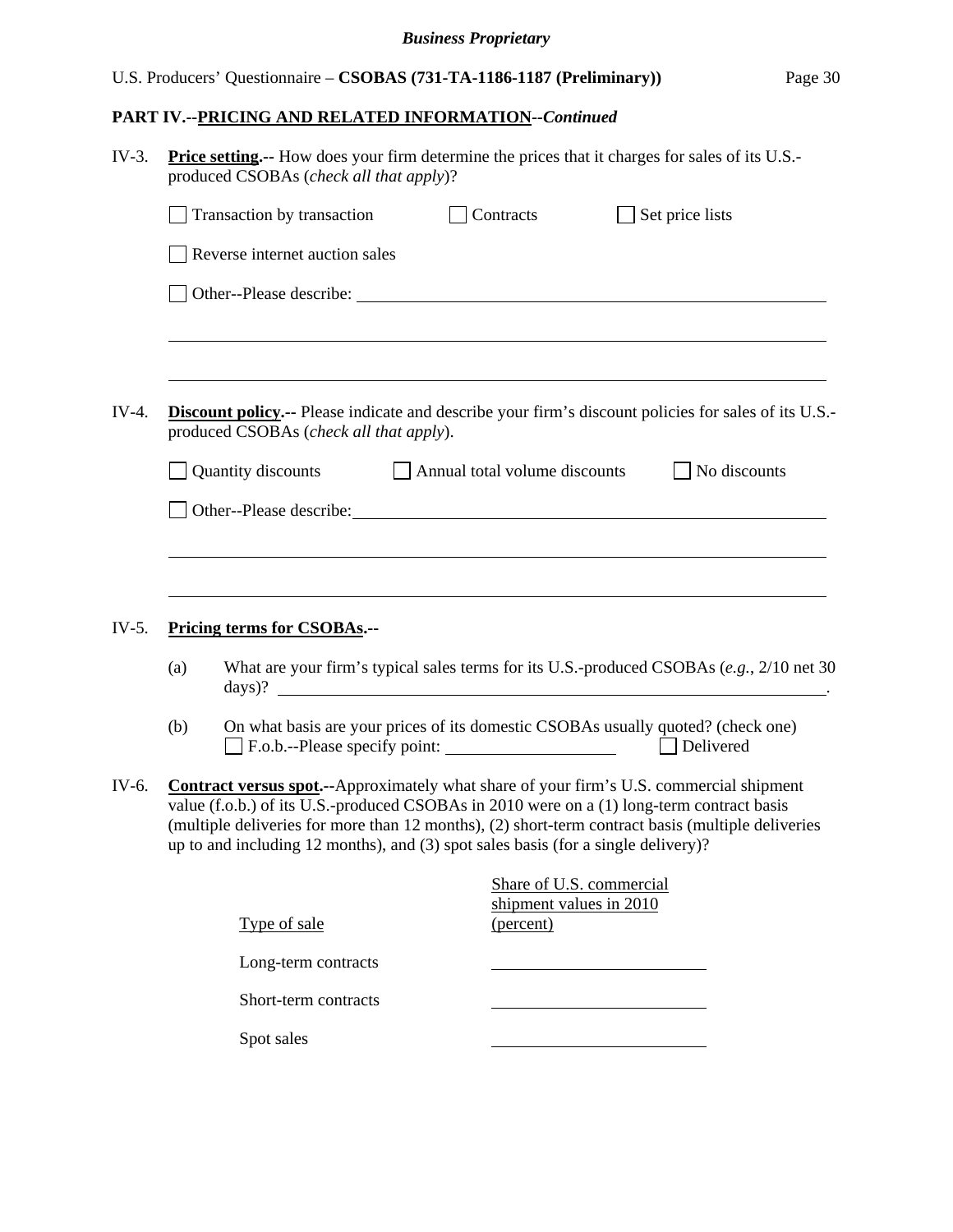#### *Business Proprietary*

#### U.S. Producers' Questionnaire – **CSOBAS (731-TA-1186-1187 (Preliminary))** Page 31

#### **PART IV.--PRICING AND RELATED INFORMATION***--Continued*

|       |              | IV-10. Shipping information.--                      |                                                                                                                                                                                                                                                                                        |                |                  |             |
|-------|--------------|-----------------------------------------------------|----------------------------------------------------------------------------------------------------------------------------------------------------------------------------------------------------------------------------------------------------------------------------------------|----------------|------------------|-------------|
|       | <b>Total</b> |                                                     | 100 %                                                                                                                                                                                                                                                                                  |                |                  |             |
|       |              | Produced to order                                   |                                                                                                                                                                                                                                                                                        |                |                  |             |
|       |              | From inventory                                      |                                                                                                                                                                                                                                                                                        |                |                  |             |
|       |              | Source                                              | Share of U.S.<br>commercial shipment<br>values in 2010                                                                                                                                                                                                                                 |                | Lead time        |             |
| IV-9. |              |                                                     | Lead times.--What is your share of your firm's U.S. commercial shipment values (f.o.b) in 2010<br>from inventory and produced to order and what is the average lead time between a customer's<br>order and the date of delivery for your firm's shipments of its U.S.-produced CSOBAs? |                |                  |             |
|       | (d)          | Does the contract have a meet-or-release provision? |                                                                                                                                                                                                                                                                                        |                | Yes<br>7 No      |             |
|       | (c)          |                                                     | Does the contract fix quantity, price, or both? $\Box$ Quantity                                                                                                                                                                                                                        |                | Price            | <b>Both</b> |
|       | (b)          |                                                     | Can prices be renegotiated during the contract period?                                                                                                                                                                                                                                 | Yes            | $\overline{N_0}$ |             |
|       | (a)          |                                                     | What is the average duration of a contract?                                                                                                                                                                                                                                            |                |                  |             |
| IV-8. |              |                                                     | <b>Short-term contract provisions.--</b> If you sell on a short-term contract basis, please answer the<br>following questions with respect to provisions of a typical short-term contract.                                                                                             |                |                  |             |
|       | (d)          | Does the contract have a meet-or-release provision? |                                                                                                                                                                                                                                                                                        | $\mathbf{Yes}$ | $\exists$ No     |             |
|       | (c)          |                                                     | Does the contract fix quantity, price, or both? $\Box$ Quantity                                                                                                                                                                                                                        |                | Price            | <b>Both</b> |
|       | (b)          |                                                     | Can prices be renegotiated during the contract period?                                                                                                                                                                                                                                 | Yes            | No               |             |
|       | (a)          |                                                     | What is the average duration of a contract?                                                                                                                                                                                                                                            |                |                  |             |
| IV-7. |              |                                                     | <b>Long-term contract provisions.</b> --If you sell on a long-term contract basis, please answer the<br>following questions with respect to provisions of a typical long-term contract.                                                                                                |                |                  |             |

- (a) What is the approximate average percentage of the total U.S. delivered price of your firm's U.S.-produced CSOBAs that is accounted for by U.S. inland transportation costs? percent.
- (b) Who generally arranges the transportation to your customers' locations? (check one)  $\Box$ Your firm or  $\Box$  purchaser
- (c) What proportion of your U.S. sales are delivered within 100 miles of your production facility? percent. Within 101 to 1,000 miles? percent. Over  $1,000$  miles? percent.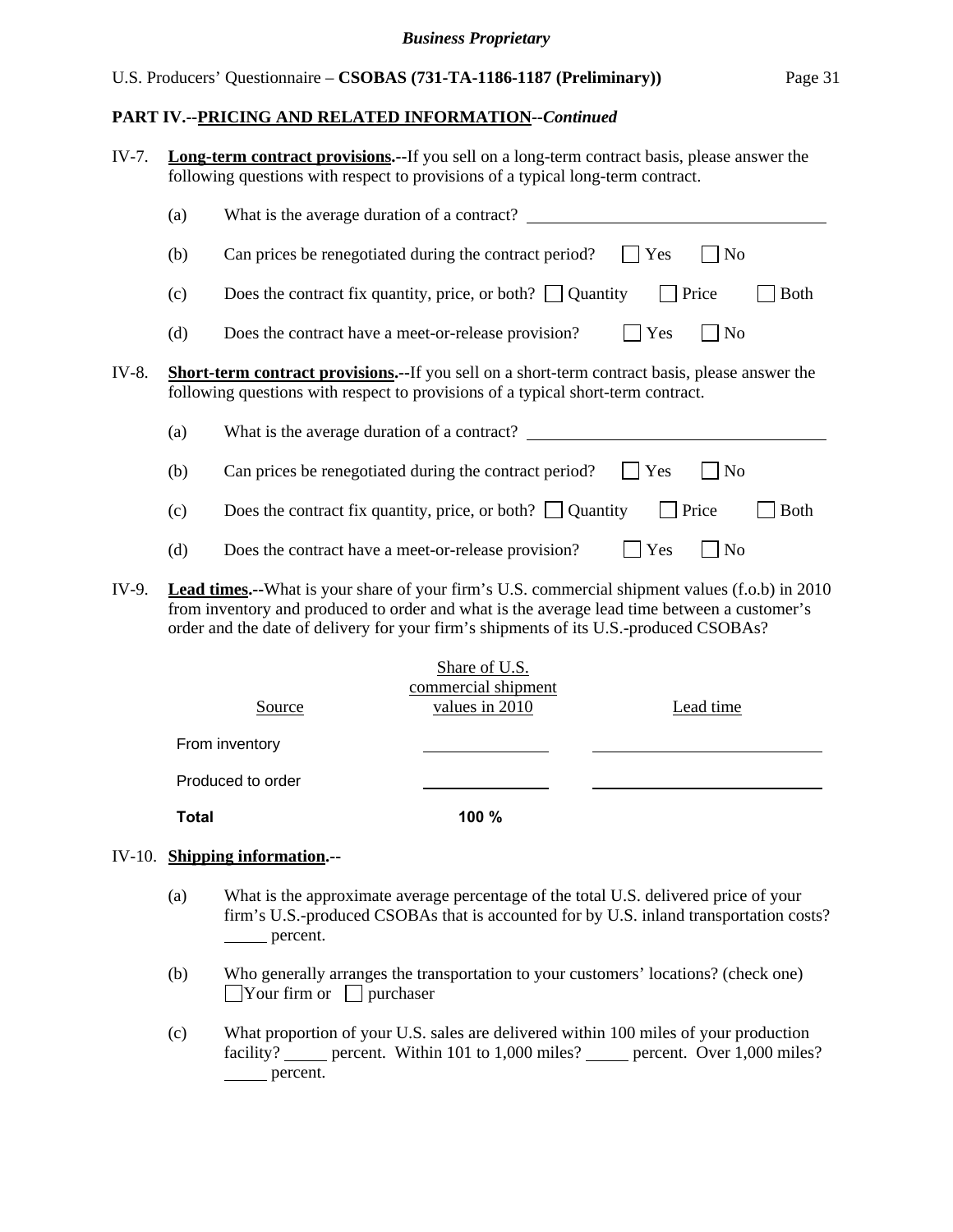IV-11. **Geographical shipments.--** What is the geographic market area in the United States served by your firm's shipments of its U.S.-produced CSOBAs? (check all that apply)

| Geographic area                                                                                                         | $\sqrt{}$ if applicable |
|-------------------------------------------------------------------------------------------------------------------------|-------------------------|
| <b>Northeast.</b> –CT, ME, MA, NH, NJ, NY, PA, RI, and VT.                                                              |                         |
| Midwest.–IL, IN, IA, KS, MI, MN, MO, NE, ND, OH, SD, and WI.                                                            |                         |
| <b>Southeast.–AL, DE, DC, FL, GA, KY, MD, MS, NC, SC, TN, VA, and WV.</b>                                               |                         |
| <b>Central Southwest.–AR, LA, OK, and TX.</b>                                                                           |                         |
| <b>Mountains.-AZ, CO, ID, MT, NV, NM, UT, and WY.</b>                                                                   |                         |
| <b>Pacific Coast.–CA, OR, and WA.</b>                                                                                   |                         |
| <b>Other</b> .-All other markets in the United States not previously listed, including AK, HI,<br>PR, VI, among others. |                         |

IV-12. **End uses.--**Describe the top three end uses of the CSOBAs that you manufacture. For each enduse product, what percentage of the <u>total cost</u> is accounted for by CSOBAS and other inputs?

|                 | Share of total cost of end use product<br>accounted for by |                        |       |
|-----------------|------------------------------------------------------------|------------------------|-------|
| End use product | <b>CSOBAs (percent)</b>                                    | Other inputs (percent) | Total |
|                 |                                                            |                        | 100%  |
| 2.              |                                                            |                        | 100%  |
| 3.              |                                                            |                        | 100%  |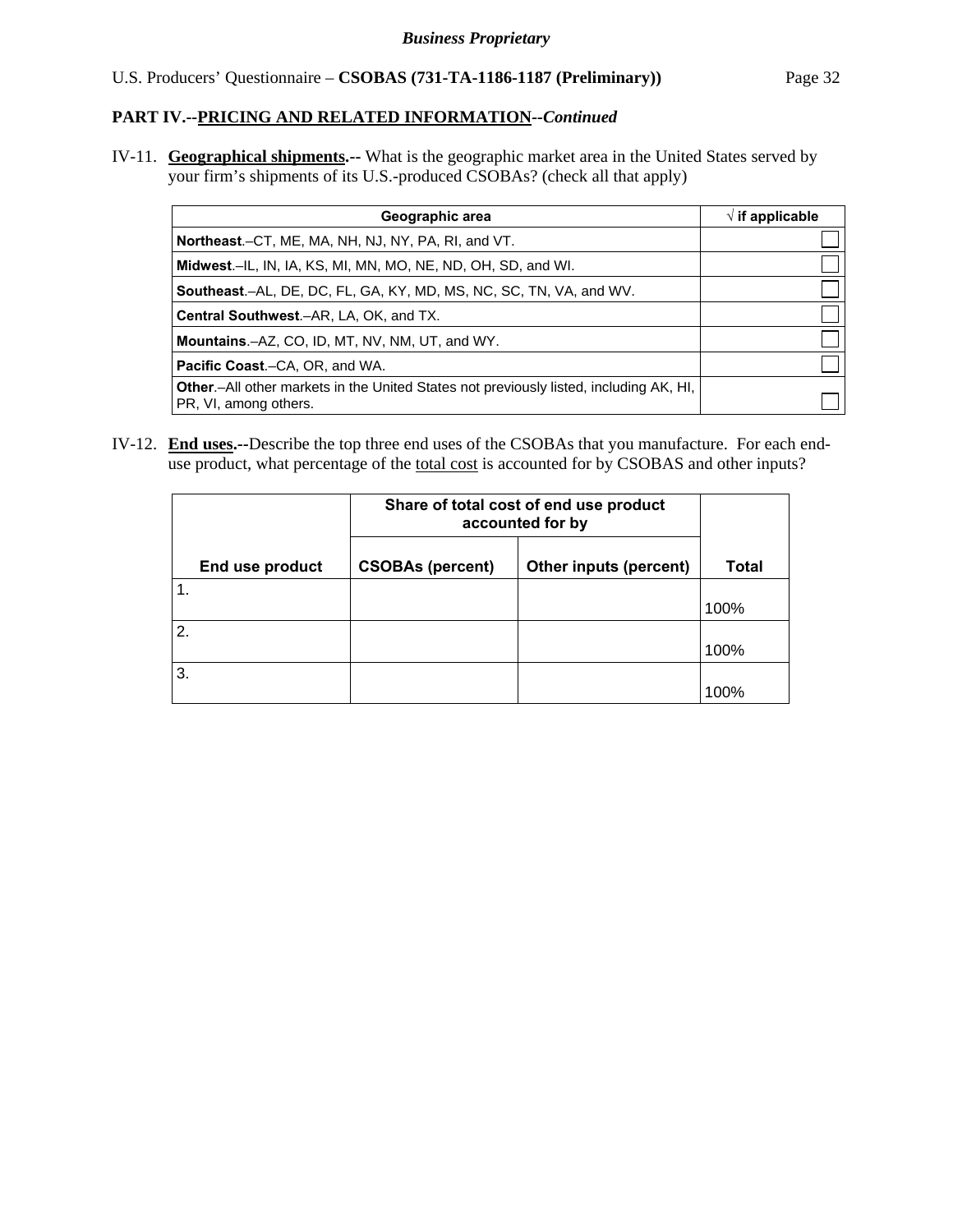#### IV-13. **Substitutes.—**

(a) Can other products be substituted for CSOBAs?

No **No** Yes--Please complete (b).

(b) Please list in order of importance any products that may be substituted for CSOBAs in the U.S. market. For each possible substitute product, please describe the degree of substitutability and indicate whether changes in the price of the substitute affect the price and/or quantity for CSOBAs.

| <b>Substitute</b> | End use(s) in which this<br>substitute is used | Have changes in the prices of this<br>substitute affected the price and/or<br>quantity for CSOBAs? |
|-------------------|------------------------------------------------|----------------------------------------------------------------------------------------------------|
| 1.                |                                                | $\Box$ No<br>Yes--Please explain.                                                                  |
| 2.                |                                                | $\blacksquare$ No<br>Yes--Please explain.                                                          |
| 3.                |                                                | $\Box$ No<br>Yes--Please explain.                                                                  |
| 4.                |                                                | $\blacksquare$ No<br>Yes--Please explain.                                                          |
| 5.                |                                                | $\blacksquare$ No<br>Yes--Please explain.                                                          |
|                   |                                                |                                                                                                    |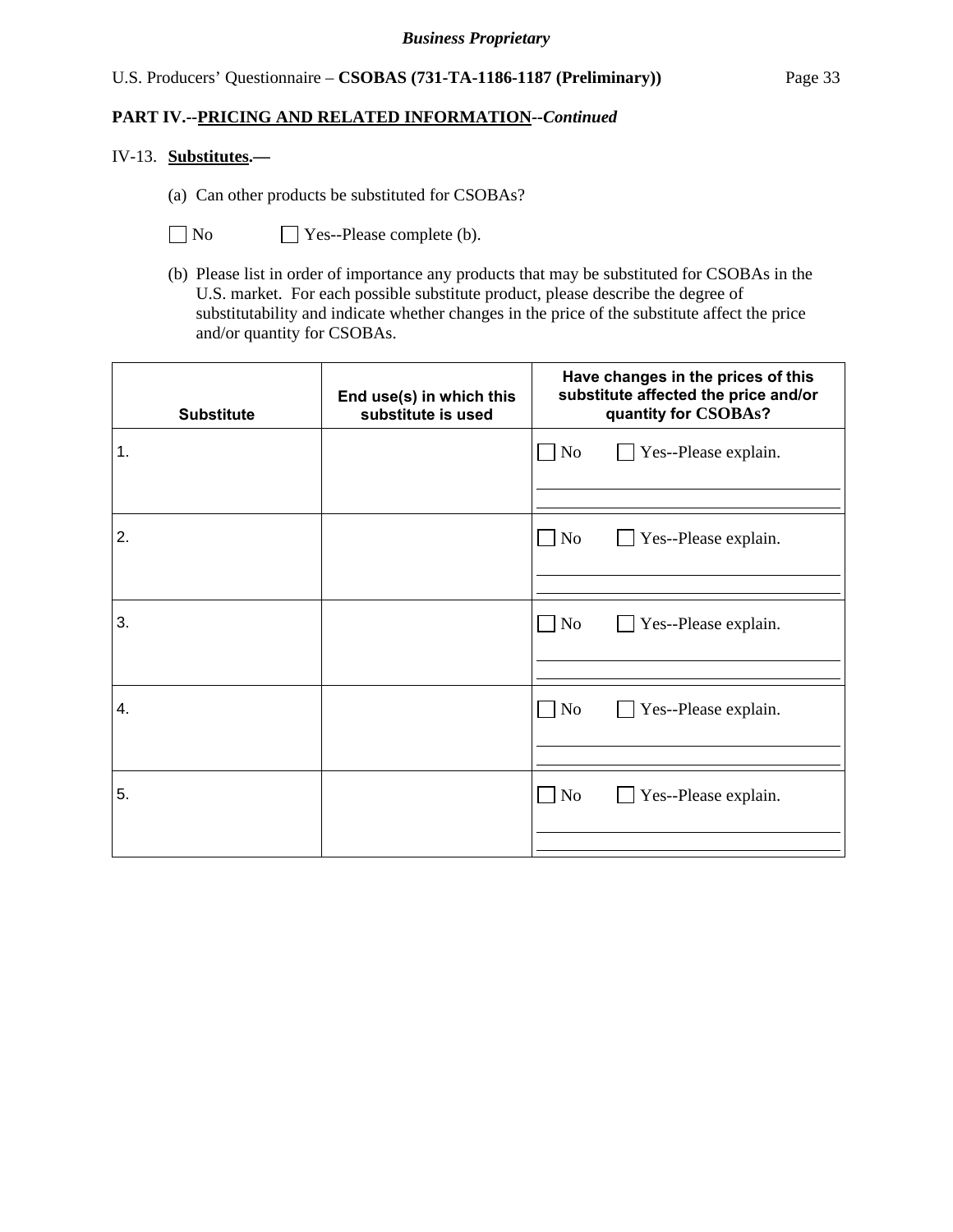# IV-14. **Demand trends.--**

|        | (a)            | How has the demand within the United States for CSOBAs changed since January 1,<br>2008? What principal factors affect changes in demand? |                                                                                                                                                      |           |                                                                                                         |  |
|--------|----------------|-------------------------------------------------------------------------------------------------------------------------------------------|------------------------------------------------------------------------------------------------------------------------------------------------------|-----------|---------------------------------------------------------------------------------------------------------|--|
|        |                | Increased                                                                                                                                 | No Change                                                                                                                                            | Decreased | Fluctuated                                                                                              |  |
|        |                |                                                                                                                                           |                                                                                                                                                      |           |                                                                                                         |  |
|        | (b)            |                                                                                                                                           | How has the demand outside the United States (if known) for CSOBAs changed since<br>January 1, 2008 What principal factors affect changes in demand? |           |                                                                                                         |  |
|        |                | Increased                                                                                                                                 | No Change                                                                                                                                            | Decreased | Fluctuated                                                                                              |  |
|        |                |                                                                                                                                           |                                                                                                                                                      |           |                                                                                                         |  |
| IV-15. |                |                                                                                                                                           | marketing (including sales over the internet) of CSOBAs since January 2008?                                                                          |           | <b>Product changes.</b> --Have there been any significant changes in the product range, product mix, or |  |
|        | N <sub>o</sub> |                                                                                                                                           | Yes--Please describe and quantify if possible.                                                                                                       |           |                                                                                                         |  |
|        |                |                                                                                                                                           |                                                                                                                                                      |           |                                                                                                         |  |
|        |                |                                                                                                                                           |                                                                                                                                                      |           |                                                                                                         |  |
|        |                |                                                                                                                                           |                                                                                                                                                      |           |                                                                                                         |  |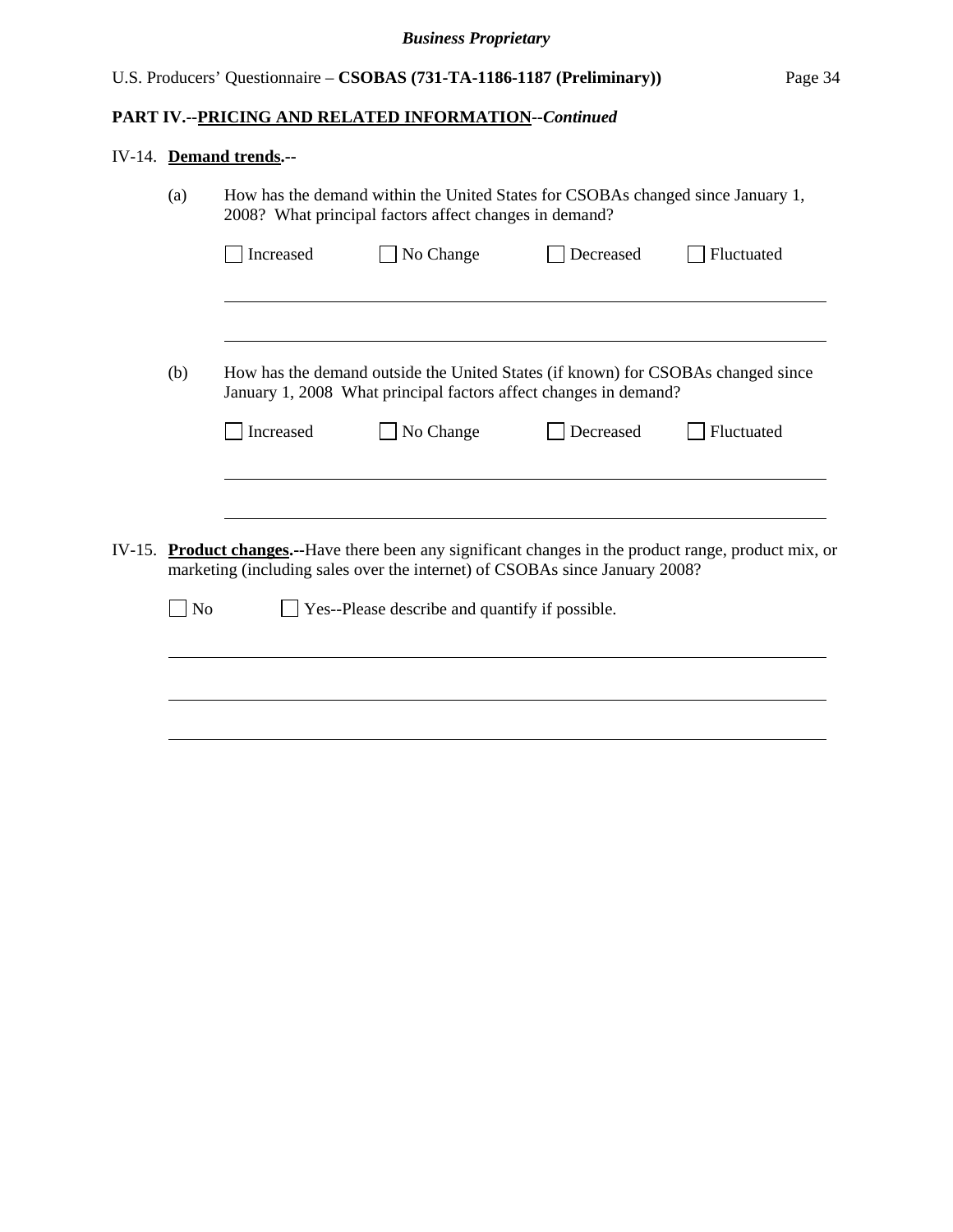# U.S. Producers' Questionnaire – **CSOBAS (731-TA-1186-1187 (Preliminary))** Page 35

#### **PART IV.--PRICING AND RELATED INFORMATION***--Continued*

#### IV-16. **Business cycles.--**

|                | $\Box$ No (skip to question IV-17.) | Yes-- Please describe below and then answer part (b).                                           |
|----------------|-------------------------------------|-------------------------------------------------------------------------------------------------|
|                |                                     |                                                                                                 |
|                |                                     |                                                                                                 |
|                |                                     |                                                                                                 |
|                |                                     |                                                                                                 |
|                |                                     |                                                                                                 |
|                |                                     |                                                                                                 |
|                |                                     | (b) If yes, have there been any changes in the business cycles or conditions of competition for |
|                | CSOBAs since January 1, 2008?       |                                                                                                 |
|                |                                     |                                                                                                 |
| N <sub>o</sub> | Yes-- Please describe.              |                                                                                                 |
|                |                                     |                                                                                                 |
|                |                                     |                                                                                                 |
|                |                                     |                                                                                                 |
|                |                                     |                                                                                                 |
|                |                                     |                                                                                                 |
|                |                                     |                                                                                                 |

- CSOBAs since January 1, 2008 (examples include placing customers on allocation or "controlled order entry," declining to accept new customers or renew existing customers, delivering less than the quantity promised, been unable to meet timely shipment commitments, etc.)?
	-

 $\overline{a}$ 

 $\Box$  No  $\Box$  Yes-- Please fill in the table.

| Type of supply<br>constraint | When this<br>occurred | <b>Which purchasers</b><br>were affected by the<br>constraint | Why did the supply<br>constraint occur |
|------------------------------|-----------------------|---------------------------------------------------------------|----------------------------------------|
|                              |                       |                                                               |                                        |
|                              |                       |                                                               |                                        |
|                              |                       |                                                               |                                        |

IV-18. **Raw materials.--**Please describe any trends in the prices of raw materials used by your firm to produce CSOBAs in the United States and whether your firm expects these trends to continue.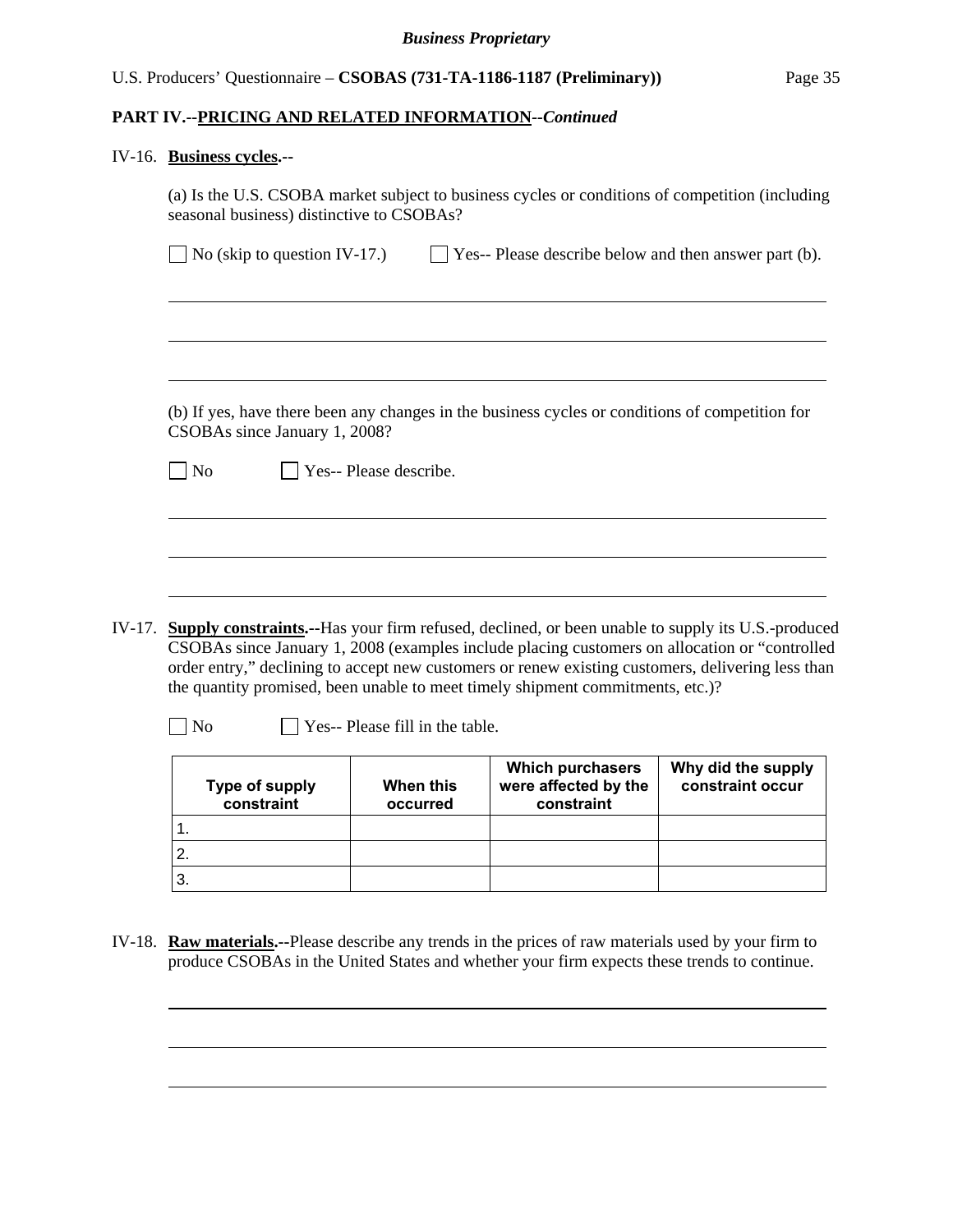IV-19. **Interchangeability.--**Are CSOBAs produced in the United States and in other countries interchangeable in the U.S. market  $(i.e.,$  can they physically be used in the same applications)? Please indicate below, using "A" to indicate that the products from a specified country-pair are *always* interchangeable, "F" to indicate that the products are *frequently* interchangeable, "S" to indicate that the products are *sometimes* interchangeable, "N" to indicate that the products are *never* interchangeable, and "0" to indicate *no familiarity* with products from a specified country $pair.<sup>1</sup>$ 

|                                                                                                                                                                                                            | Other countries |
|------------------------------------------------------------------------------------------------------------------------------------------------------------------------------------------------------------|-----------------|
|                                                                                                                                                                                                            |                 |
|                                                                                                                                                                                                            |                 |
|                                                                                                                                                                                                            |                 |
| $1$ For any country-pair producing $CSOBAs$ that are sometimes or never interchangeable, please<br>explain the factors that limit or preclude interchangeable use (please identify any 'other countries'): |                 |
|                                                                                                                                                                                                            |                 |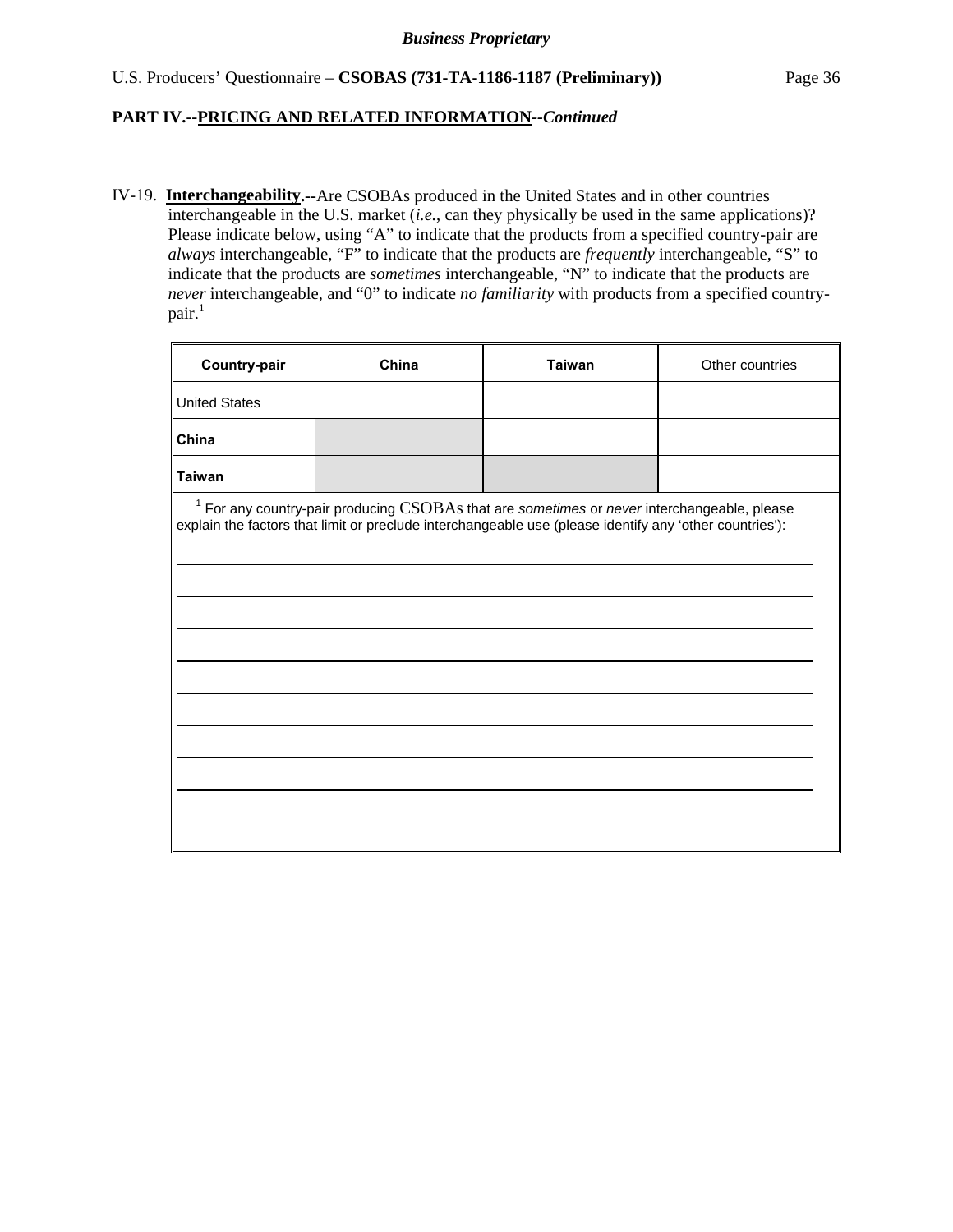$\overline{a}$ 

#### IV-20. **Factors other than price.--**Are differences other than price (*i.e.*, quality, availability,

transportation network, product range, technical support, *etc.*) between CSOBAs produced in the United States and in other countries a significant factor in your firm's domestic sales of its U.S. produced products? Please indicate below, using "A" to indicate that such differences are *always* significant, "F" to indicate that such differences are *frequently* significant, "S" to indicate that such differences are *sometimes* significant, "N" to indicate that such differences are *never* significant, and "0" to indicate *no familiarity* with products from a specified country-pair.<sup>1</sup>

| <b>Country-pair</b>  | China | Taiwan | Other countries |
|----------------------|-------|--------|-----------------|
| <b>United States</b> |       |        |                 |
| China                |       |        |                 |
| Taiwan               |       |        |                 |

<sup>1</sup> For any country-pair for which factors other than price *always* or *frequently* are a significant factor in your firm's sales of its U.S.-produced CSOBAs, identify the country-pair and report the advantages or disadvantages imparted by such factors (please identify any 'other countries'):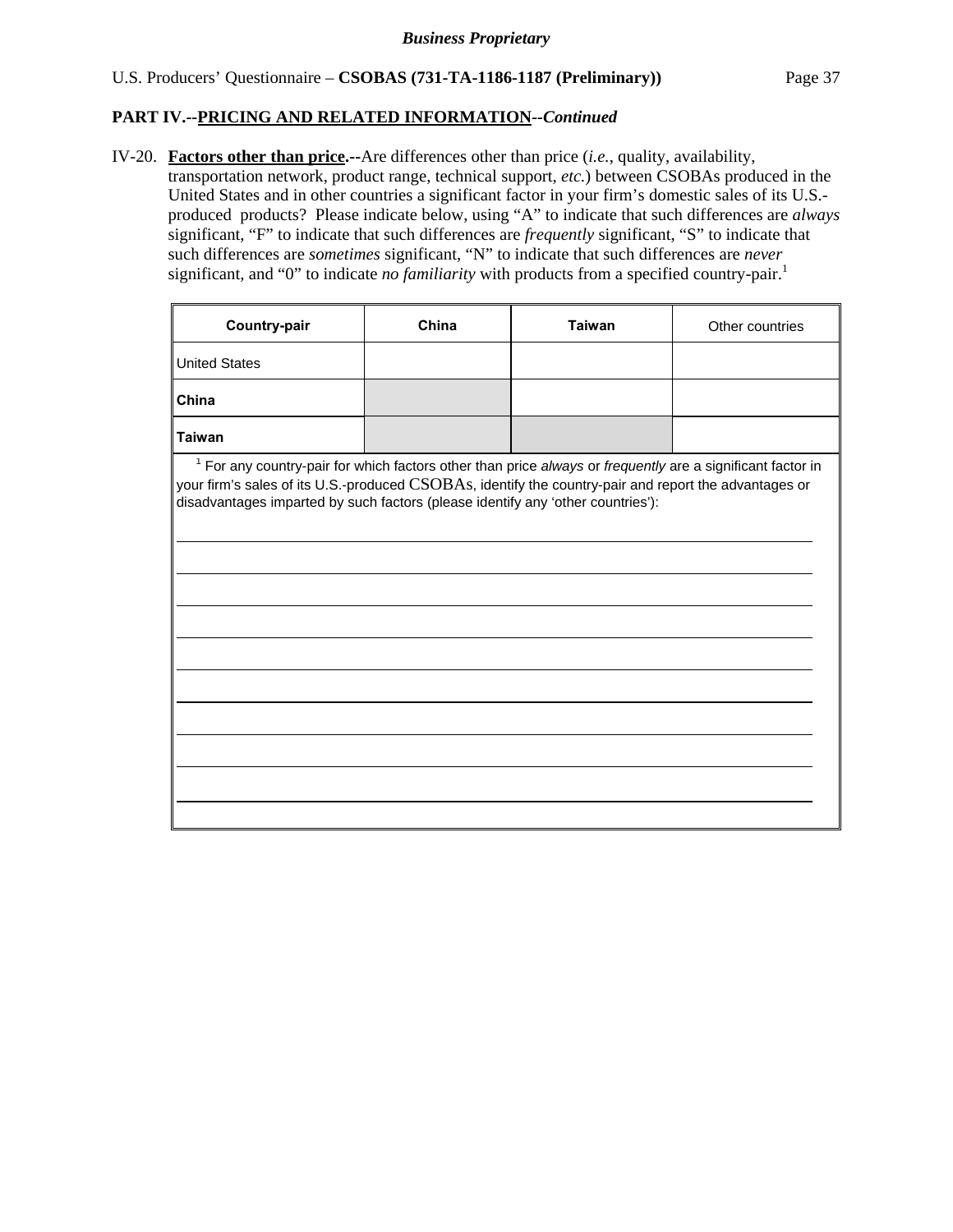# U.S. Producers' Questionnaire – **CSOBAS (731-TA-1186-1187 (Preliminary))** Page 38

# **PART IV.--PRICING AND RELATED INFORMATION***--Continued*

IV-21. **Customer Identification**--Please identify below the names and addresses of your firm's 10 largest customers for its U.S.-produced CSOBAs during 2008-2010 (next to the company name identify in parenthesis whether an end user (EU) or distributor (D)). Please also provide the name and telephone number of a contact person and the share of the value (f.o.b.) of your firm's total U.S. commercial shipments of its U.S.-produced CSOBAs that each of these customers accounted for in 2010.

| No.                     | Customer's name | <b>Street address (not</b><br>P.O. box), city, state,<br>and zip code | <b>Contact person and<br/>e-mail address</b> | Area<br>code and<br>telephone<br>number | Share of<br>2010<br>shipments<br>$(y_0)$ |
|-------------------------|-----------------|-----------------------------------------------------------------------|----------------------------------------------|-----------------------------------------|------------------------------------------|
| $\mathbf{1}$            |                 |                                                                       |                                              |                                         |                                          |
| $\mathbf 2$             |                 |                                                                       |                                              |                                         |                                          |
| $\mathbf{3}$            |                 |                                                                       |                                              |                                         |                                          |
| $\overline{\mathbf{4}}$ |                 |                                                                       |                                              |                                         |                                          |
| ${\bf 5}$               |                 |                                                                       |                                              |                                         |                                          |
| $\bf 6$                 |                 |                                                                       |                                              |                                         |                                          |
| $\overline{7}$          |                 |                                                                       |                                              |                                         |                                          |
| $\pmb{8}$               |                 |                                                                       |                                              |                                         |                                          |
| $\boldsymbol{9}$        |                 |                                                                       |                                              |                                         |                                          |
| 10                      |                 |                                                                       |                                              |                                         |                                          |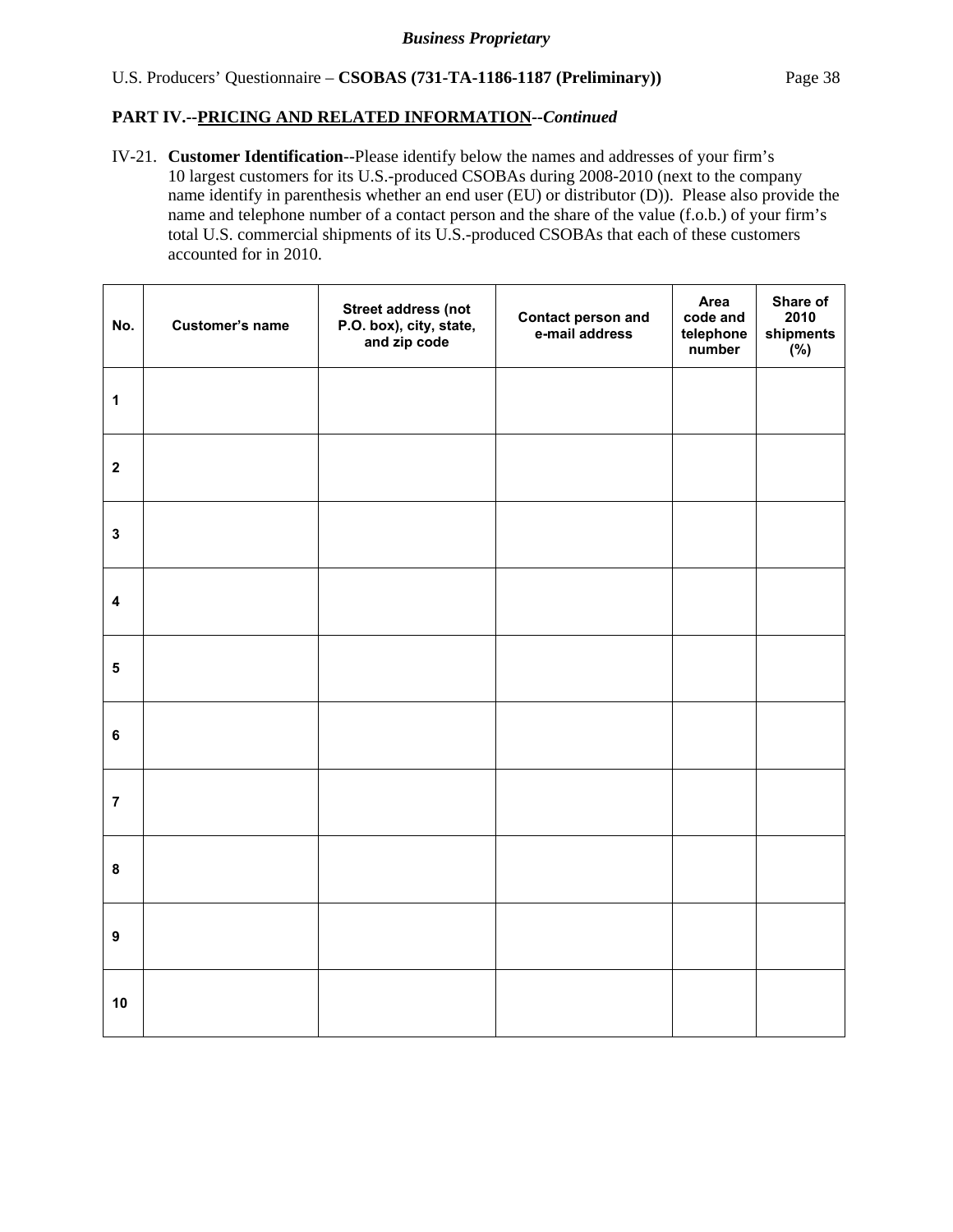#### IV-22. **COMPETITION FROM IMPORTS--LOST REVENUES**.--**THIS SECTION IS TO BE COMPLETED ONLY BY NON-PETITIONERS.** (Note: petitioners may provide allegations

involving quotes made AFTER the filing of the petition.)

Since January 1, 2008: To avoid losing sales to competitors selling CSOBAs from China and/or Taiwan, did your firm:

| Reduce prices                       | $\vert$   No | $\Box$ Yes |
|-------------------------------------|--------------|------------|
| Roll back announced price increases | $\vert$   No | $\Box$ Yes |

If yes, please furnish as much of the following information as possible for each affected transaction. Document such allegations of lost revenues whenever possible (documentation could include copies of invoices, sales reports, or letters from customers). Please note that the Commission may contact the firms named to verify the allegations reported.

Customer name, contact person, phone and fax numbers Specific product(s) involved Date of your initial price quotation Quantity involved Your initial *rejected* price quotation (total delivered value) Your *accepted* price quotation (total delivered value) The country of origin of the competing imported product The competing price quotation of the imported product (total delivered value)

| Customer name,<br>contact person,<br>phone and fax<br>numbers | <b>Product</b> | Date of<br>quote | Quantity<br>(pounds in<br>liquid form) | Initial<br>rejected U.S.<br>price (total<br>value--<br>dollars) | Accepted<br>U.S. price<br>(total value--<br>dollars) | <b>Country of</b><br>origin | <b>Competing</b><br>import price<br>(total<br>value-<br>dollars) |
|---------------------------------------------------------------|----------------|------------------|----------------------------------------|-----------------------------------------------------------------|------------------------------------------------------|-----------------------------|------------------------------------------------------------------|
|                                                               |                |                  |                                        |                                                                 |                                                      |                             |                                                                  |
|                                                               |                |                  |                                        |                                                                 |                                                      |                             |                                                                  |
|                                                               |                |                  |                                        |                                                                 |                                                      |                             |                                                                  |
|                                                               |                |                  |                                        |                                                                 |                                                      |                             |                                                                  |